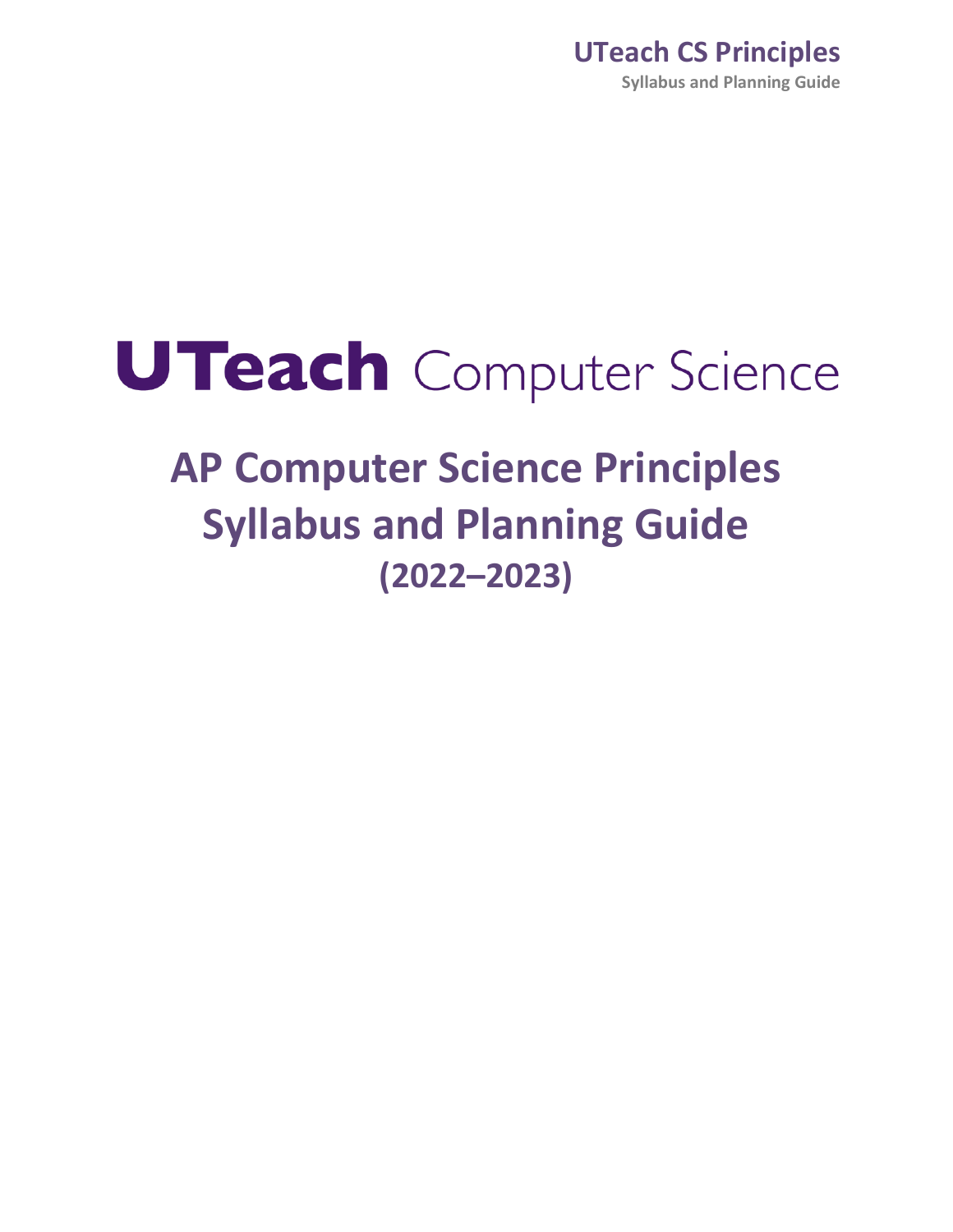### <span id="page-1-0"></span>**Table of Contents**

| <b>Curricular Requirements</b>                | 2              |
|-----------------------------------------------|----------------|
| <b>Curriculum Description</b>                 | 3              |
| <b>Course Framework</b>                       | 5              |
| <b>Course Content</b>                         | $\overline{7}$ |
| <b>Unit Guides</b>                            | 9              |
| <b>Unit 1: Computational Thinking</b>         | 11             |
| Unit 1 Description and Topics                 | 11             |
| Unit 1 Schedule                               | 13             |
| <b>Unit 2: Programming</b>                    | 15             |
| Unit 2 Description and Topics                 | 15             |
| Unit 2 Schedule                               | 17             |
| <b>Unit 3: Data Representation</b>            | 20             |
| Unit 3 Description and Topics                 | 20             |
| Unit 3 Schedule                               | 22             |
| <b>Python Bootcamp Module</b>                 | 24             |
| <b>Python Bootcamp Description and Topics</b> | 24             |
| <b>Python Bootcamp Schedule</b>               | 26             |
| <b>Unit 4: Digital Media Processing</b>       | 28             |
| Unit 4 Description and Topics                 | 28             |
| Unit 4 Schedule                               | 30             |
| Unit 5: Big Data                              | 32             |
| Unit 5 Description and Topics                 | 32             |
| Unit 5 Schedule                               | 34             |
| <b>Unit 6: Innovative Technologies</b>        | 36             |
| Unit 6 Description and Topics                 | 36             |
| Unit 6 Schedule                               | 38             |
| <b>Create Performance Task</b>                | 41             |
| <b>Create Task Description and Schedule</b>   | 42             |
| <b>Pedagogical Approaches</b>                 | 43             |
| <b>Resources and Technical Requirements</b>   | 46             |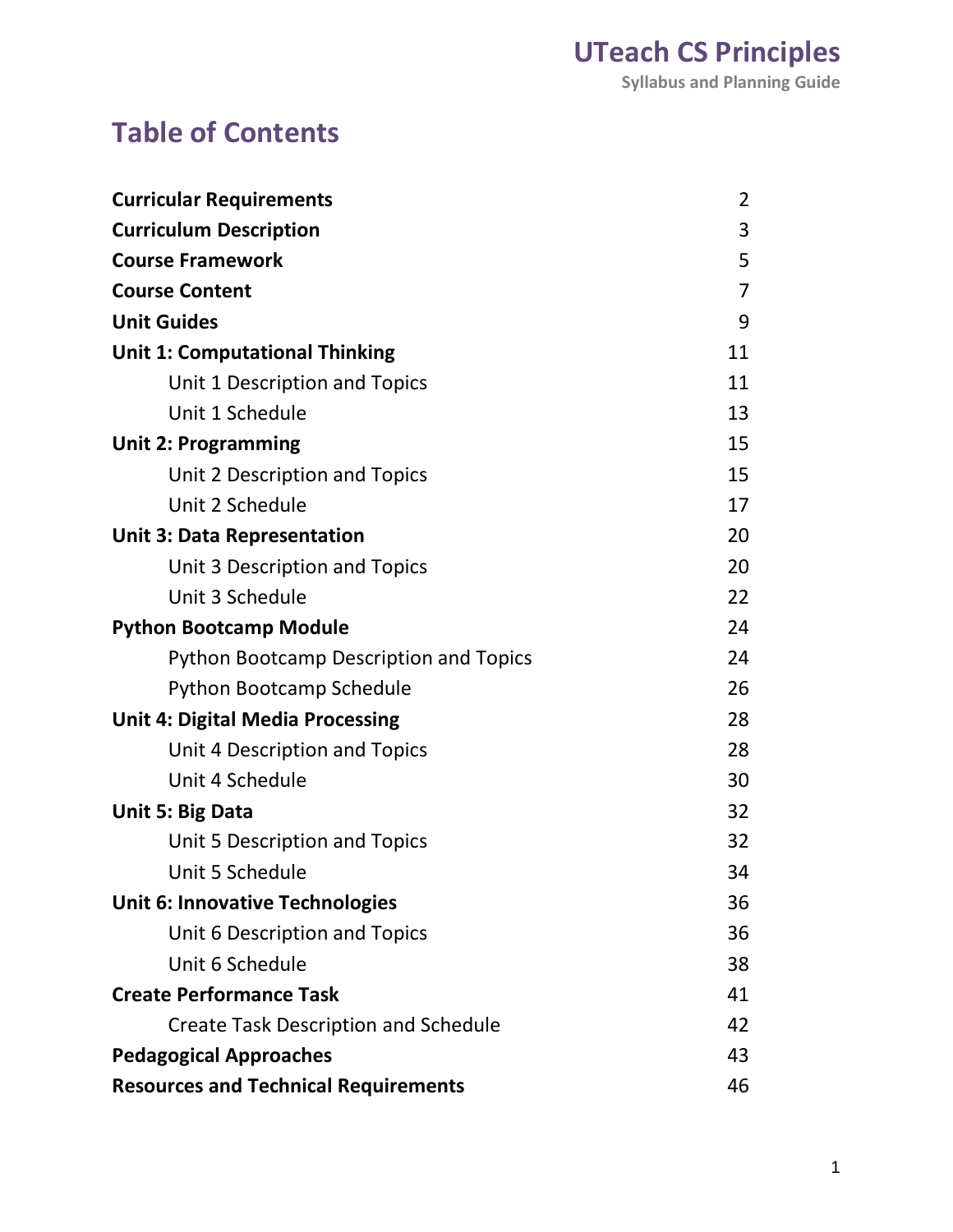**Syllabus and Planning Guide** 

### **Curricular Requirements**

|         | <b>Curricular Requirements</b>                                                                                                                                                      | <b>Pages</b> |
|---------|-------------------------------------------------------------------------------------------------------------------------------------------------------------------------------------|--------------|
| $CR-1$  | The teacher and students have access to college-level computer science resources, in<br>print or electronic format.                                                                 | 3            |
| $CR-2$  | The course provides opportunities to develop student understanding of the required<br>content outlined in each of the Big Ideas described in the AP Course and Exam<br>Description. | $9 - 10$     |
| $CR-3$  | The course provides opportunities to develop student understanding of the Big Ideas.                                                                                                | $7 - 8$      |
| $CR-4$  | The course provides opportunities for students to develop the skills related to<br>Computational Thinking Practice 1: Computational Solution Design.                                | 5            |
| $CR-5$  | The course provides opportunities for students to develop the skills related to<br>Computational Thinking Practice 2: Algorithms and Program Development.                           | 6            |
| $CR-6$  | The course provides opportunities for students to develop the skills related to<br>Computational Thinking Practice 3: Abstraction in Program Development.                           | 6            |
| $CR-7$  | The course provides opportunities for students to develop the skills related to<br>Computational Thinking Practice 4: Code Analysis.                                                | 6            |
| $CR-8$  | The course provides opportunities for students to develop the skills related to<br>Computational Thinking Practice 5: Computing Innovations.                                        | 6            |
| $CR-9$  | The course provides opportunities for students to develop the skills related to<br>Computational Thinking Practice 6: Responsible Computing.                                        | 6            |
| $CR-10$ | The course provides a minimum of three opportunities for students to investigate<br>different computing innovations.                                                                | 35           |
| $CR-11$ | Students are provided at least twelve (12) hours of dedicated class time to complete the<br>AP Create Performance Task.                                                             | $39 - 40$    |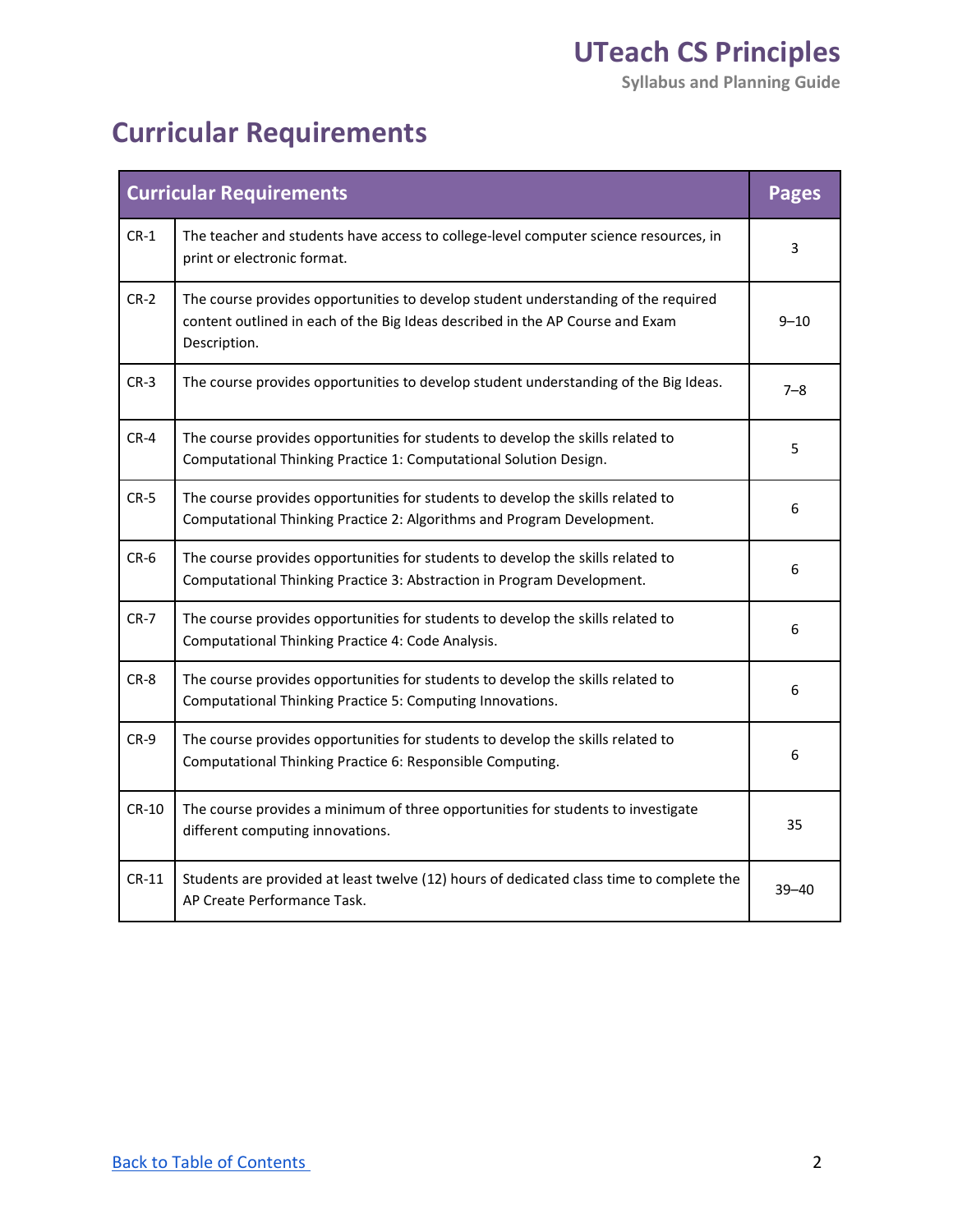### **Curriculum Description**

#### **Developers**

UTeach CS Principles has been developed by The UTeach Institute [\(UTeach Computer Science\)](https://cs.uteach.utexas.edu/) through a grant from th[e National Science Foundation](http://www.nsf.gov/) (award #1543014).

#### **Curriculum Overview**

 UTeach CS Principles is a year-long high school curriculum that fully addresses the five "Big Ideas" of computer science and six "Computational Thinking Practices," as specified by the College Board's AP Computer Science Principles curriculum framework.

 The lessons and materials used throughout this curriculum incorporate Project-Based Learning (PBL), a pedagogical approach that actively engages students in the educational process, improves retention, and develops problem-solving, critical-thinking, and group communication skills. Through this collaborative, learner-centric approach, students are encouraged to explore the advantages and societal impact of computational technology while developing their own programming and computational thinking skills. *It is required for students have daily access to the internet.* 

#### **Textbook**

 **[CR-1]** UTeach CS Principles has an interactive online textbook available for students and hosted on the Codio platform, which can be integrated with most learning management systems and is FERPA compliant. teachers. The textbook, assessments, projects, and built-in programming environments are

#### **Bibliography**

 Abelson, H., Ledeen, K., and Lewis, H. R. *Blown to Bits: Your life, liberty, and happiness after the digital explosion.* Upper Saddle River, N.J.: Addison-Wesley, 2008.

#### **Programming Language Requirements**

 Throughout the curriculum, students will explore the coding process through the context of two different programming environments – Scratch and Python. Each of these platforms has been designed to provide beginning students with a simplified and novice-friendly interface with which to write their first dynamic and highly engaging programs. The tools for both environments are embedded alongside the student textbook within the Codio platform and do not require any additional software or licenses.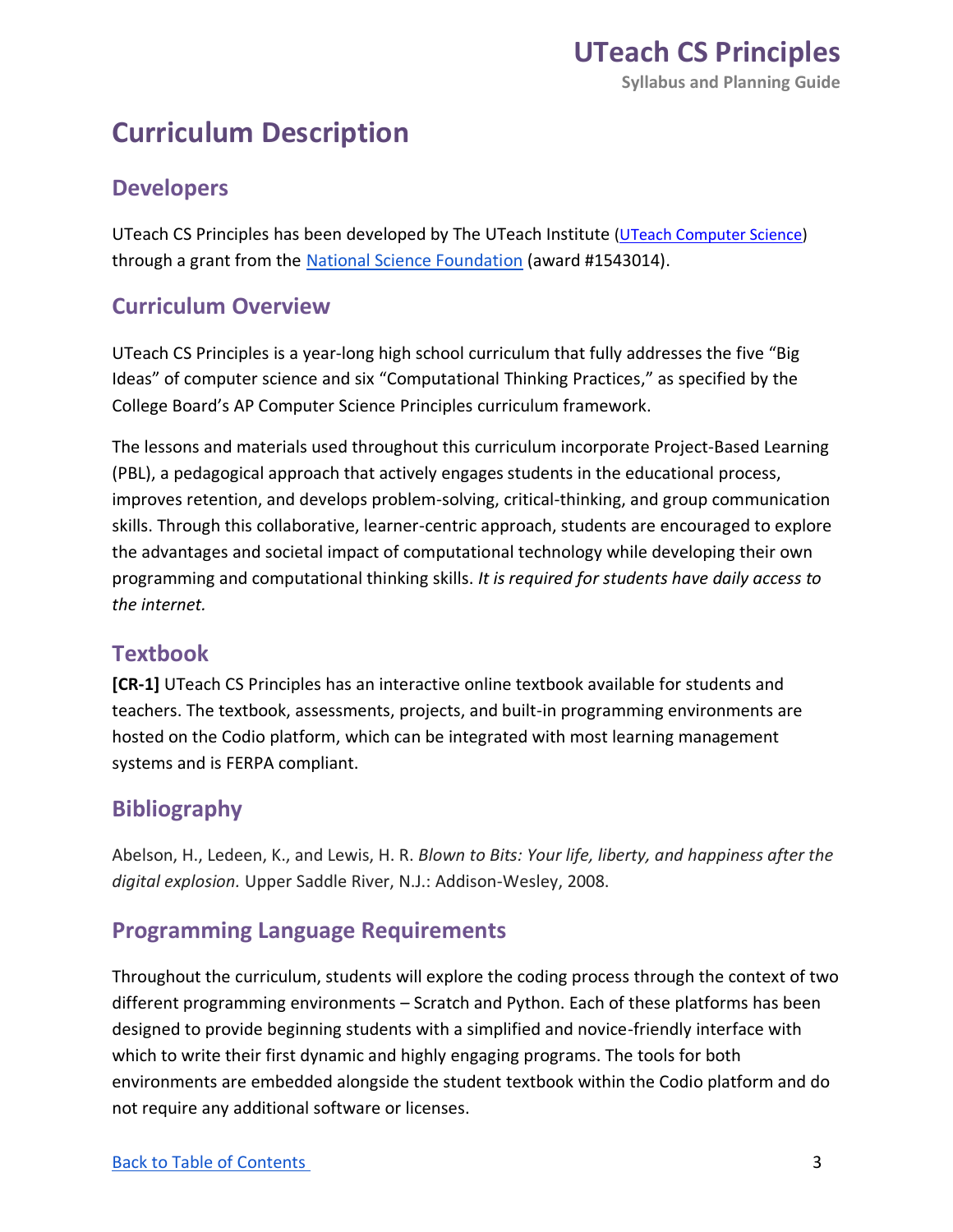**Syllabus and Planning Guide** 

#### **Scratch Programming Language (block-based)**

 Developed by the MIT Media Lab, Scratch offers students an introduction to coding through the use of a visual programming interface. By dragging and dropping labeled programming components (a.k.a. "blocks") that snap together into syntactically correct compositions, students can quickly construct robust and fully functional programs with very little prior programming knowledge or skill. This block-based programming environment is ideally suited to first-time programmers as it abstracts away much of the low-level implementation details and allows students to clearly focus on the more generalized concepts that are so fundamental to the art of computational thinking. Students will create Scratch programs through an integrated development environment (IDE) embedded in Codio's platform, without needing to create separate Scratch accounts.

#### **Python Programming Language (text-based)**

 Students transition to programming in a text-based language in the Python Bootcamp module in between units 3 and 4. Python is easy for teachers and students to learn, while also being well-suited for the Create Task and more widely established as an industry-standard language. Students will program in Python through the integrated development environment (IDE) within Codio's platform.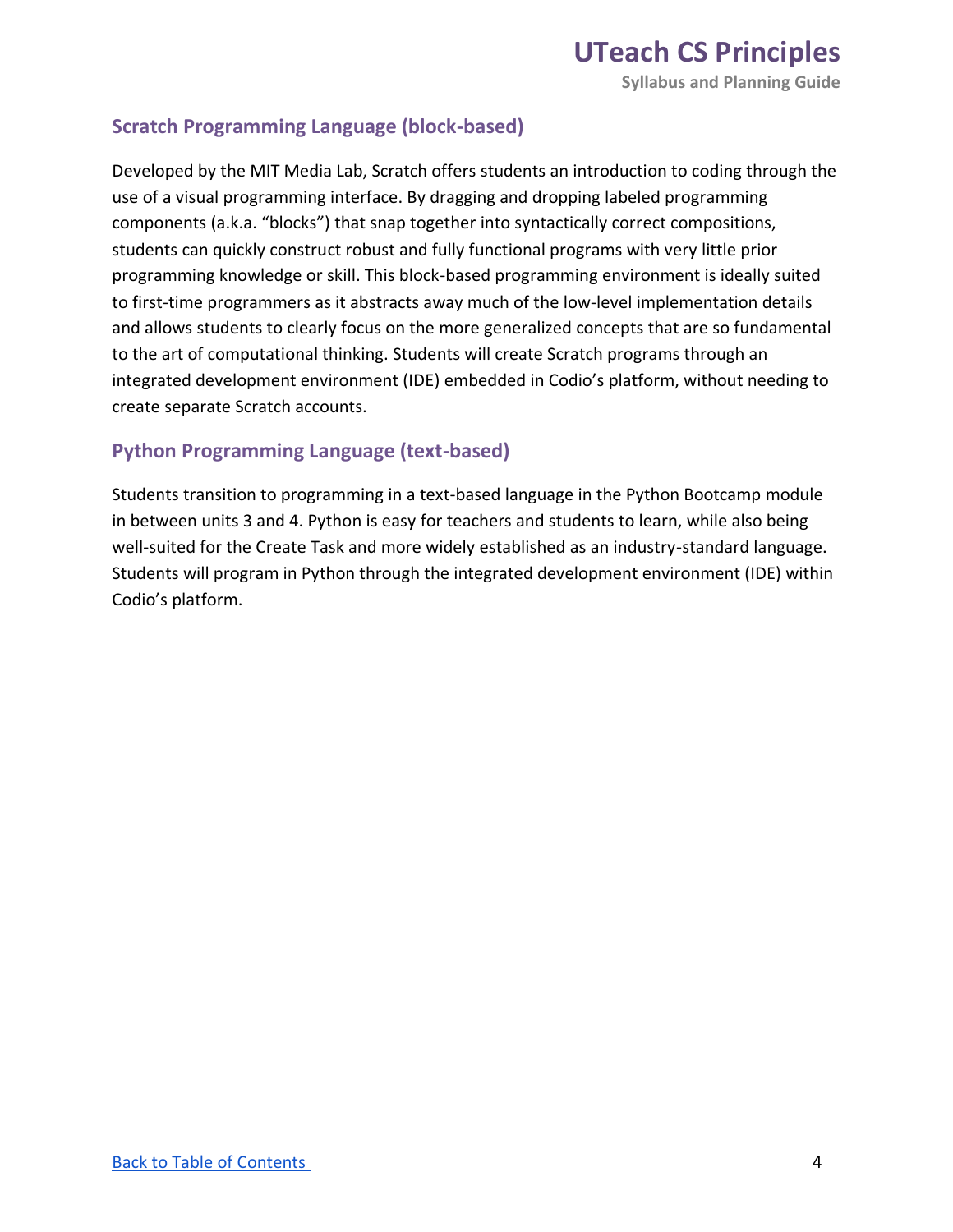**Syllabus and Planning Guide** 

#### **Course Framework**

 The course framework consists of two components: 1) Computational Thinking Practices, and 2) Course Content, which includes Big Ideas, Enduring Understandings, Learning Objectives, and Essential Knowledge Statements.

#### **Computational Thinking Practices**

| <b>Computational Thinking Practices: Skills [CR 4-9]</b>                                                               |                                                                                                                      |                                                                                                           |                                                                                                                       |                                                                                   |                                                                                                                               |
|------------------------------------------------------------------------------------------------------------------------|----------------------------------------------------------------------------------------------------------------------|-----------------------------------------------------------------------------------------------------------|-----------------------------------------------------------------------------------------------------------------------|-----------------------------------------------------------------------------------|-------------------------------------------------------------------------------------------------------------------------------|
| <b>Computational</b><br><b>Solution Design:</b><br>Design and evaluate<br>computational<br>solutions for a<br>purpose. | $\overline{2}$<br><b>Algorithms and</b><br>Program<br><b>Development:</b><br>Develop and<br>implement<br>algorithms. | <b>Abstraction in</b><br>Program<br>Development:<br>Develop programs<br>that incorporate<br>abstractions. | <b>Code Analysis:</b><br><b>Evaluate and test</b><br>algorithms and<br>programs.                                      | <b>Computing</b><br>Innovations:<br>Investigate computing<br>innovations.         | 6<br>Responsible<br>Computing:<br>Contribute to an<br>inclusive, safe,<br>collaborative, and<br>ethical computing<br>culture. |
| 1.A<br>Investigate the<br>situation, context or<br>task.                                                               | 2A Represent<br>algorithmic processes<br>without using a<br>programming<br>language.                                 | Generalize data<br>3.A<br>sources through<br>variables.                                                   | Explain how a<br><b>4A</b><br>code segment or<br>program functions.                                                   | 5.A Explain how<br>computing systems<br>work.                                     | Collaborate in<br>6.A<br>the development of<br>solutions.                                                                     |
| Determine and<br>1.B.<br>design an appropriate<br>method or approach<br>to achieve the<br>purpose.                     | Implement and<br>2B<br>apply an algorithm.                                                                           | Use abstraction<br>3.B<br>to manage complexity<br>in a program.                                           | Determine the<br><b>4.B</b><br>result of code<br>segments.                                                            | Explain how<br>5.B<br>knowledge can be<br>generated from data.                    | Use safe and<br>6.B<br>secure methods when<br>using computing<br>devices.                                                     |
| <b>Explain how</b><br>1.C.<br>collaboration affects<br>the development of a<br>solution.                               |                                                                                                                      | <b>Explain how</b><br>3.C.<br>abstraction manages<br>complexity.                                          | 4.C Identify and<br>correct errors in<br>algorithms and<br>programs, including<br>error discovery<br>through testing. | s.c Describe the<br>impact of a computing<br>innovation.                          | Acknowledge<br>6.C<br>the intellectual<br>property of others.                                                                 |
| Evaluate<br>1.D<br>solution options.                                                                                   |                                                                                                                      |                                                                                                           |                                                                                                                       | s.p Describe the<br>impact of gathering<br>data.                                  |                                                                                                                               |
|                                                                                                                        |                                                                                                                      |                                                                                                           |                                                                                                                       | Evaluate the<br>5.E<br>use of computing<br>based on legal and<br>ethical factors. |                                                                                                                               |

#### **The following are examples in the curriculum of an instructional approach or activity that describes how students will engage with these skills:**

 **1111 CR-4: 1.B** Students will write a program to simulate the game of Rock, Paper, Scissors using two sprites for the players and a sprite for the referee. Students will design the solution using relational and logical operators to determine the winner of each round and the winner of the game.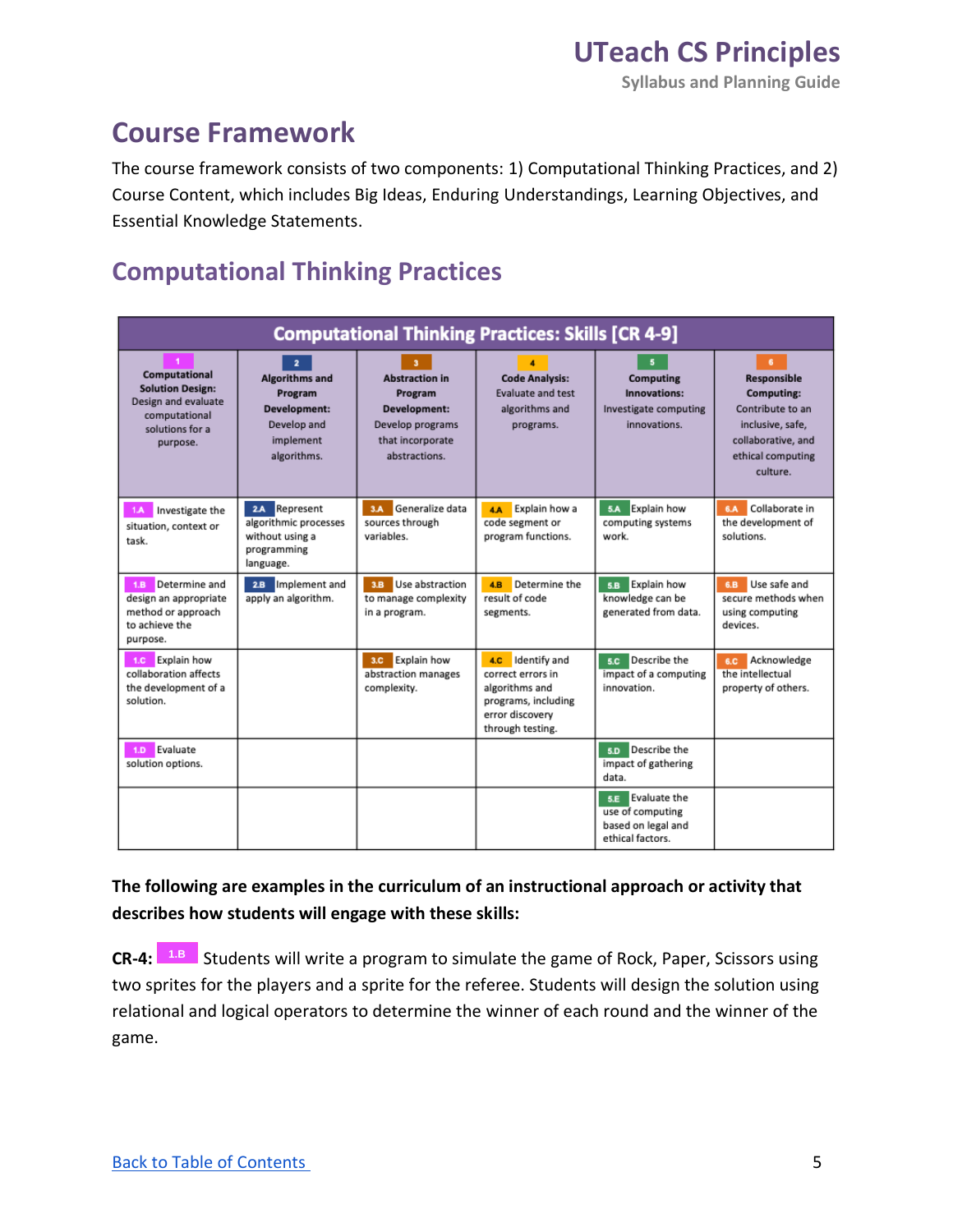**Syllabus and Planning Guide** 

**CR-5:** <sup>2.A</sup> For the Unit 1 Password Generator Project, students will work together in groups to create an algorithm that generates a unique and secure password for different websites. Students work together to use natural language to develop an algorithm that incorporates sequencing, selection, and iteration. Students also practice creating algorithms to move a robot around a grid using both the AP Exam Reference pseudocode robot procedures and blocks in the Scratch programming language.

**CR-6: 3.B** In the Python Bootcamp module, students will create a program in Python that uses lists to store and analyze data. Students will write several of the common list processing algorithms such as determining a maximum or minimum value of the list, computing the sum of the values in the list, and displaying only the even numbers in the list.

**CR-7: 4.A** In the Unit 4 Image Filter Project, students are to create a program that will apply filters to images. As part of their submission, students are to include an explanation of the code segment for each filter. Students are required to give a detailed explanation of their code that mathematically manipulates the RGB channels for each pixel to create the filter and transform the image.

**CR-8:** <sup>5.C</sup> Students will complete the Analyzing Impact of Computing in the College Board's AP Computer Science Principles Explore Curricular Requirements Teacher Resources in Unit 6.

**CR-9:** <sup>6.A</sup> For each of the unit projects, students work in either groups or pairs. On the first day of the unit when the project is launched, students complete a group contract in which they agree upon group roles and strategies for working together and collaborating over the unit project assignment.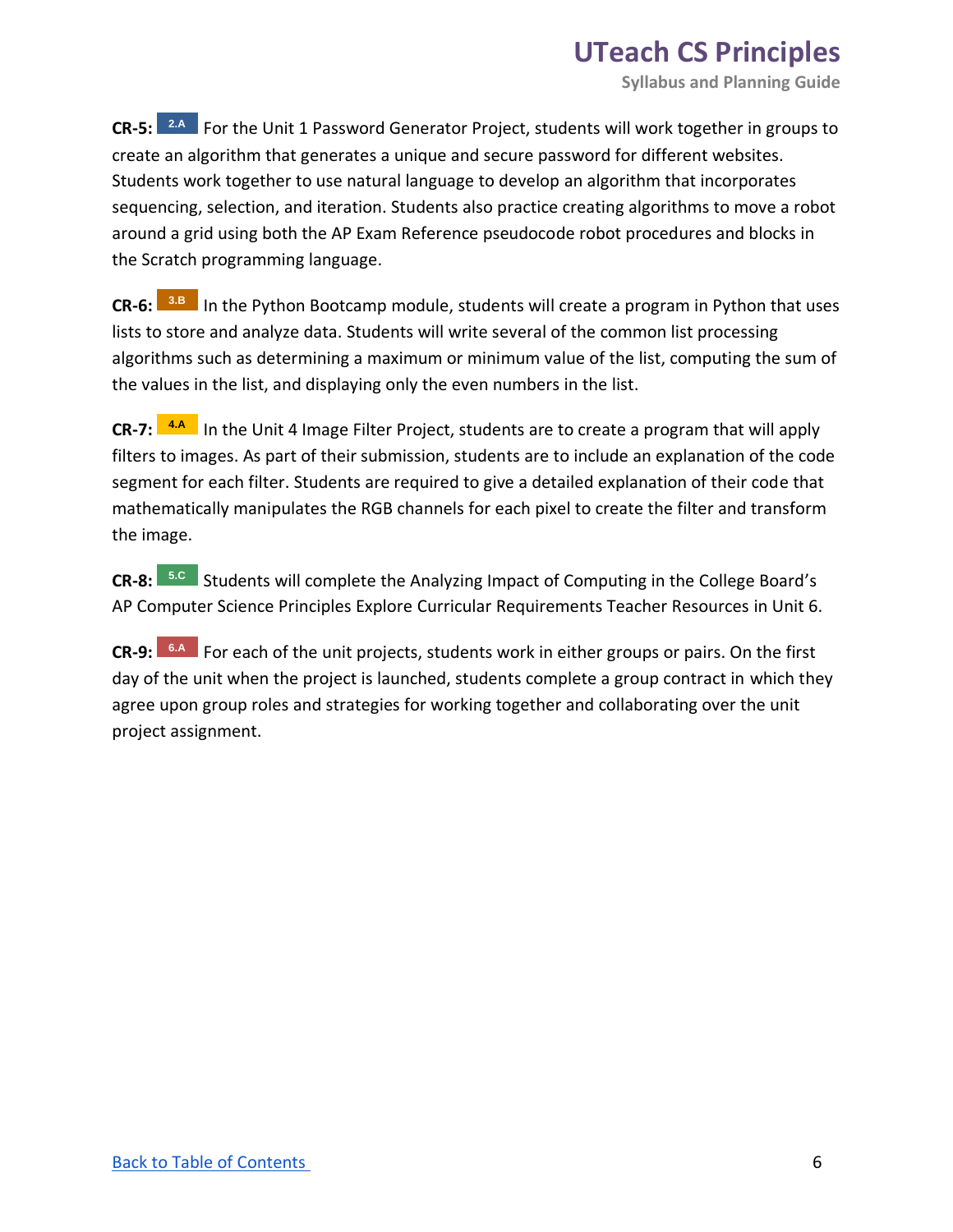#### **Course Content - Big Ideas**

 The Big Ideas serve as the foundation of the course. They are overarching concepts or themes that are spiraled throughout all six of the curriculum units and connected to the topics and activities within each unit.

|                                                                                                                                                                                                                                                                                                                                                                                                                                                                                                                                                                                                                                                       | <b>Big Ideas [CR 3]</b>                                                                                                                                                                                                                                                                                                                                                                                                                                                                                                                                                                                                                                                    |
|-------------------------------------------------------------------------------------------------------------------------------------------------------------------------------------------------------------------------------------------------------------------------------------------------------------------------------------------------------------------------------------------------------------------------------------------------------------------------------------------------------------------------------------------------------------------------------------------------------------------------------------------------------|----------------------------------------------------------------------------------------------------------------------------------------------------------------------------------------------------------------------------------------------------------------------------------------------------------------------------------------------------------------------------------------------------------------------------------------------------------------------------------------------------------------------------------------------------------------------------------------------------------------------------------------------------------------------------|
| Big Idea 1: CREATIVE DEVELOPMENT (CRD)<br>When developing computing innovations, developers<br>can use a formal, iterative design process or<br>experimentation. While using either approach,<br>developers will encounter phases of investigating and<br>reflecting, designing, prototyping, and testing.<br>Additionally, collaboration is an important tool to use<br>at any phase of development because considering<br>multiple perspectives allows for improvement of<br>innovations.                                                                                                                                                           | Each of the six unit projects encourage students to<br>work independently and/or collaboratively in more<br>open-ended, student-directed, hands-on projects and<br>activities. The Unit 2 project allows students to use<br>pair programming to design a program using the<br>Scratch programming language. Students collaborate<br>with a partner and use an iterative and incremental<br>design process to create a program and user interface<br>of their choosing. Program requirements are to use<br>sequencing, selection, and iteration as well as user<br>interaction and variables.                                                                               |
| Big Idea 2: DATA (DAT)<br>Data is central to computing innovations because it<br>communicates initial conditions to programs and<br>represents new knowledge. Computers consume data,<br>transform data, and produce new data, allowing users<br>to create new information or knowledge to solve<br>problems through the interpretation of this data.<br>Computers store data digitally, which means that the<br>data must be manipulated in order to be presented in<br>a useful way to the user.                                                                                                                                                    | The Big Idea of Data is woven through all the units but<br>Units 3 and 5 take a closer look at digital data. In Unit<br>3, students study binary and how all information is<br>stored as bits. Students write a Binary Birthday Cake<br>program in which they convert a decimal age to<br>binary. In Unit 5 students take a deep dive into big<br>data-how it is collected, extracted, and processed to<br>gain new knowledge and insight. Students will take a<br>publicly available data set and analyze the data to<br>provide new information.                                                                                                                         |
| Big Idea 3: ALGORITHMS AND PROGRAMMING (AAP)<br>Programmers integrate algorithms and abstraction to<br>create programs for creative purposes and to solve<br>problems. Using multiple program statements in a<br>specified order, making decisions, and repeating the<br>same process multiple times are the building blocks of<br>programs. Incorporating elements of abstraction, by<br>breaking problems down into interacting pieces, each<br>with their own purpose, makes writing complex<br>programs easier. Programmers need to think<br>algorithmically and use abstraction to define and<br>interpret processes that are used in a program. | While students are expected to actively employ<br>computational thinking techniques and practices<br>throughout all of their work, every unit has an activity<br>in which students are to employ algorithmic thinking<br>practices to demonstrate their programming skills.<br>Example programming assignments from Unit 2<br>include creating a Math Mashup program that uses<br>mathematical expressions, a Quiz Show that uses<br>selection structures, and a Regular Polygon Generator<br>program that includes iteration and modularity. In Unit<br>3, students create a program using the list data<br>structure to store multiple pieces of related<br>information. |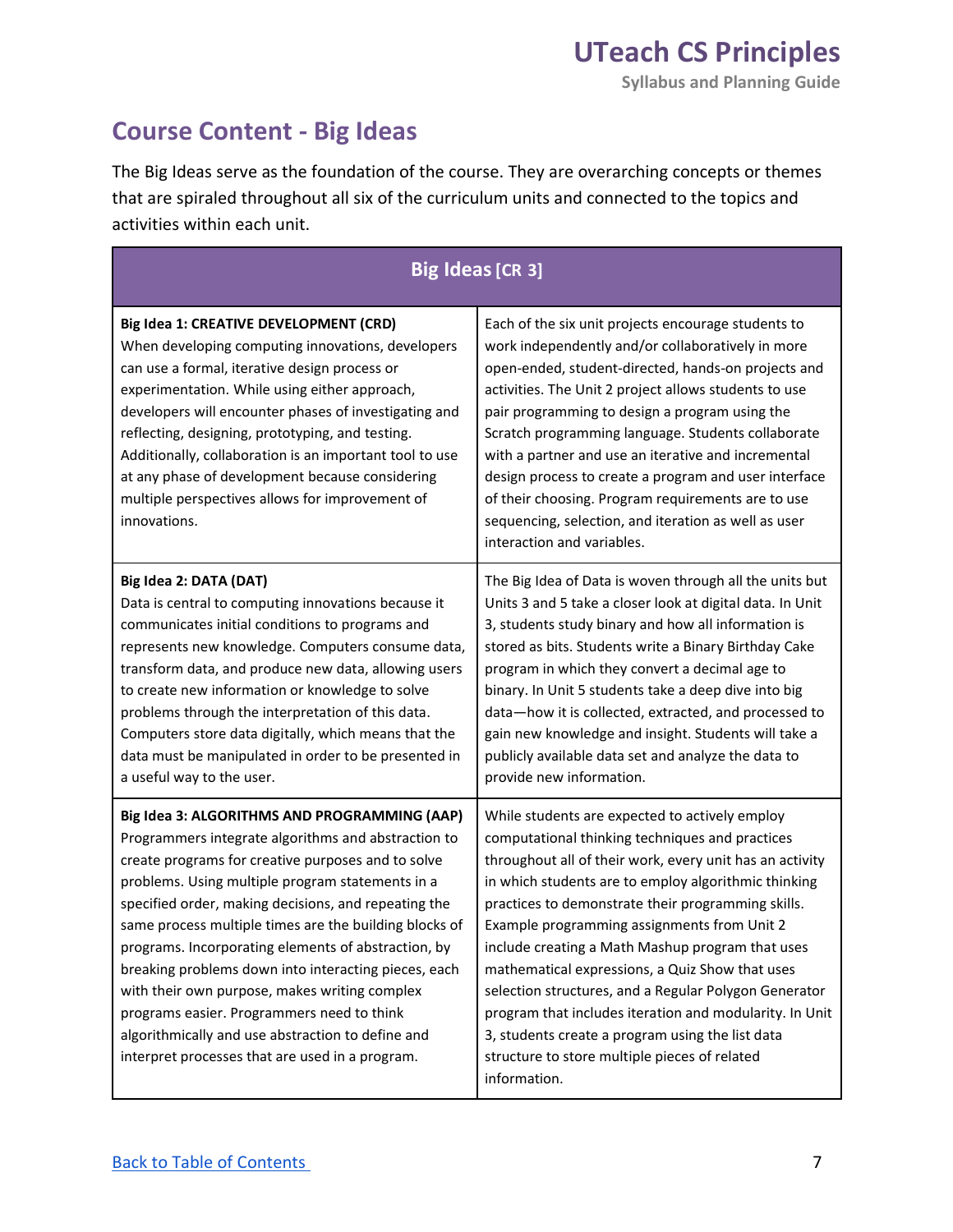| Big Idea 4: COMPUTING SYSTEMS AND NETWORKS<br>(CSN)<br>Computer systems and networks are used to transfer<br>data. One of the largest and most commonly used<br>networks is the internet. Through a series of protocols,<br>the internet can be used to send and receive<br>information and ideas throughout the world.<br>Transferring and processing information can be slow<br>when done on a single computer, but leveraging<br>multiple computers to do the work at the same time<br>can significantly shorten the time it takes to complete<br>tasks or solve problems. | All of the enduring understandings, learning<br>objectives, and essential knowledge statements for the<br>CSN Big Idea are covered thoroughly in Unit 6.<br>Students will take a peek under the hood of the inner<br>workings of the internet and computing systems and<br>how data is transferred through networks. Students<br>participate in several unplugged activities such as the<br>Routing Activity, designed to simulate a packet<br>traveling through a network, and the DNS Lookup<br>game, which simulates how the Domain Name System<br>turns a queried domain name into an IP address.<br>Students will also research and report on a specific<br>malware and how to protect oneself from personal<br>security threats. |
|-------------------------------------------------------------------------------------------------------------------------------------------------------------------------------------------------------------------------------------------------------------------------------------------------------------------------------------------------------------------------------------------------------------------------------------------------------------------------------------------------------------------------------------------------------------------------------|----------------------------------------------------------------------------------------------------------------------------------------------------------------------------------------------------------------------------------------------------------------------------------------------------------------------------------------------------------------------------------------------------------------------------------------------------------------------------------------------------------------------------------------------------------------------------------------------------------------------------------------------------------------------------------------------------------------------------------------|
| Big Idea 5: IMPACT OF COMPUTING (IOC)<br>Computers and computing have revolutionized our<br>lives. To use computing safely and responsibly, we<br>need to be aware of privacy, security, and ethical<br>issues. As programmers, we need to understand how<br>our programs will be used and be responsible for the<br>consequences. As computer users, we need to<br>understand how to protect ourselves and our privacy<br>when using a computer.                                                                                                                             | Midway through each unit, students are asked to step<br>back and consider the broader implications of the<br>unit's main topic and its impact on society at large.<br>Through in-class discussions, debates, and creative<br>activities, students will extrapolate from the ideas and<br>concepts presented in class to explore the implications<br>of the use of and advances in computational<br>technology. In Unit 6, students will study three<br>different computing innovations and the impact they<br>have had on society through the College Board's AP<br>Computer Science Principles Explore Curricular<br>Requirement Teacher Resources activities.                                                                        |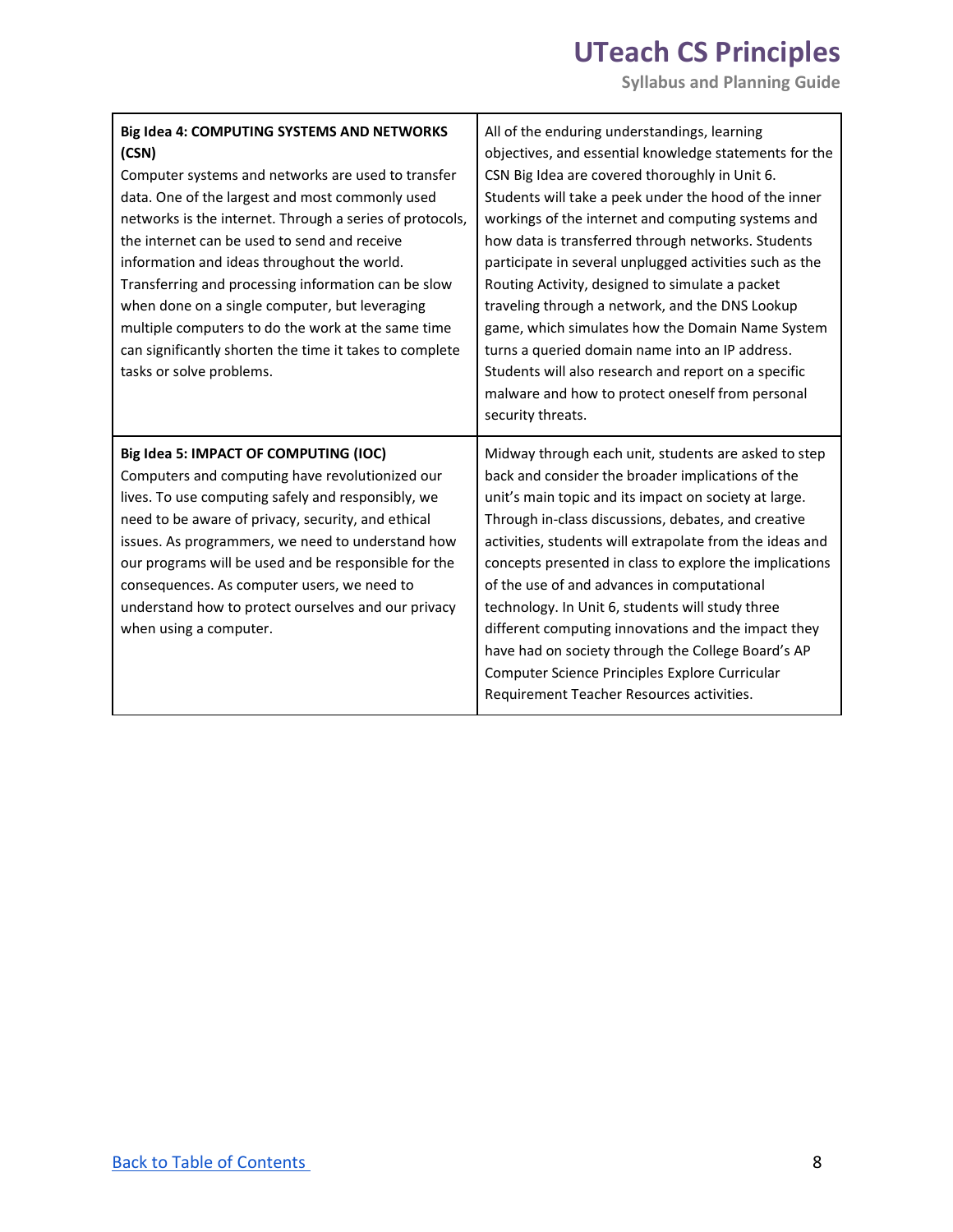#### **Unit Guides**

 The year-long curriculum consists of six instructional units, a Python Bootcamp unit, and a unit for the development of the Create Performance Task that have been carefully structured to gently guide novice students through the study of computational technology by first establishing a context for the curriculum material, then teaching the core skills for creating and using computational tools, followed by demonstrating real-world applications of digital technology, and finally allowing the students to exhibit the skills they have developed.

| <b>Curriculum Units [CR 2]</b>                                                                                                                                         |                                                                                                                         |                                                                                                                                                    |  |  |
|------------------------------------------------------------------------------------------------------------------------------------------------------------------------|-------------------------------------------------------------------------------------------------------------------------|----------------------------------------------------------------------------------------------------------------------------------------------------|--|--|
| <b>Unit 1: Computational Thinking</b><br>Discover computational thinking,<br>logical reasoning, and describing<br>processes through algorithms and<br>pseudocode.      | <b>Big Ideas:</b><br><b>Creative Development</b><br>Data<br>Algorithms and<br>Programming<br><b>Impact of Computing</b> | <b>Computational Thinking Practices (CTP):</b><br><b>Enduring Understandings (EU):</b><br>CRD-1, DAT-2, AAP-2, AAP-4<br>IOC-1, IOC-2               |  |  |
| <b>Unit 2: Programming</b><br>Use Scratch to explore sequencing,<br>selection, and iteration as part of the<br>goal to create programs that serve<br>useful functions. | <b>Big Ideas:</b><br><b>Creative Development</b><br>Data<br>Algorithms and<br>Programming<br>Impact of Computing        | <b>Computational Thinking Practices (CTP):</b><br>з.<br><b>Enduring Understandings (EU):</b><br>CRD-1, CRD-2, DAT-1, AAP-1, AAP-2,<br>AAP-3, IOC-1 |  |  |
| <b>Unit 3: Data Representation</b><br>Explore the different means of<br>representing information digitally.                                                            | <b>Big Ideas:</b><br>Creative Development<br>Data<br>Algorithms and<br>Programming<br>Impact of Computing               | <b>Computational Thinking Practices (CTP):</b><br><b>Enduring Understandings (EU):</b><br>CRD-2, DAT-1, AAP-1, AAP-2, IOC-1                        |  |  |
| <b>Python Bootcamp Module</b><br>Learn the text-based programming<br>language, Python.                                                                                 | <b>Big Ideas:</b><br><b>Creative Development</b><br>Algorithms and<br>Programming                                       | <b>Computational Thinking Practices (CTP):</b><br>з<br><b>Enduring Understandings (EU):</b><br>CRD-2, AAP-1, AAP-2, AAP-3                          |  |  |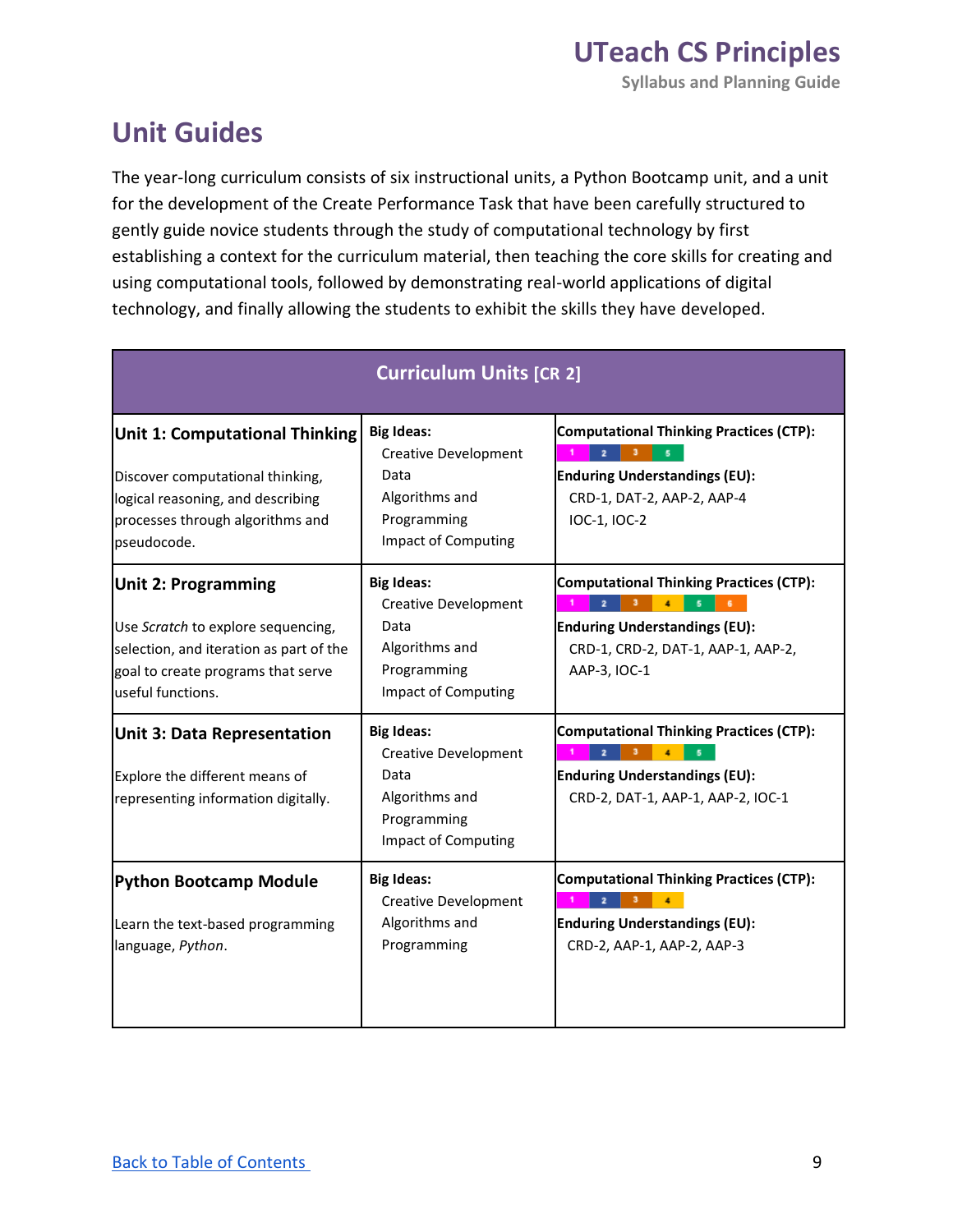| <b>Unit 4: Digital Media</b><br>Processing<br>Use Python to programmatically<br>manipulate digital images and audio.                     | <b>Big Ideas:</b><br>Creative Development<br>Data<br>Algorithms and<br>Programming<br><b>Impact of Computing</b>                                      | <b>Computational Thinking Practices (CTP):</b><br><b>Enduring Understandings (EU):</b><br>CRD-1, DAT-1, AAP-1, AAP-2, IOC-1                         |
|------------------------------------------------------------------------------------------------------------------------------------------|-------------------------------------------------------------------------------------------------------------------------------------------------------|-----------------------------------------------------------------------------------------------------------------------------------------------------|
| Unit 5: Big Data<br>Discover new knowledge through the<br>use of large data sets.                                                        | <b>Big Ideas:</b><br>Data<br>Algorithms and<br>Programming<br><b>Impact of Computing</b>                                                              | <b>Computational Thinking Practices (CTP):</b><br><b>Enduring Understandings (EU):</b><br>DAT-2, AAP-3, IOC-1, IOC-2                                |
| Unit 6: Innovative Technologies<br>Explore the current state of<br>technology and its role in our<br>everyday lives.                     | <b>Big Ideas:</b><br>Creative Development<br>Data<br>Algorithms and<br>Programming<br>Computing Systems and<br><b>Networks</b><br>Impact of Computing | <b>Computational Thinking Practices (CTP):</b><br><b>Enduring Understandings (EU):</b><br>CRD-1, CRD-2, DAT-2, AAP-1, CSN-1,<br>CSN-2, IOC-1, IOC-2 |
| <b>Create Task</b><br>Demonstrate their learning by<br>completing the Create Performance<br>Task for submission to the College<br>Board. | <b>Summative Assessment</b>                                                                                                                           |                                                                                                                                                     |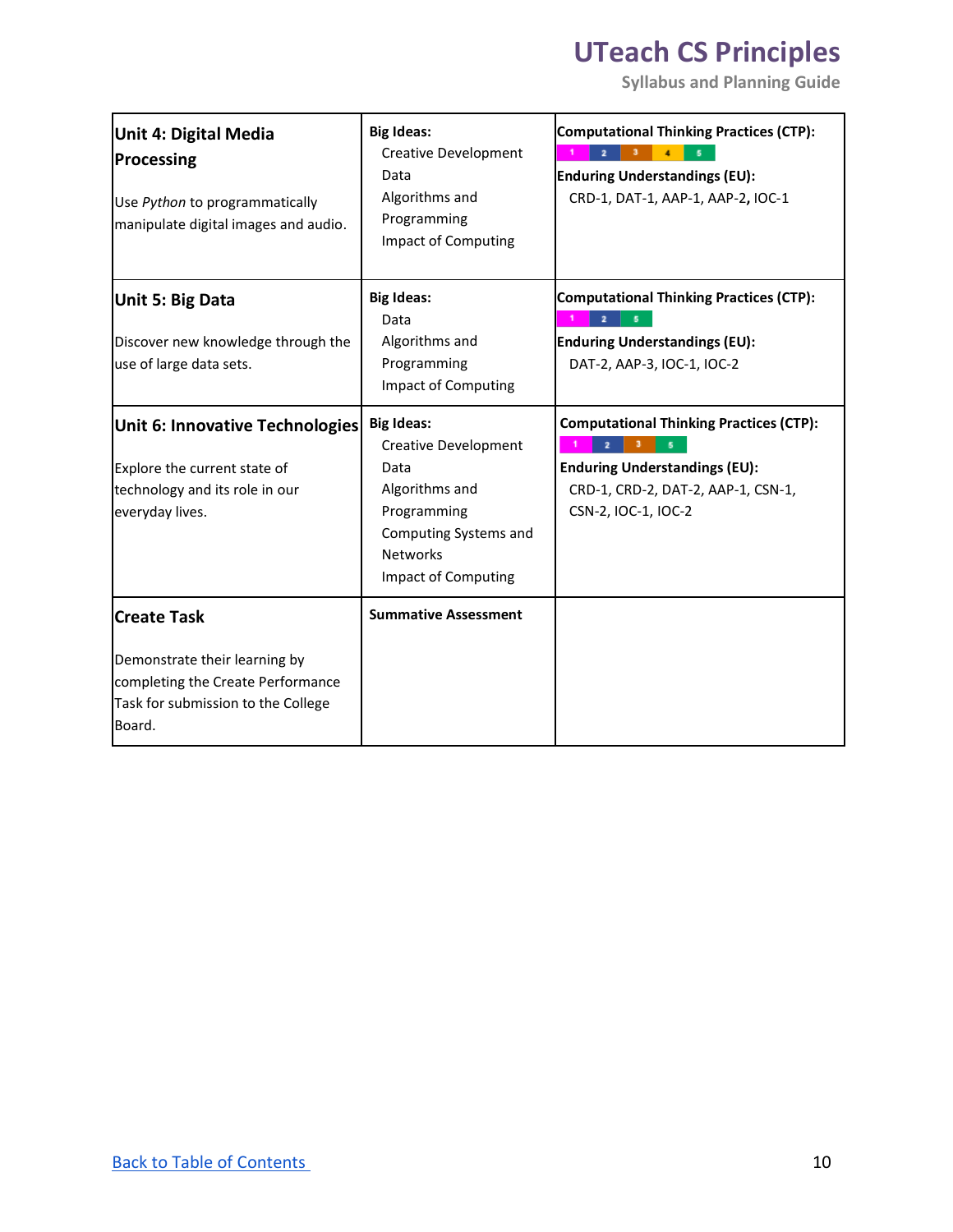#### **Unit 1: Computational Thinking**

 In order to successfully master the art of creating computational artifacts, it is important that students develop a clear understanding of the complex processes and structures that make up an algorithmic solution to a given problem. In addition, it is critical that they be able to formally express those solutions clearly and unambiguously, such as what can be achieved through the use of pseudocode or a well-specified programming language. This unit focuses on introducing students to these concepts and helping them to develop the skills that they will rely on throughout the remainder of the course.

 First, students will explore a number of techniques for analyzing common problems and visualizing their solutions. They will use these techniques to investigate a number of real-world applications, such as searching, sorting, and encryption. Next, students will examine how programmers utilize various levels of abstraction in the languages that they use to write programs and communicate their intentions in a form that can be executed by a computer. Finally, students will turn their attention to the question of whether various problems are solvable and investigate the factors that affect the efficiency of a solution to a given problem.

 The Big Ideas of Creative Development, Data, Algorithms and Programming, and Impact of Computing are covered in Unit 1. These are the Enduring Understandings covered in this unit:

- • CRD-1: Incorporating multiple perspectives through collaboration improves computing innovations as they are developed.
- • CRD-2: Developers create and innovate using an iterative design process that is user- focused, that incorporates implementation/feedback cycles, and that leaves ample room for experimentation and risk-taking.
- • DAT-2: Programs can be used to process data, which allows users to discover information and create new knowledge.
- • AAP-2: The way statements are sequenced and combined in a program determines the computed result. Programs incorporate iteration and selection constructs to represent repetition and make decisions to handle varied input values.
- • AAP-4: There exists problems that computers cannot solve, and even when a computer can solve a problem, it may not be able to do so in a reasonable amount of time.
- • IOC-1: While computing innovations are typically designed to achieve a specific purpose, they may have unintended consequences.
- • IOC-2: The use of computing innovations may involve risks to personal safety and identity.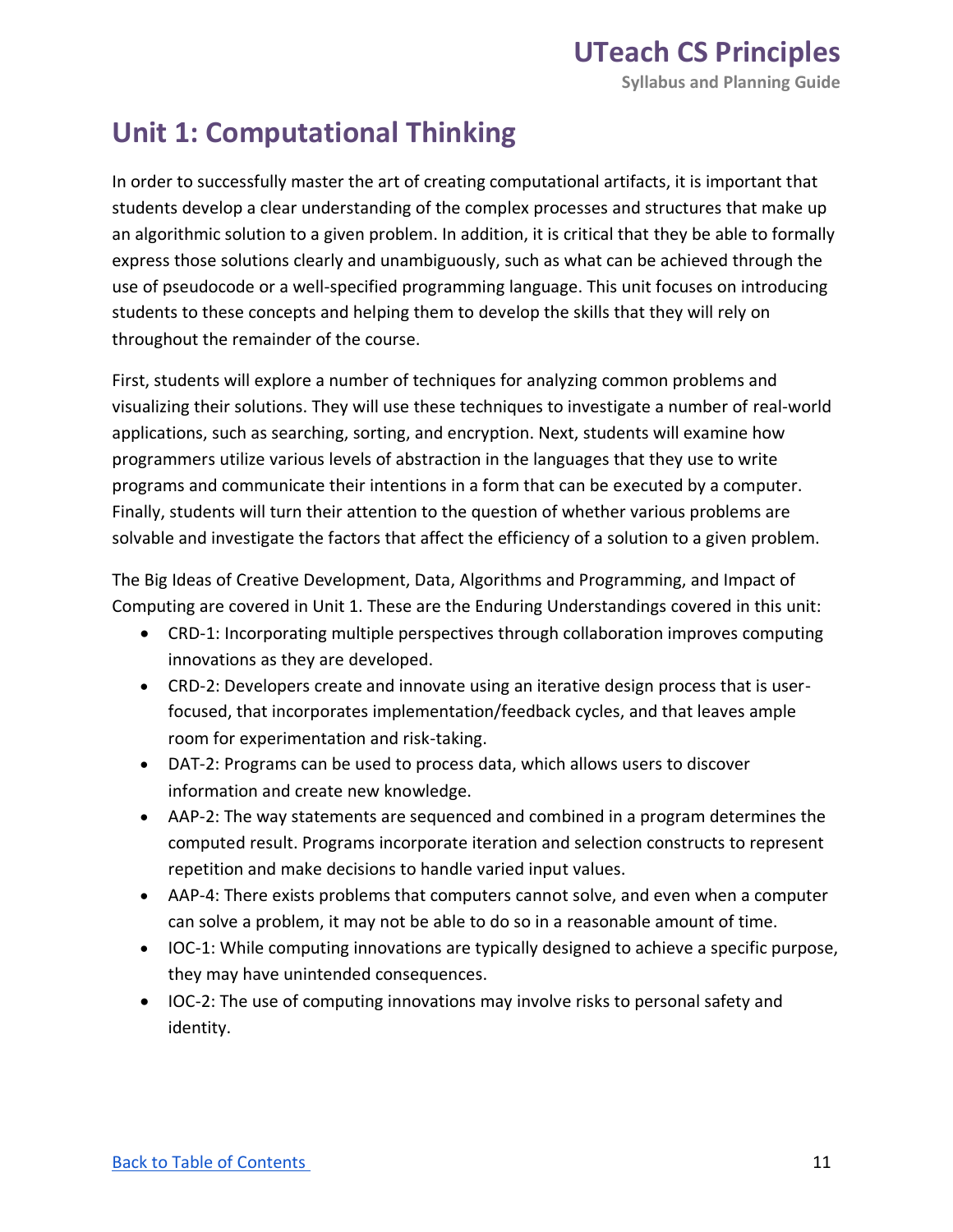**Syllabus and Planning Guide** 

These are the Computational Thinking Skills addressed:

- 1.A Investigate the situation, context, or task.
- 1.B Determine and design an appropriate method or approach to achieve the purpose.
- 1.C Explain how collaboration affects the development of a solution.
- 1.D Evaluate solution options.
- 2.A Represent algorithmic processes without using a programming language.
- 2.B Implement and apply an algorithm.
- 4.B Determine the result of code segments.
- 5.D Describe the impact of a gathering data.
- 5.E Evaluate the use of computing based on legal and ethical factors.
- 6.A Collaborate in the development of solutions.

#### **Unit 1 Topics**

 Over the course of this unit and the unit project, the following topics will be covered, and teachers may use these in the AP Classroom to filter questions for formative and summative assessments:

- 1.1 Collaboration
- 1.3 Program Design and Development
- 2.3 Extracting Information from Data
- 3.3 Mathematical Expressions
- 3.6 Conditionals
- 3.8 Iteration
- 3.9 Developing Algorithms
- 3.11 Binary Search
- 3.17 Algorithm Efficiency
- 3.18 Undecidable Problem
- 5.3 Computing Bias
- 5.5 Legal and Ethical Concerns
- 5.6 Safe Computing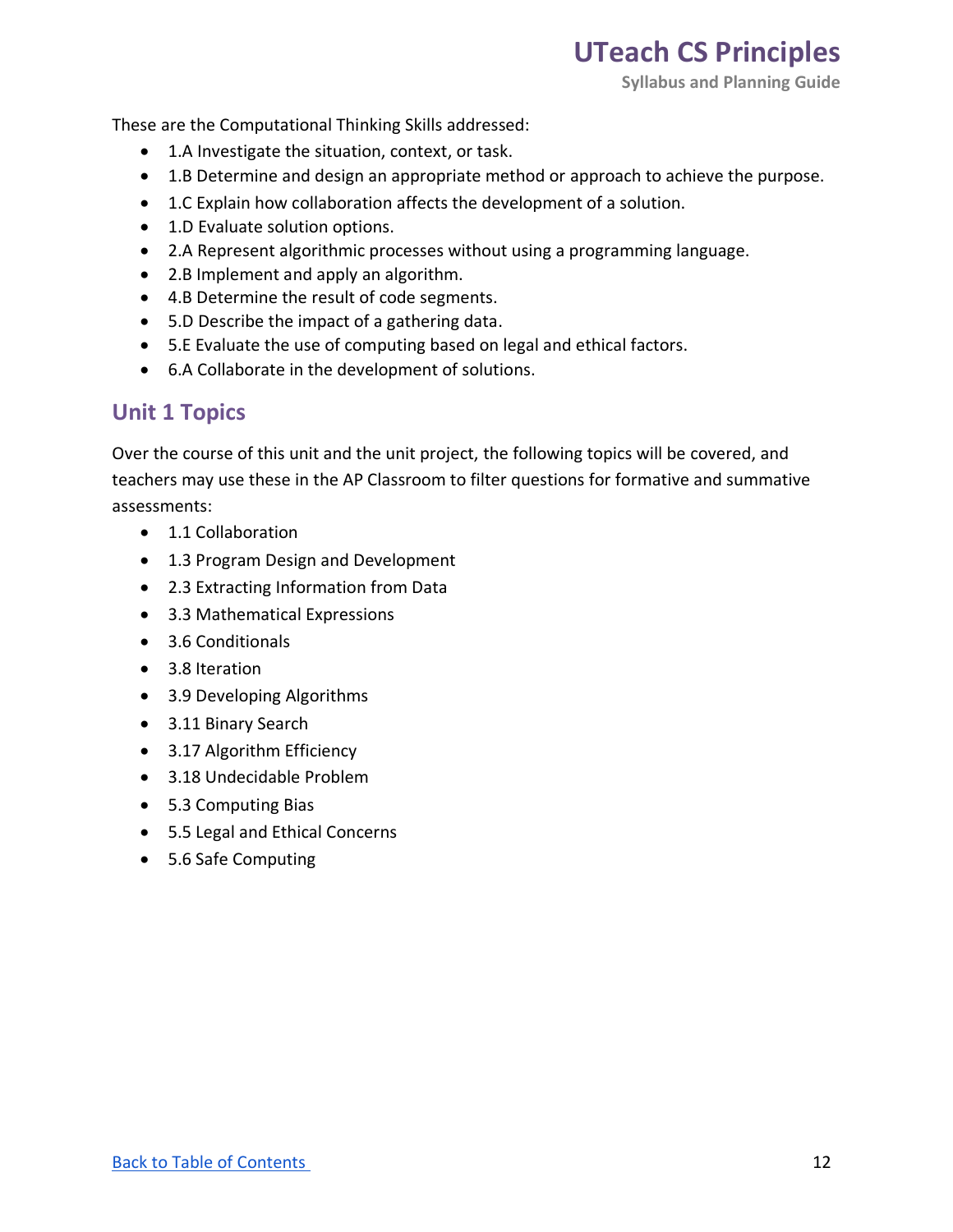**Syllabus and Planning Guide** 

### **Unit 1 Schedule (18 Days)**

| <b>Assignment   Topic</b><br>Ħ |                                                                 | <b>Learning Objectives</b>                                               | <b>Essential Knowledge</b><br><b>Statements</b>                                                                                                                            |
|--------------------------------|-----------------------------------------------------------------|--------------------------------------------------------------------------|----------------------------------------------------------------------------------------------------------------------------------------------------------------------------|
| 1.1                            | Password Generator Project (1 of 5)                             | CRD-1.C, IOC-2.B                                                         | CRD-1.C.1, IOC-2.B.2                                                                                                                                                       |
| 1.2                            | Algorithmic Thinking                                            | AAP-2.A, AAP-2.B,<br>AAP-2.G, AAP-2.H,<br>AAP-2.J, AAP-2.K,<br>AAP-2.M   | AAP-2.A.1, AAP-2.A.2,<br>AAP-2.A.3, AAP-2.A.4,<br>AAP-2.B.1, AAP-2.G.1,<br>AAP-2.H.1, AAP-2.J.1,<br>AAP-2.K.1, AAP-2.M.1                                                   |
| 1.3                            | Algorithmic Components:<br>Sequencing, Selection, and Iteration | AAP-2.A, AAP-2.B,<br>AAP-2.G, AAP-2.H,<br>AAP-2.J, AAP-2.K,<br>AAP-2.M   | AAP-2.A.1, AAP-2.A.2,<br>AAP-2.A.3, AAP-2.A.4,<br>AAP-2.B.1, AAP-2.G.1,<br>AAP-2.H.1, AAP-2.J.1,<br>AAP-2.K.1, AAP-2.M.1                                                   |
| 1.4                            | Encryption                                                      | AAP-2.A, AAP-2.G,<br>AAP-2.H, AAP-2.J,<br>AAP-2.K, AAP-2.M,<br>$IOC-2.B$ | AAP-2.A.1, AAP-2.A.2,<br>AAP-2.A.4, AAP-2.G.1,<br>AAP-2.H.1, AAP-2.J.1,<br>AAP-2.K.1, AAP-2.M.1,<br>$IOC-2.B.5$                                                            |
| $1.5\,$                        | Vigenère Cipher                                                 | AAP-2.A, AAP-2.G,<br>AAP-2.H, AAP-2.J,<br>AAP-2.K, AAP-2.M,<br>$IOC-2.B$ | AAP-2.A.1, AAP-2.A.2,<br>AAP-2.A.4, AAP-2.G.1,<br>AAP-2.H.1, AAP-2.J.1,<br>AAP-2.K.1, AAP-2.M.1,<br>$IOC-2.B.5$                                                            |
| 1.1                            | Password Generator Project (2 of 5)                             | CRD-1.C, IOC-2.B                                                         | CRD-1.C.1, IOC-2.B.2                                                                                                                                                       |
| 1.6                            | Programming Languages                                           | CRD-2.E, CRD-2.F,<br>AAP-2.A, AAP-2.M                                    | CRD-2.E.1, CRD-2.E.2,<br>CRD-2.E.3, CRD-2.E.4,<br>CRD-2.F.2, CRD-2.F.3,<br>CRD-2.F.4, CRD-2.F.5,<br>CRD-2.F.6, AAP-2.A.1,<br>AAP-2.A.2, AAP-2.A.3,<br>AAP-2.A.4, AAP-2.M.1 |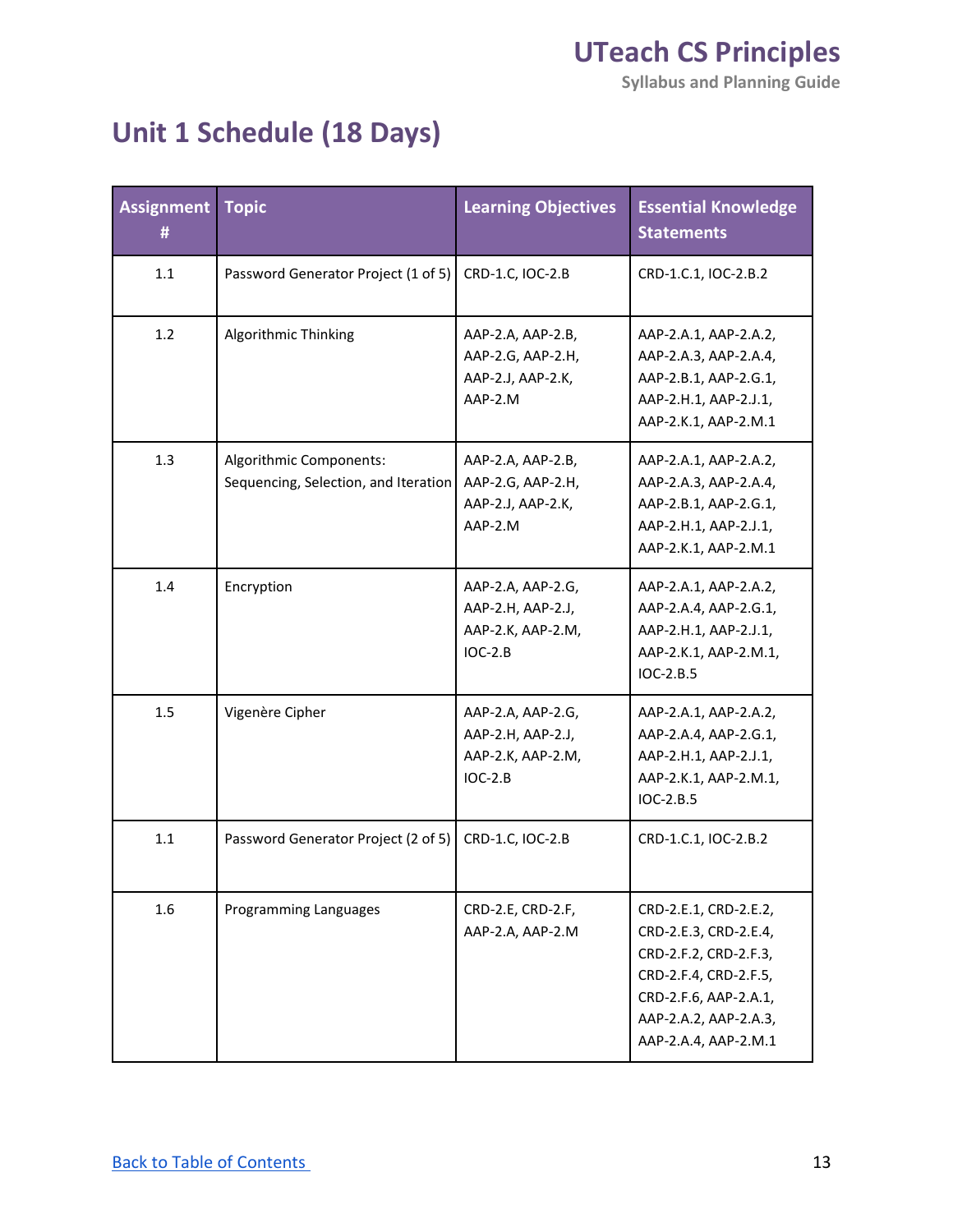| 1.1  | Password Generator Project (3 of 5) | CRD-1.C, IOC-2.B                                           | CRD-1.C.1, IOC-2.B.2                                                                                                                                                                                                         |
|------|-------------------------------------|------------------------------------------------------------|------------------------------------------------------------------------------------------------------------------------------------------------------------------------------------------------------------------------------|
| 1.7  | Coding Skills: Pseudocode           | AAP-2.A, AAP-2.M                                           | AAP-2.A.2, AAP-2.M.2                                                                                                                                                                                                         |
| 1.8  | Decidability and Performance        | AAP-2.L, AAP-2.O,<br>AAP-2.P, AAP-4.A,<br>AAP-4.B, CSN-1.B | AAP-2.L.1, AAP-2.L.2,<br>AAP-2.L.5, AAP-2.0.5,<br>AAP-2.P.1, AAP-2.P.2,<br>AAP-2.P.3, AAP-4.A.1,<br>AAP-4.A.2, AAP-4.A.3,<br>AAP-4.A.4, AAP-4.A.5,<br>AAP-4.A.6, AAP-4.A.7,<br>AAP-4.B.1, AAP-4.B.2,<br>AAP-4.B.3, CSN-1.B.6 |
| 1.9  | <b>Heuristics</b>                   | $AAP-4.A$                                                  | AAP-4.A.8, AAP-4.A.9                                                                                                                                                                                                         |
| 1.10 | Big Picture: Algorithmic Bias       | CRD-1.A, DAT-2.C,<br>IOC-1.D, IOC-1.F                      | CRD-1.A.4, DAT-2.C.5,<br>IOC-1.D.1, IOC-1.D.2,<br>IOC-1.D.3, IOC-1.F.11                                                                                                                                                      |
| 1.1  | Password Generator Project (4 of 5) | CRD-1.C, IOC-2.B                                           | CRD-1.C.1, IOC-2.B.2                                                                                                                                                                                                         |
| 1.11 | Unit 1 Review                       | None                                                       | None                                                                                                                                                                                                                         |
| 1.12 | Unit 1 Exam                         | None                                                       | None                                                                                                                                                                                                                         |
| 1.1  | Project Presentations (5 of 5)      | None                                                       | None                                                                                                                                                                                                                         |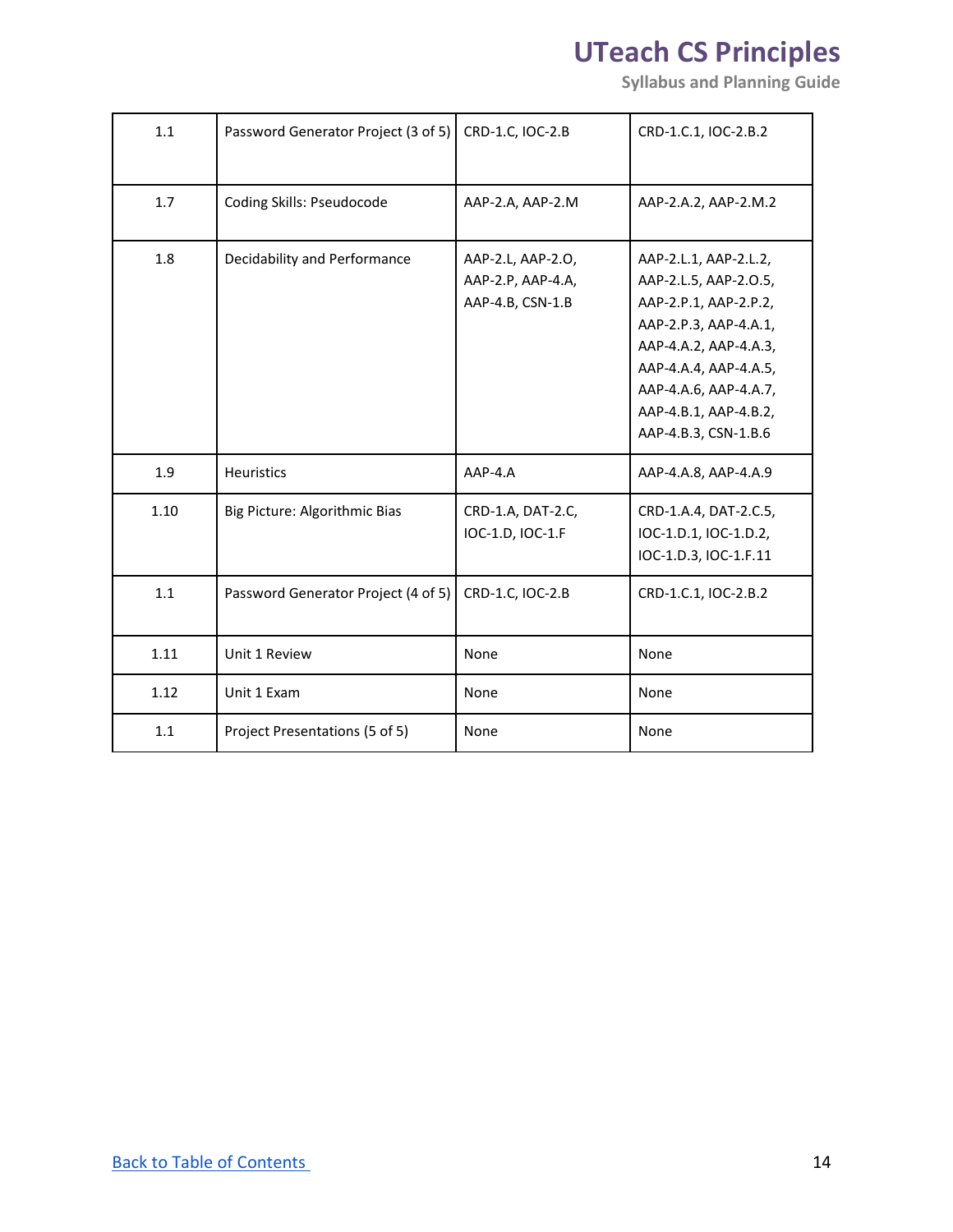#### **Unit 2: Programming**

 When used correctly, computational technologies can prove be extremely powerful and effective tools for solving a wide range of problems. But in order to fully harness that power, an individual needs to be proficient in instructing those tools to perform highly precise operations in well-structured and logical sequences. This unit seeks to ease students into this new, structured, and more formalized way of thinking about problem solving and programming through the use of Scratch, a block-based, visual programming language.

 Once introduced to the Scratch IDE within Codio, students will experiment with a number of basic programming concepts and constructs, such as variables, user input, and selection statements. In the process, students will not only learn how to implement intended functionality by constructing well-designed blocks of executable code, but they will also explore techniques for debugging their code and verifying its correctness.

 The Big Ideas of Creative Development, Data, Algorithms and Programming, and Impact of Computing are all covered in Unit 2. These are the Enduring Understandings covered in this unit:

- • CRD-1: Incorporating multiple perspectives through collaboration improves computing innovations as they are developed.
- • CRD-2: Developers create and innovate using an iterative design process that is user- focused, that incorporates implementation/feedback cycles, and that leaves ample room for experimentation and risk-taking.
- • DAT-1: The way a computer represents data internally is different from the way data are interpreted and displayed for the user. Programs are used to translate data into a representation more easily understood by people.
- • AAP-1: To find specific solutions to generalizable problems, programmers represent and organize data in multiple ways.
- • AAP-2: The way statements are sequenced and combined in a program determines the computed result. Programs incorporate iteration and selection constructs to represent repetition and make decisions to handle varied input values.
- • AAP-3: Programmers break down problems into smaller and more manageable pieces. By creating procedures and leveraging parameters, programmers generalize processes that can be reused. Procedures allow programmers to draw upon existing code that has already been tested, allowing them to write programs more quickly and with more confidence.
- • IOC-1: While computing innovations are typically designed to achieve a specific purpose, they may have unintended consequences.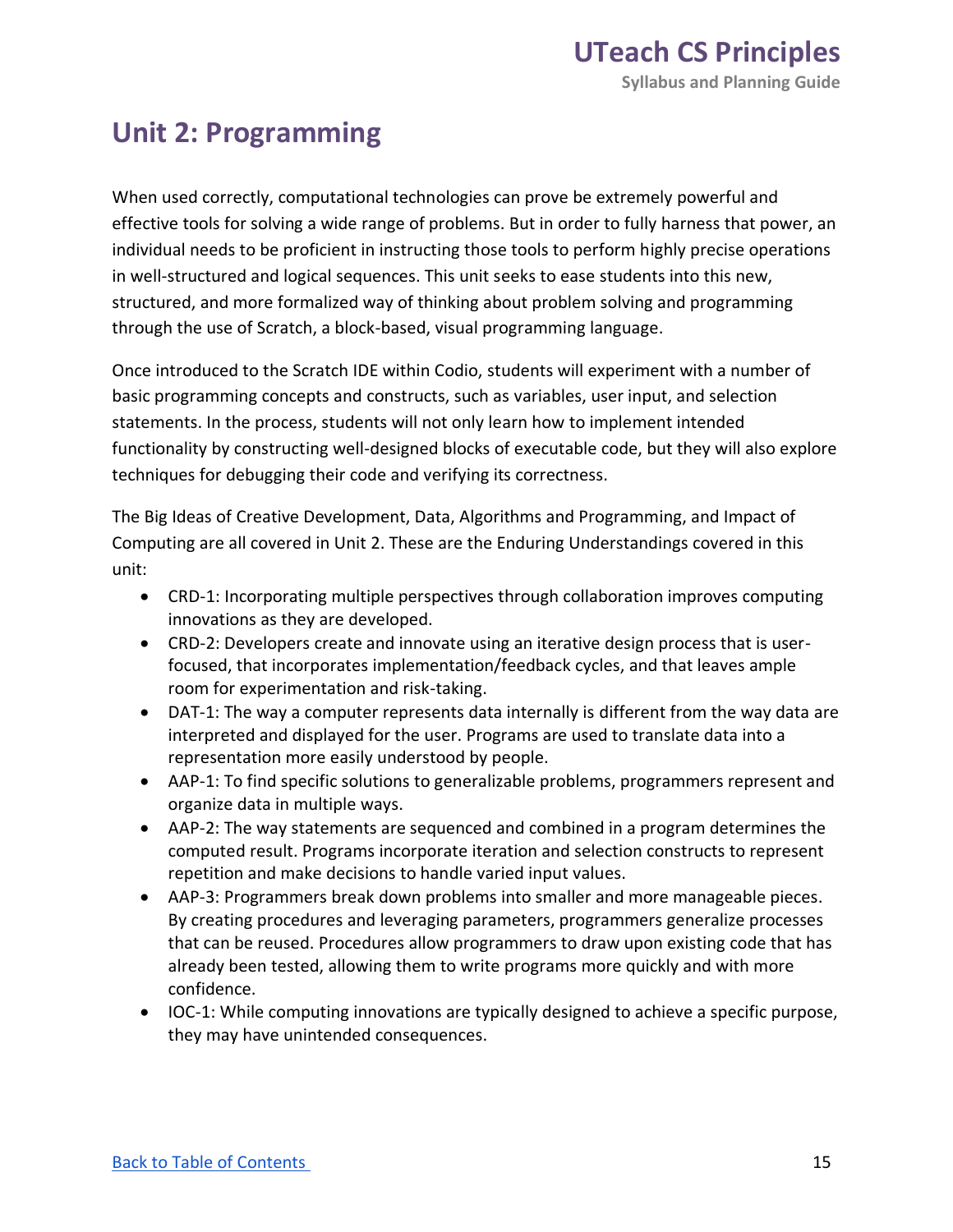**Syllabus and Planning Guide** 

These are the Computational Thinking Skills addressed:

- 1.B Determine and design an appropriate method or approach to achieve the purpose.
- 1.C Explain how collaboration affects the development of a solution.
- 1.D Evaluate solution options.
- 2.B Implement and apply an algorithm.
- 3.A Generalize data sources through variables.
- 3.B Use abstraction to manage complexity.
- 3.C Explain how abstraction manages complexity.
- 4.A Explain how a code segment or program functions.
- 4.B Determine the result of code segments.
- 5.E Evaluate the use of computing based on legal and ethical factors.
- 6.A Collaborate in the development of solutions.
- 6.C Acknowledge the intellectual property of others.

#### **Unit 2 Topics**

 Over the course of this unit and the unit project, the following topics will be covered, and teachers may use these in the AP Classroom to filter questions for formative and summative assessments:

- 1.1 Collaboration
- 1.2 Program Function and Purpose
- 1.3 Program Design and Development
- 2.1 Binary Numbers
- 3.1 Variables and Assignment
- 3.3 Mathematical Expressions
- 3.5 Boolean Expressions
- 3.6 Conditionals
- 3.7 Nested Conditionals
- 3.8 Iteration
- 3.12 Calling Procedures
- 3.15 Random Values
- 5.5 Legal and Ethical Concerns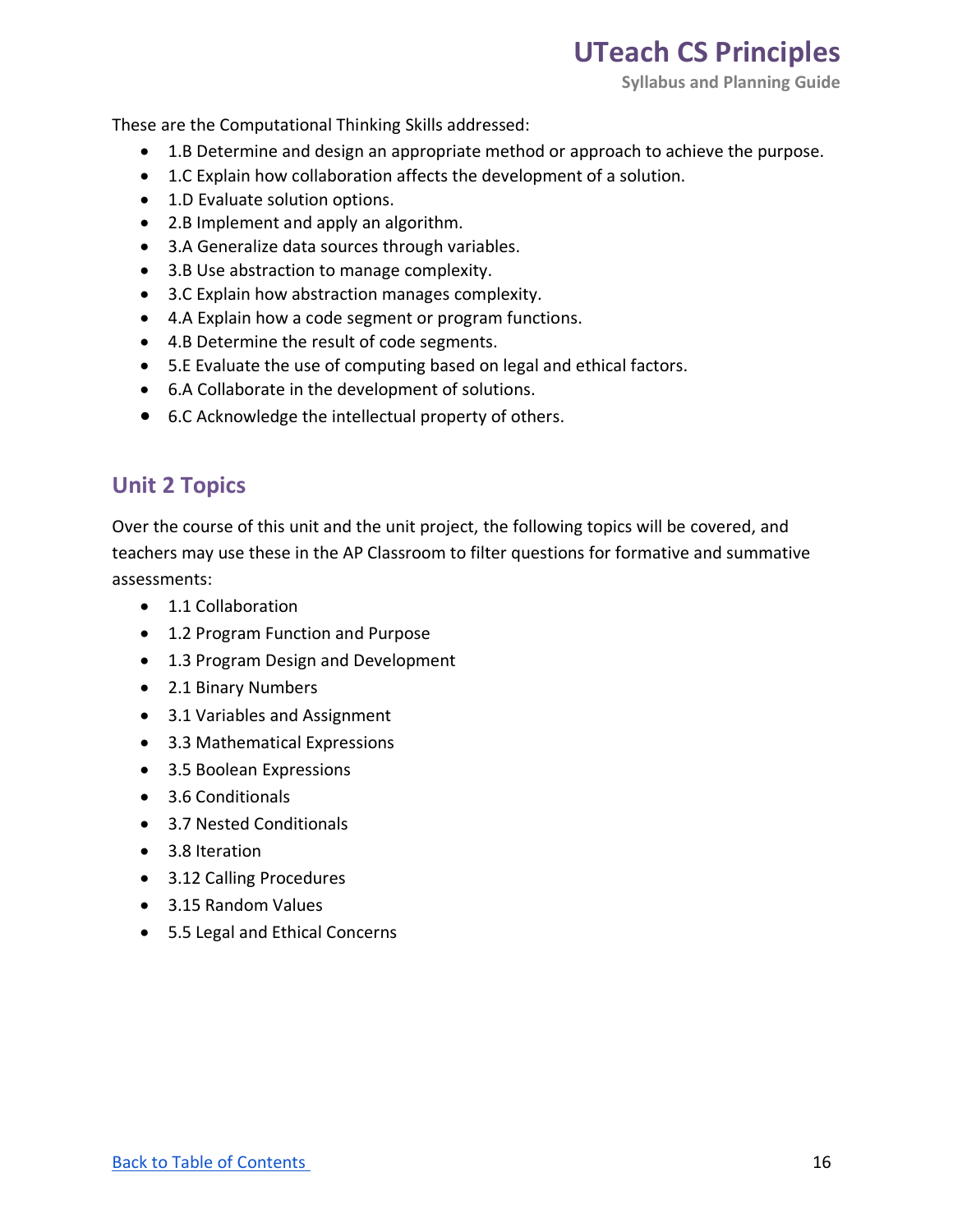**Syllabus and Planning Guide** 

### **Unit 2 Schedule (23 Days)**

| <b>Assignment</b><br>Ħ | <b>Topic</b>                         | <b>Learning Objectives</b>                                                                                                | <b>Essential Knowledge</b><br><b>Statements</b>                                                                                                                                                                                            |
|------------------------|--------------------------------------|---------------------------------------------------------------------------------------------------------------------------|--------------------------------------------------------------------------------------------------------------------------------------------------------------------------------------------------------------------------------------------|
| 2.1                    | Scratch Programming Project (1 of 6) | CRD-1.B, CRD-1.C,<br>CRD-2.B, CRD-2.E,<br>CRD-2.F, CRD-2.G,<br>CRD-2.H, AAP-1.A,<br>AAP-2.B, AAP-2.H,<br>AAP-2.K, IOC-1.F | CRD-1.B.2, CRD-1.C.1,<br>CRD-2.B.1, CRD-2.B.2,<br>CRD-2.B.3. CRD-2.B.4,<br>CRD-2.B.5, CRD-2.E.3,<br>CRD-2.E.4, CRD-2.F.7,<br>CRD-2.G.1, CRD-2.G.2,<br>CRD-2.G.3, CRD-2.G.4,<br>CRD-2.G.5, CRD-2.H.1,<br>CRD-2.H.2, IOC-1.F.4,<br>IOC-1.F.6 |
| 2.2                    | Welcome to Scratch                   | AAP-2.B                                                                                                                   | AAP-2.B.1, AAP-2.B.2,<br>AAP-2.B.6                                                                                                                                                                                                         |
| 2.3                    | Robot Maze Algorithms                | CRD-2.C, AAP-2.B                                                                                                          | CRD-2.C.2, CRD-2.C.3,<br>CRD-2.C.5, AAP-2.B.1,<br>AAP-2.B.2, AAP-2.B.6                                                                                                                                                                     |
| 2.4                    | Let's Get Animated                   | CRD-2.C, CRD-2.G,<br>$AAP-2.B$                                                                                            | CRD-2.C.2, CRD-2.C.3,<br>CRD-2.C.5, CRD-2.G.1,<br>CRD-2.G.2, CRD-2.G.3,<br>CRD-2.G.4, AAP-2.B.1,<br>AAP-2.B.2, AAP-2.B.6                                                                                                                   |
| 2.5                    | <b>Coding Skills: Animated Movie</b> | AAP-2.B                                                                                                                   |                                                                                                                                                                                                                                            |
| 2.1                    | Scratch Programming Project (2 of 6) | CRD-1.B, CRD-1.C,<br>CRD-2.B, CRD-2.E,<br>CRD-2.F, CRD-2.G,<br>CRD-2.H, AAP-1.A,<br>AAP-2.B, AAP-2.H,<br>AAP-2.K, IOC-1.F | CRD-1.B.2, CRD-1.C.1,<br>CRD-2.B.1, CRD-2.B.2,<br>CRD-2.B.3. CRD-2.B.4,<br>CRD-2.B.5, CRD-2.E.3,<br>CRD-2.E.4, CRD-2.F.7,<br>CRD-2.G.1, CRD-2.G.2,<br>CRD-2.G.3, CRD-2.G.4,<br>CRD-2.G.5, CRD-2.H.1,<br>CRD-2.H.2, IOC-1.F.4,<br>IOC-1.F.6 |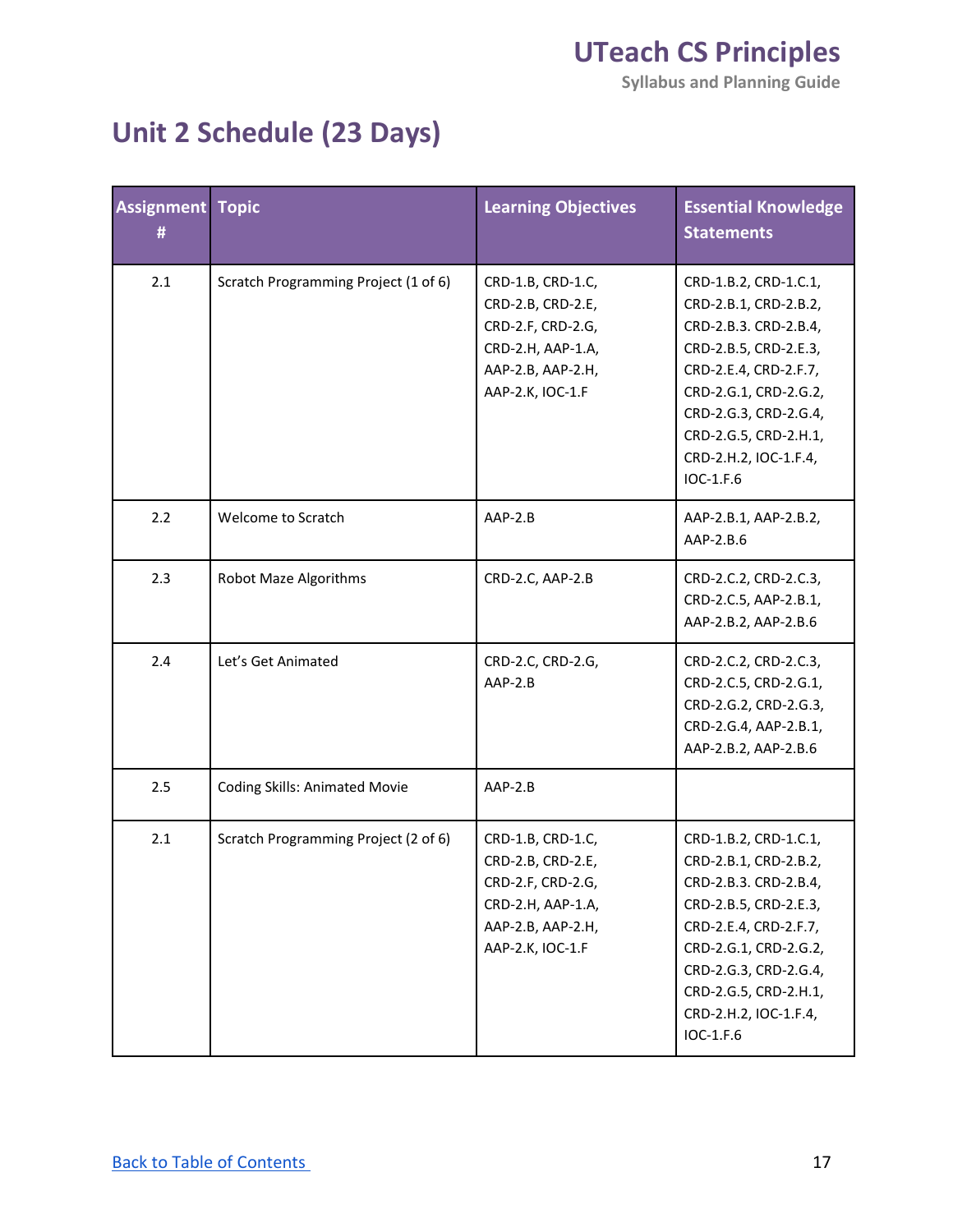| 2.6  | User Input & Variables                      | CRD-2.C, DAT-1.A,<br>AAP-1.A                                                                                                                  | CRD-2.C.1, CRD-2.C.4,<br>CRD-2.C.6, DAT-1.A.1,<br>AAP-1.A.1, AAP-1.A.2                                                                                                                                                                     |
|------|---------------------------------------------|-----------------------------------------------------------------------------------------------------------------------------------------------|--------------------------------------------------------------------------------------------------------------------------------------------------------------------------------------------------------------------------------------------|
| 2.7  | <b>Mathematical Expressions</b>             | AAP-2.C, AAP-3.E                                                                                                                              | AAP-2.C.1, AAP-2.C.3,<br>AAP-3.E.1, AAP-3.E.2                                                                                                                                                                                              |
| 2.8  | Coding Skills: Math Mashup                  | AAP-1.A, AAP-2.C, AAP-3.E                                                                                                                     |                                                                                                                                                                                                                                            |
| 2.9  | <b>Selection Statements</b>                 | AAP-2.E, AAP-2.F,<br>AAP-2.H, AAP-2.I<br>AAP-2.L                                                                                              | AAP-2.E.1, AAP-2.F.1,<br>AAP-2.F.2, AAP-2.F.3,<br>AAP-2.F.4, AAP-2.F.5,<br>AAP-2.H.1, AAP-2.I.1,<br>AAP-2.L.3, AAP-2.L.4                                                                                                                   |
| 2.10 | Game of Tag                                 | AAP-2.E, AAP-2.F,<br>AAP-2.H, AAP-2.I, AAP-2.L                                                                                                |                                                                                                                                                                                                                                            |
| 2.11 | Coding Skills: Quiz Show                    | AAP-2.H                                                                                                                                       |                                                                                                                                                                                                                                            |
| 2.1  | Scratch Programming Project (3 of 6)        | CRD-1.B, CRD-1.C,<br>CRD-2.B, CRD-2.E,<br>CRD-2.F, CRD-2.G,<br>CRD-2.H, AAP-1.A,<br>AAP-2.B, AAP-2.H,<br>AAP-2.K, IOC-1.F AAP-2.B,<br>AAP-2.H | CRD-1.B.2, CRD-1.C.1,<br>CRD-2.B.1, CRD-2.B.2,<br>CRD-2.B.3. CRD-2.B.4,<br>CRD-2.B.5, CRD-2.E.3,<br>CRD-2.E.4, CRD-2.F.7,<br>CRD-2.G.1, CRD-2.G.2,<br>CRD-2.G.3, CRD-2.G.4,<br>CRD-2.G.5, CRD-2.H.1,<br>CRD-2.H.2, IOC-1.F.4,<br>IOC-1.F.6 |
| 2.12 | Iteration                                   | CRD-2.D, AAP-2.K                                                                                                                              | CRD-2.D.1, AAP-2.K.1,<br>AAP-2.K.4, AAP-2.K.5                                                                                                                                                                                              |
| 2.13 | <b>Coding Skills: Iteration</b>             | CRD-2.D, AAP-2.K                                                                                                                              |                                                                                                                                                                                                                                            |
| 2.14 | Procedures                                  | DAT-1.A, AAP-3.A                                                                                                                              | DAT-1.A.1, DAT-1.A.5,<br>AAP-3.A.1, AAP-3.A.3,<br>AAP-3.A.4                                                                                                                                                                                |
| 2.11 | Coding Skills: Quiz Show with<br>Procedures | DAT-1.A, AAP-3.A                                                                                                                              |                                                                                                                                                                                                                                            |
| 2.15 | Coding Skills: Rock, Paper, Scissors        | AAP-2.F, AAP-2.H, AAP-2.I                                                                                                                     |                                                                                                                                                                                                                                            |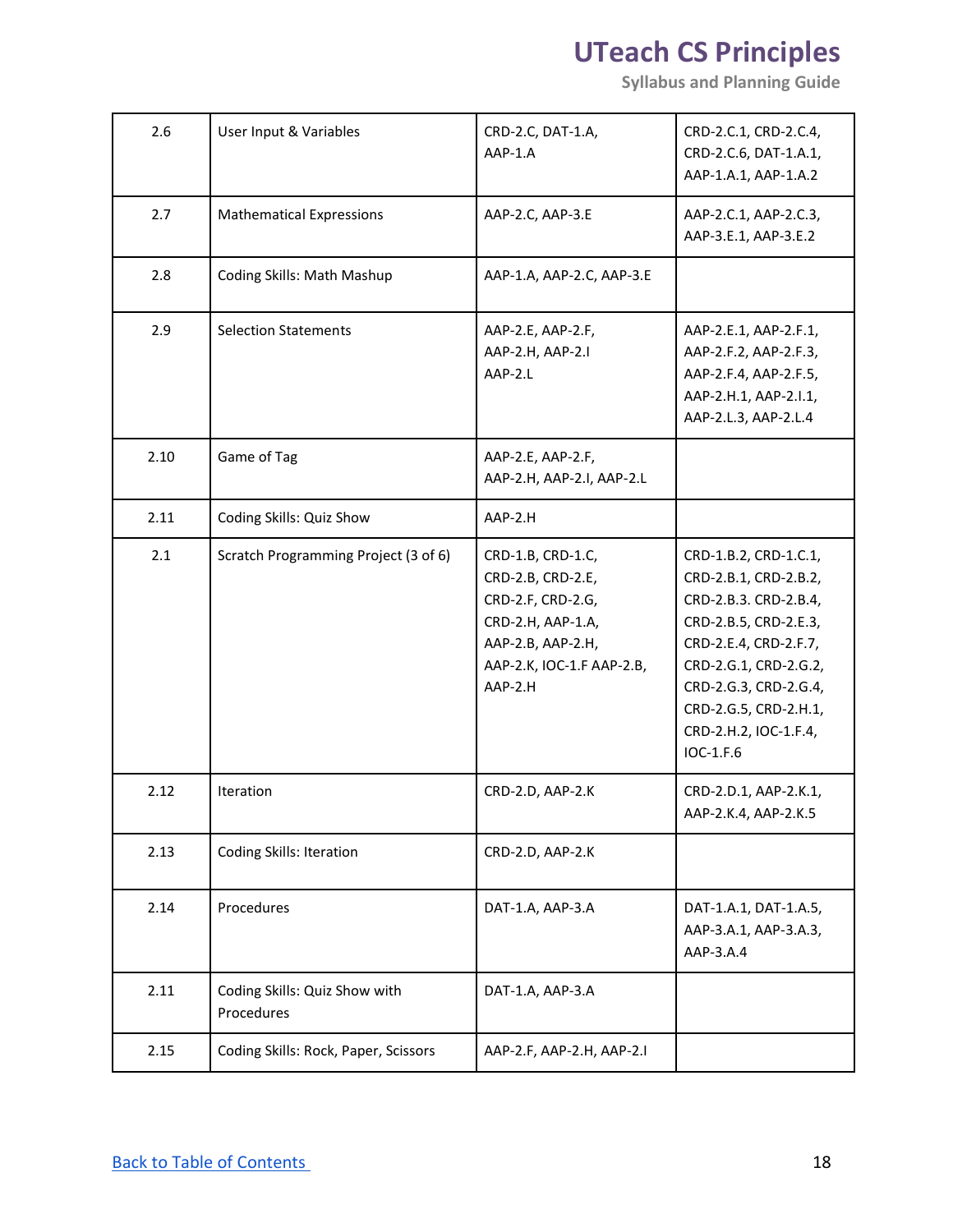| 2.1  | Scratch Programming Project (4 & 5 of | CRD-1.B, CRD-1.C, | CRD-1.B.2, CRD-1.C.1, |
|------|---------------------------------------|-------------------|-----------------------|
|      | 6)                                    | CRD-2.B, CRD-2.E, | CRD-2.B.1, CRD-2.B.2, |
|      |                                       | CRD-2.F, CRD-2.G, | CRD-2.B.3. CRD-2.B.4, |
|      |                                       | CRD-2.H, AAP-1.A, | CRD-2.B.5, CRD-2.E.3, |
|      |                                       | AAP-2.B, AAP-2.H, | CRD-2.E.4, CRD-2.F.7, |
|      |                                       | AAP-2.K, IOC-1.F  | CRD-2.G.1, CRD-2.G.2, |
|      |                                       |                   | CRD-2.G.3, CRD-2.G.4, |
|      |                                       |                   | CRD-2.G.5, CRD-2.H.1, |
|      |                                       |                   | CRD-2.H.2, IOC-1.F.4, |
|      |                                       |                   | $IOC-1.F.6$           |
| 2.16 | Unit 2 Review                         | None              | None                  |
| 2.17 | Unit 2 Exam                           | None              | None                  |
| 2.1  | Project Presentations (6 of 6)        | None              | None                  |
|      |                                       |                   |                       |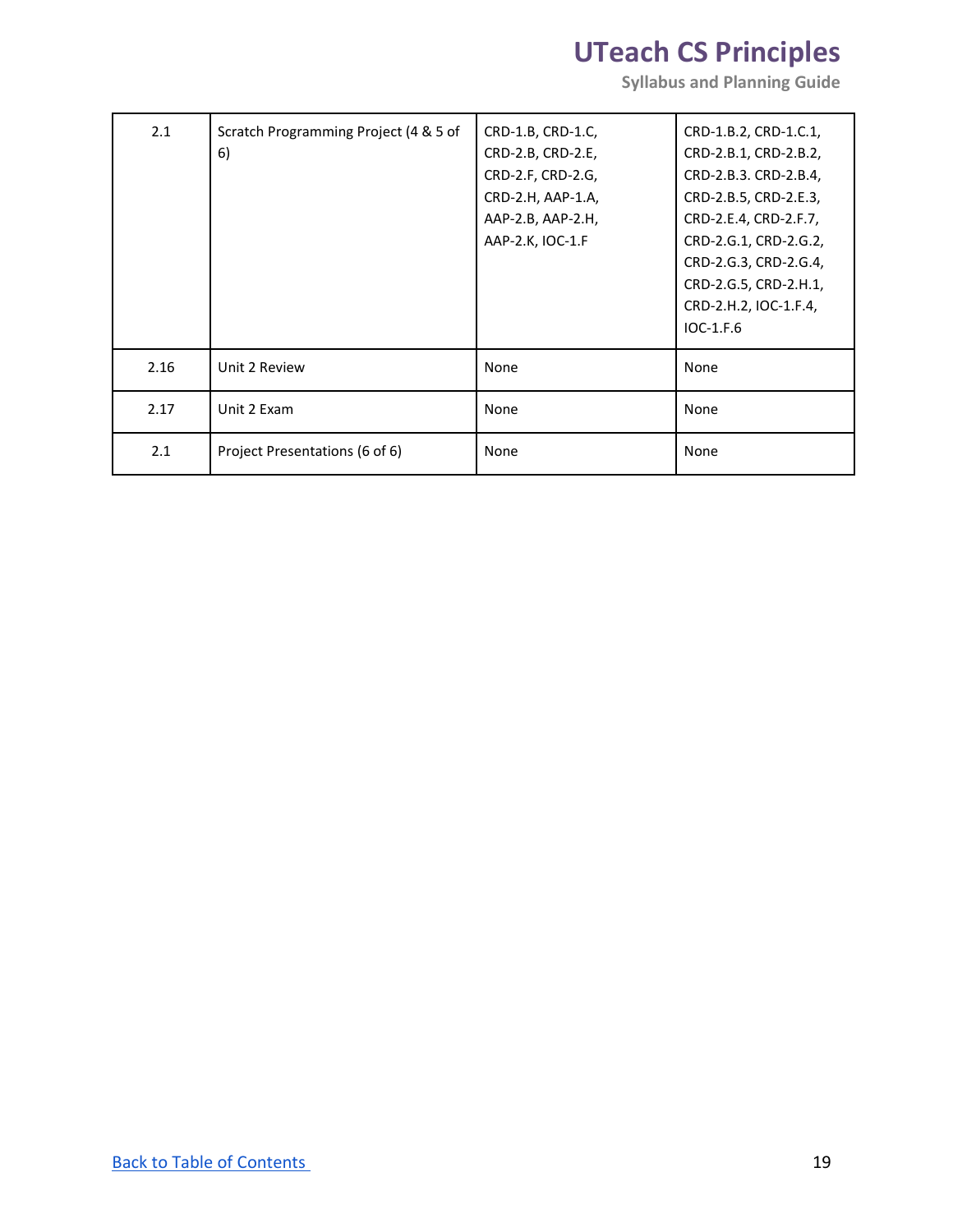#### **Unit 3: Data Representation**

 In order to make the most effective use of computational tools and data-driven applications, students need to have a clear awareness and sense of comfort with the diverse kinds of information that may be available for use by these programs and the various ways that information may be digitally represented, stored, and manipulated within the computer. This unit focuses on providing students with an overview of the various levels of abstraction that are used in the digital representation of discrete data and information.

 Students will initially focus on the lowest levels of digital representation and storage by examining different base representations of numbers (including decimal and binary) and their application to ASCII and Unicode character encoding. Students will also explore the distinctions between analog and digital forms of representation. Finally, students will examine the characteristics of lists and the types of common use-cases for these linear, ordered collections, including traversing, searching, and sorting.

 The Big Ideas of Creative Development, Data, Algorithms and Programming, and Impact of Computing are all covered in Unit 3. These are the Enduring Understandings covered in this unit:

- • CRD-2: Developers create and innovate using an iterative design process that is user- focused, that incorporates implementation/feedback cycles, and that leaves ample room for experimentation and risk-taking.
- • DAT-1: The way a computer represents data internally is different from the way data are interpreted and displayed for the user. Programs are used to translate data into a representation more easily understood by people.
- • AAP-1: To find specific solutions to generalizable problems, programmers represent and organize data in multiple ways.
- • AAP-2: The way statements are sequenced and combined in a program determines the computed result. Programs incorporate iteration and selection constructs to represent repetition and make decisions to handle varied input values.
- • IOC-1: While computing innovations are typically designed to achieve a specific purpose, they may have unintended consequences.

These are the Computational Thinking Skills addressed:

- 1.A Investigate the situation, context or task.
- 1.B Determine and design an appropriate method or approach to achieve the purpose.
- 1.D Evaluate solution options.
- 2.B Implement and apply an algorithm.
- 3.B Use abstraction to manage complexity.
- 3.C Explain how abstraction manages complexity.
- 4.B Determine the result of code segments.
- 5.E Evaluate the use of computing based on legal and ethical factors.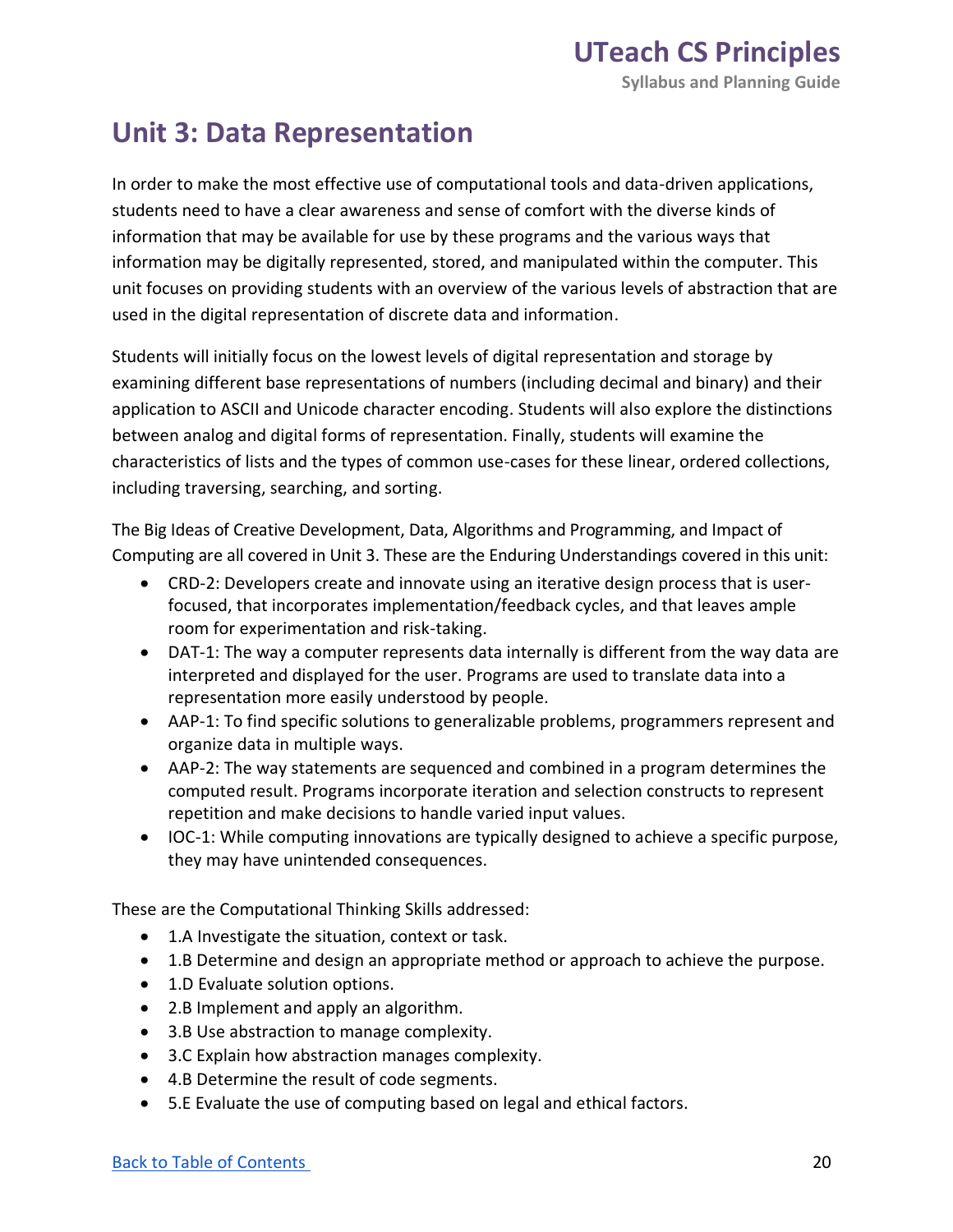#### **Unit 3 Topics**

 Over the course of this unit and the unit project, the following topics will be covered, and teachers may use these in the AP Classroom to filter questions for formative and summative assessments:

- 1.4 Identifying and Correcting Errors
- 2.1 Binary Numbers
- 3.2 Data Abstraction
- 3.3 Mathematical Expressions
- 3.10 Lists
- 3.11 Binary Search
- 5.5 Legal and Ethical Concerns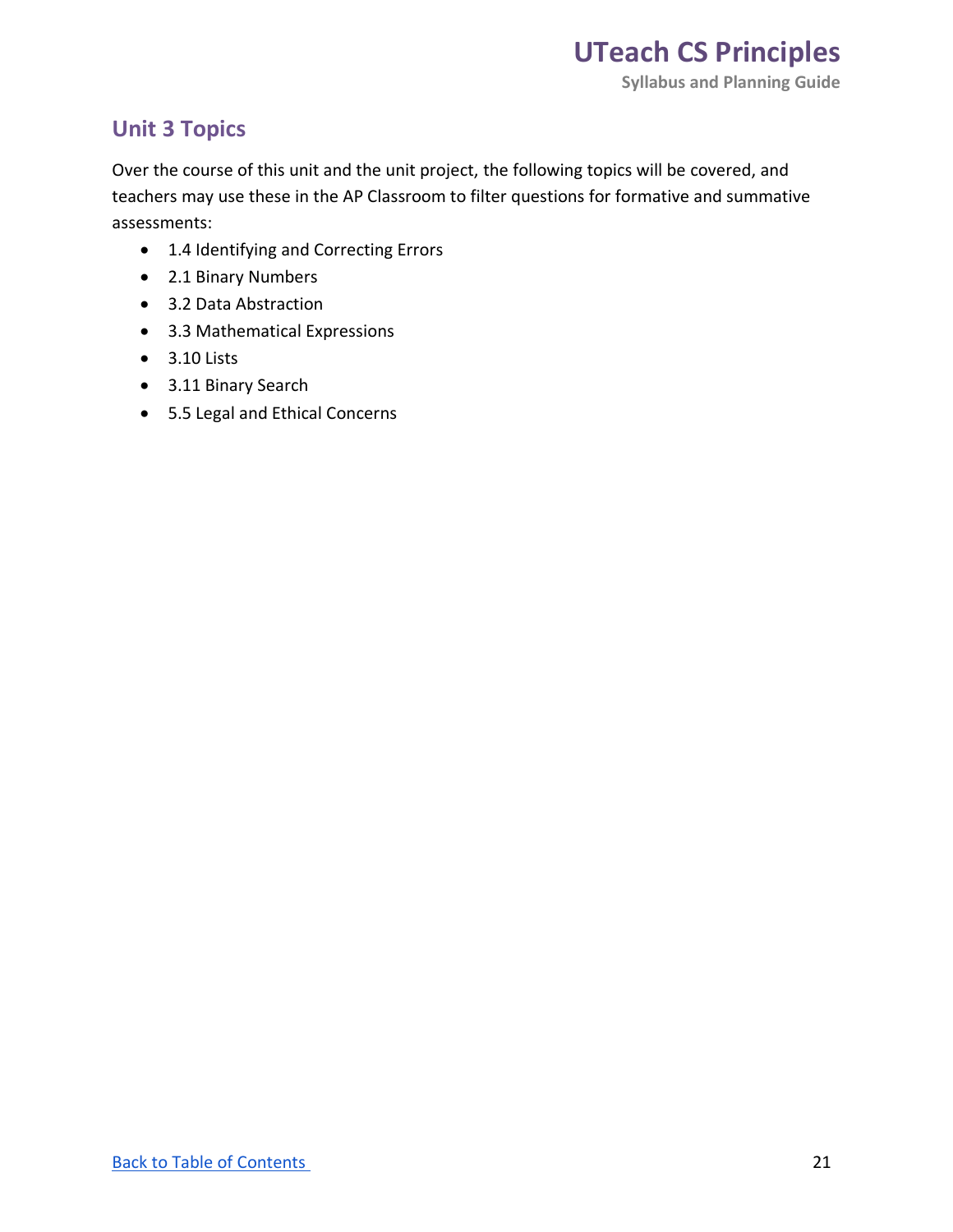**Syllabus and Planning Guide** 

### **Unit 3 Schedule (20 Days)**

| <b>Assignment</b><br># | <b>Topic</b>                                        | <b>Learning Objectives</b>                                                                                                                        | <b>Essential Knowledge</b><br><b>Statements</b>                                                                                        |
|------------------------|-----------------------------------------------------|---------------------------------------------------------------------------------------------------------------------------------------------------|----------------------------------------------------------------------------------------------------------------------------------------|
| 3.1                    | Unintend'o Controller Project (1 of 5)              | CRD-1.B, CRD-1.C, CRD-2.B,<br>CRD-2.E, CRD-2.F, CRD-2.G,<br>CRD-2.H, AAP-1.C, AAP-1.D,<br>AAP-2.B, AAP-2.H, AAP-2.K,<br>AAP-2.N, AAP-2.O, DAT-1.A | CRD-1.B.2, CRD-1.C.1,<br>CRD-2.B.1, CRD-2.B.2,<br>CRD-2.B.3, CRD-2.B.4,<br>CRD-2.B.5, CRD-2.E.3,<br>CRD-2.E.4                          |
| 3.2                    | <b>Binary Encoding</b>                              | DAT-1.A, DAT-1.C, AAP-2.P                                                                                                                         | DAT-1.A.2, DAT-1.A.3,<br>DAT-1.A.4, DAT-1.A.6,<br>DAT-1.A.7, DAT-1.C.1,<br>DAT-1.C.2, DAT-1.C.3,<br>DAT-1.C.4, DAT-1.C.5,<br>AAP-2.P.1 |
| 3.3                    | <b>Base Conversions</b>                             | DAT-1.C                                                                                                                                           | DAT-1.C.1, DAT-1.C.2,<br>DAT-1.C.3, DAT-1.C.4,<br>DAT-1.C.5                                                                            |
| 3.4                    | Coding Skills: Binary Birthday Cake                 | CRD-2.J, AAP-2.C                                                                                                                                  | CRD-2.J.1, CRD-2.J.2,<br>CRD-2.J.3, AAP-2.C.1,<br>AAP-2.C.2, AAP-2.C.3,<br>AAP-2.C.4                                                   |
| 3.5                    | <b>Common Encoding Standards</b>                    | DAT-1.A, DAT-1.B                                                                                                                                  | DAT-1.A.2, DAT-1.A.5,<br>DAT-1.A.6, DAT-1.A.7,<br>DAT-1.B.1, DAT-1.B.2,<br>DAT-1.B.3                                                   |
| 3.1                    | Unintend'o Controller Project (2 of 5)              | CRD-1.B, CRD-1.C, CRD-2.B,<br>CRD-2.E, CRD-2.F, CRD-2.G,<br>CRD-2.H, AAP-1.C, AAP-1.D,<br>AAP-2.B, AAP-2.H, AAP-2.K,<br>AAP-2.N, AAP-2.O, DAT-1.A | CRD-1.B.2, CRD-1.C.1,<br>CRD-2.B.1, CRD-2.B.2,<br>CRD-2.B.3, CRD-2.B.4,<br>CRD-2.B.5, CRD-2.E.3,<br>CRD-2.E.4                          |
| 3.6                    | Digitization                                        | DAT-1.A                                                                                                                                           | DAT-1.A.9                                                                                                                              |
| 3.7                    | Discrete vs. Continuous                             | DAT-1.A                                                                                                                                           | DAT-1.A.9                                                                                                                              |
| 3.8                    | Big Picture: Legality of Reselling<br>Digital Music | IOC-1.F                                                                                                                                           | IOC-1.F.11                                                                                                                             |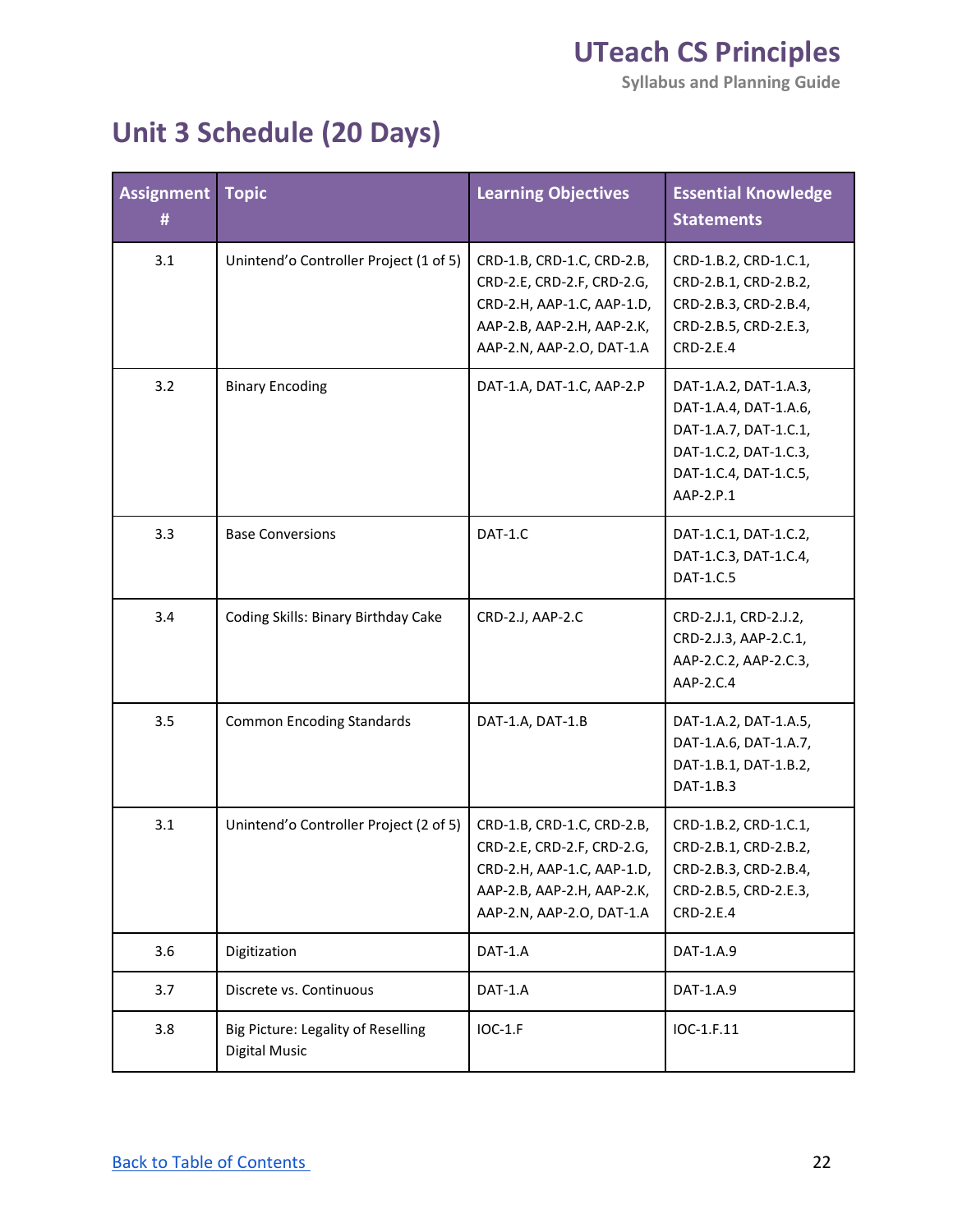| 3.1  | Unintend'o Controller Project (3 of 5) | CRD-1.B, CRD-1.C, CRD-2.B,<br>CRD-2.E, CRD-2.F, CRD-2.G,<br>CRD-2.H, AAP-1.C, AAP-1.D,<br>AAP-2.B, AAP-2.H, AAP-2.K,<br>AAP-2.N, AAP-2.O, DAT-1.A | CRD-1.B.2, CRD-1.C.1,<br>CRD-2.B.1, CRD-2.B.2,<br>CRD-2.B.3, CRD-2.B.4,<br>CRD-2.B.5, CRD-2.E.3,<br>CRD-2.E.4                                                   |
|------|----------------------------------------|---------------------------------------------------------------------------------------------------------------------------------------------------|-----------------------------------------------------------------------------------------------------------------------------------------------------------------|
| 3.9  | Introduction to Lists                  | DAT-1.A, AAP-1.C, AAP-1.D                                                                                                                         | DAT-1.A.1, AAP-1.C.1,<br>AAP-1.C.2, AAP-1.C.3,<br>AAP-1.D.2, AAP-1.D.3,<br>AAP-1.D.4, AAP-1.D.5,<br>AAP-1.D.6, AAP-1.D.8                                        |
| 3.10 | Processing a List                      | DAT-1.A, AAP-1.C, AAP-1.D,<br>AAP-2.N, AAP-2.O                                                                                                    | DAT-1.A.1, AAP-1.C.1,<br>AAP-1.C.2, AAP-1.C.3,<br>AAP-1.D.2, AAP-1.D.3,<br>AAP-1.D.4, AAP-1.D.5,<br>AAP-1.D.6, AAP-1.D.8,<br>AAP-2.N.2, AAP-2.O.1,<br>AAP-2.0.2 |
| 3.11 | Coding Skills: Lists in Action         | DAT-1.A, AAP-1.C, AAP-1.D,<br>AAP-2.N, AAP-2.O                                                                                                    |                                                                                                                                                                 |
| 3.12 | <b>Sorting Lists</b>                   | DAT-1.A, AAP-1.C, AAP-1.D,<br>AAP-2.N, AAP-2.O                                                                                                    | DAT-1.A.1, AAP-1.C.1,<br>AAP-1.C.2, AAP-1.C.3,<br>AAP-1.D.2, AAP-1.D.3,<br>AAP-1.D.4, AAP-1.D.5,<br>AAP-1.D.6, AAP-1.D.8,<br>AAP-2.N.2, AAP-2.O.1,<br>AAP-2.0.2 |
| 3.1  | Unintend'o Controller Project (4 of 5) | CRD-1.B, CRD-1.C, CRD-2.B,<br>CRD-2.E, CRD-2.F, CRD-2.G,<br>CRD-2.H, AAP-1.C, AAP-1.D,<br>AAP-2.B, AAP-2.H, AAP-2.K,<br>AAP-2.N, AAP-2.O, DAT-1.A | CRD-1.B.2, CRD-1.C.1,<br>CRD-2.B.1, CRD-2.B.2,<br>CRD-2.B.3, CRD-2.B.4,<br>CRD-2.B.5, CRD-2.E.3,<br>CRD-2.E.4                                                   |
| 3.13 | Unit 3 Review                          | None                                                                                                                                              | None                                                                                                                                                            |
| 3.14 | Unit 3 Exam                            | None                                                                                                                                              | None                                                                                                                                                            |
| 3.1  | Project Presentations (5 of 5)         | None                                                                                                                                              | None                                                                                                                                                            |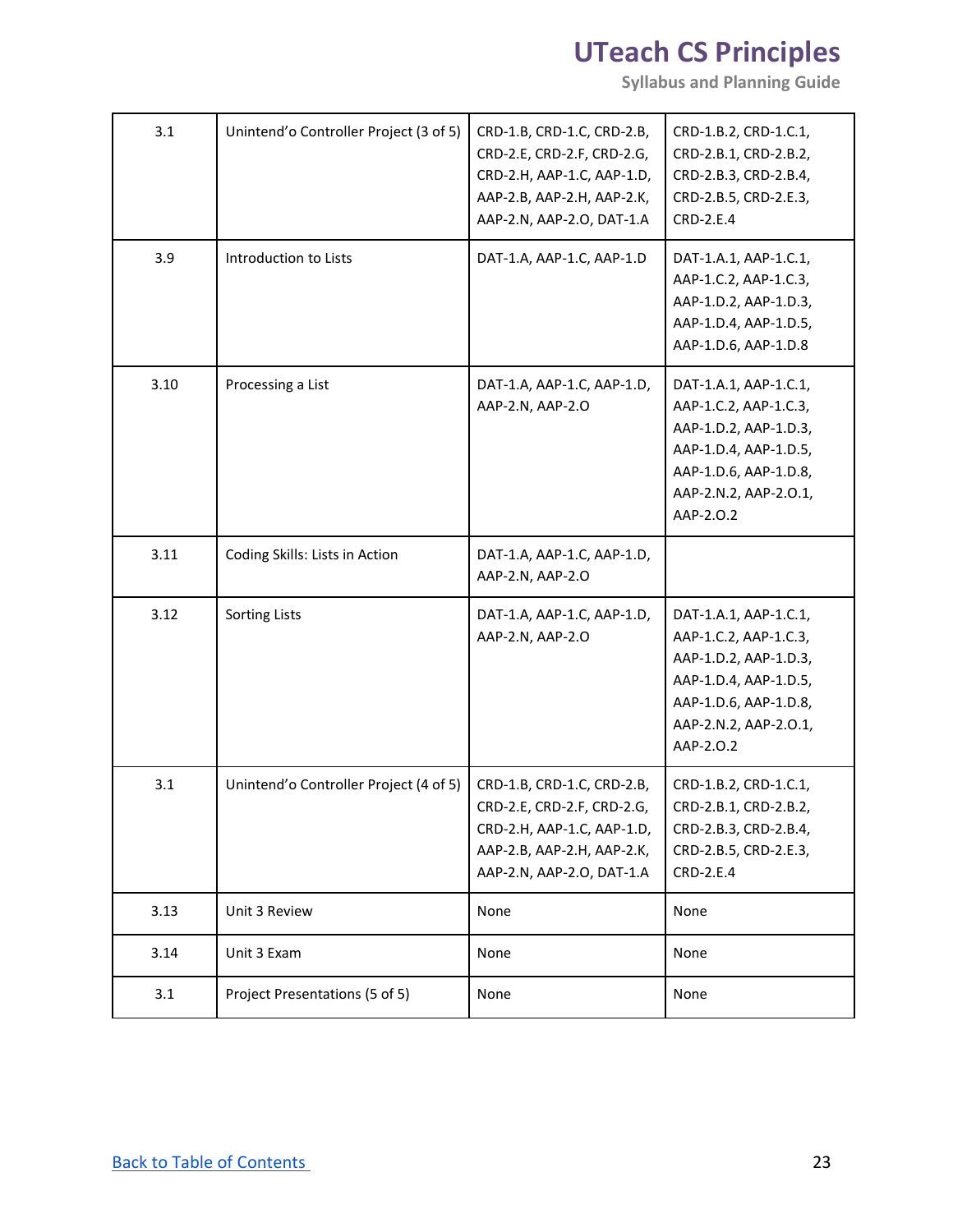### **Python Bootcamp**

 Building upon earlier visual programming experiences with Scratch, this module guides students through the transition to programming in a high-level, procedural language through a brief introduction to Python. Students will become familiar with a text-based environment that more closely reflects the actual programming tools used in industry and will be better equipped for continuing studies in computer science beyond the scope of this course.

 The Big Ideas of Creative Development and Algorithms and Programming are covered in the Python Bootcamp unit. These are the Enduring Understandings covered in this unit:

- • CRD-2: Developers create and innovate using an iterative design process that is user- focused, that incorporates implementation/feedback cycles, and that leaves ample room for experimentation and risk-taking.
- • AAP-1: To find specific solutions to generalizable problems, programmers represent and organize data in multiple ways.
- • AAP-2: The way statements are sequenced and combined in a program determines the computed result. Programs incorporate iteration and selection constructs to represent repetition and make decisions to handle varied input values.
- • AAP-3: Programmers break down problems into smaller and more manageable pieces. By creating procedures and leveraging parameters, programmers generalize processes that can be reused. Procedures allow programmers to draw upon existing code that has already been tested, allowing them to write programs more quickly and with more confidence.

These are the Computational Thinking Skills addressed:

- 1.B Determine and design an appropriate method or approach to achieve the purpose.
- 2.A Represent algorithmic processes without using a programming language.
- 2.B Implement and apply an algorithm.
- 3.A Generalize data sources through variables.
- 3.B Use abstraction to manage complexity.
- 3.C Explain how abstraction manages complexity.
- 4.B Determine the result of code segments.
- • 4.C Identify and correct errors in algorithms and programs, including error discovery through testing.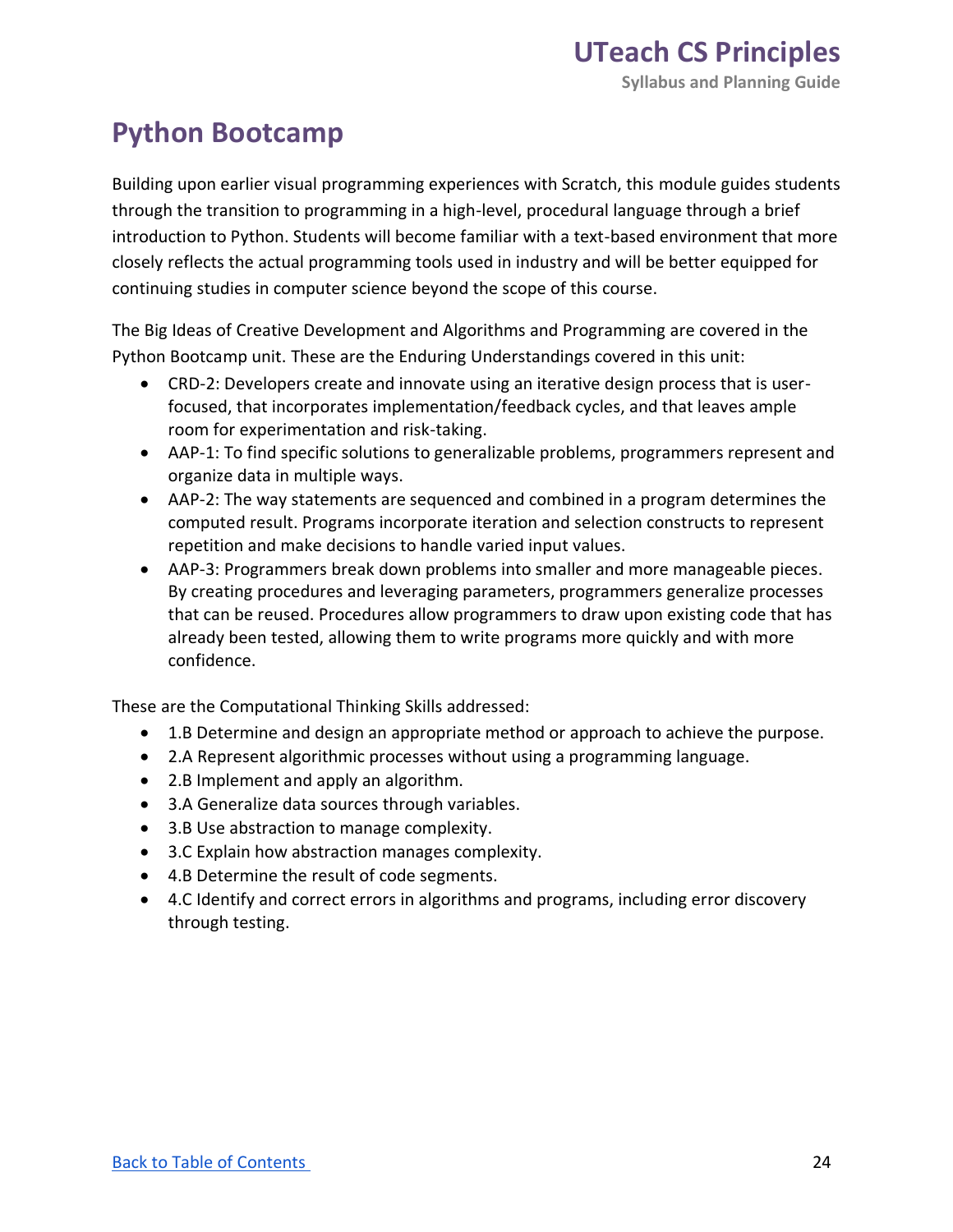#### **Python Bootcamp Topics**

 Over the course of this module, the following topics will be covered, and teachers may use these in the AP Classroom to filter questions for formative and summative assessments:

- 1.3 Program Design and Development
- 1.4 Identifying and Correcting Errors
- 3.1 Variables and Assignment
- 3.2 Data Abstraction
- 3.3 Mathematical Expressions
- 3.4 Strings
- 3.5 Boolean Expressions
- 3.6 Conditionals
- 3.8 Iteration
- 3.9 Developing Algorithms
- 3.10 Lists
- 3.12 Calling Procedures
- 3.13 Developing Procedures
- 3.14 Libraries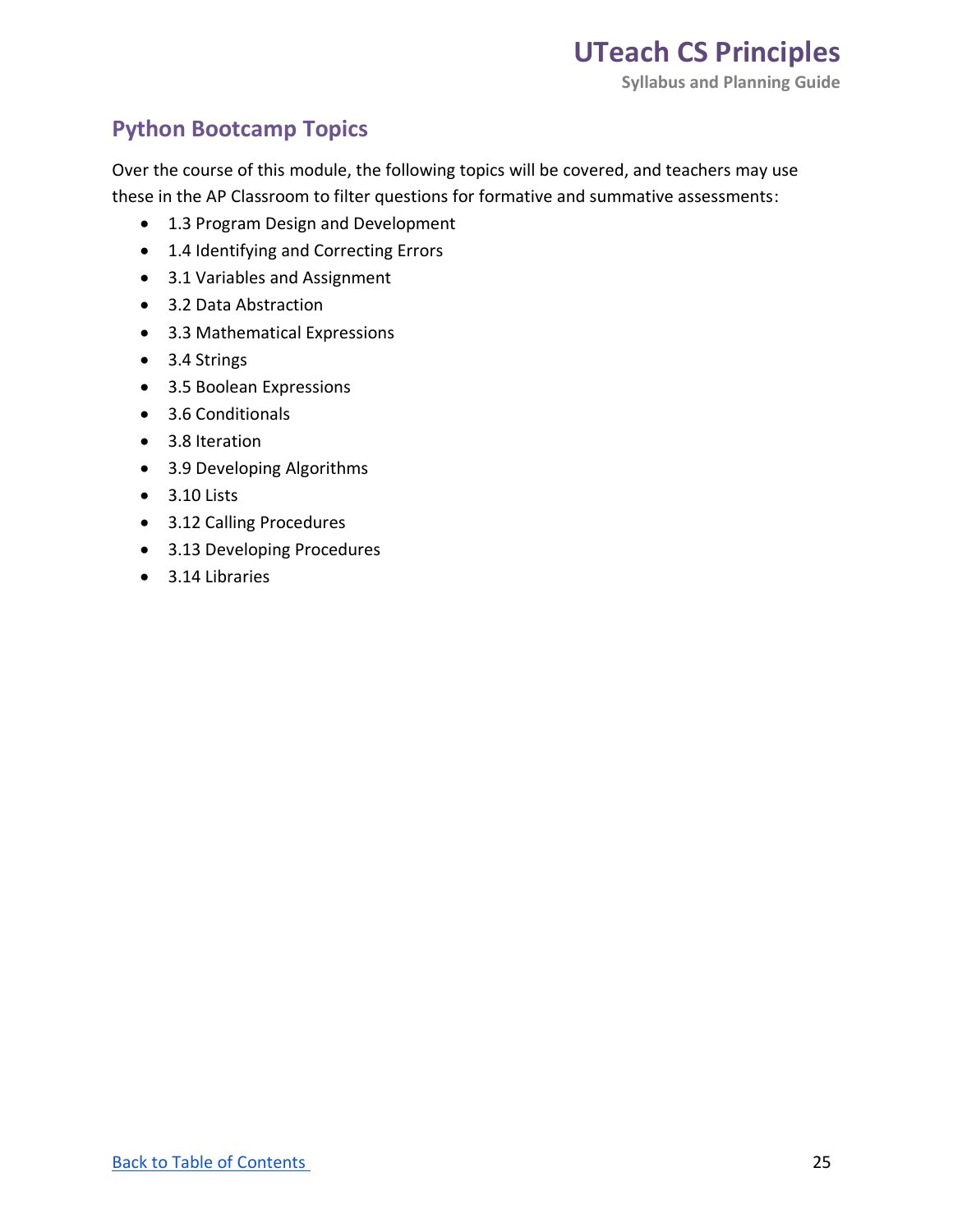**Syllabus and Planning Guide** 

### **Python Bootcamp Schedule (12 Days)**

| <b>Assignment</b><br>Ħ | <b>Topic</b>                    | <b>Learning Objectives</b>                                 | <b>Essential Knowledge</b><br><b>Statements</b>                                                                                        |
|------------------------|---------------------------------|------------------------------------------------------------|----------------------------------------------------------------------------------------------------------------------------------------|
| PB.1                   | Introduction to Python in Codio |                                                            |                                                                                                                                        |
| PB.2                   | Scratch vs. Python              |                                                            |                                                                                                                                        |
| PB.3                   | <b>Python Basics</b>            | <b>CRD-2.I</b>                                             | CRD-2.I.1, CRD-2.I.2,<br>CRD-2.I.3, CRD-2.I.4,<br>CRD-2.1.5                                                                            |
| PB.4                   | User Input & Variables          | AAP-1.A, AAP-1.B,<br>AAP-1.D, AAP-2.D,<br>AAP-2.E, AAP-3.A | AAP-1.A.3, AAP-1.A.4,<br>AAP-1.B.1, AAP-1.B.2,<br>AAP-1.B.3, AAP-1.D.1,<br>AAP-2.D.1, AAP-2.D.2,<br>AAP-2.E.1, AAP-3.A.6,<br>AAP-3.A.9 |
| PB.5                   | <b>Selection Structures</b>     | AAP-2.E, AAP-2.H                                           | AAP-2.E.2, AAP-2.H.2                                                                                                                   |
| PB.6                   | Libraries                       | AAP-3.D                                                    | AAP-3.D.1, AAP-3.D.2,<br>AAP-3.D.3, AAP-3.D.4,<br>AAP-3.D.5                                                                            |
| PB.7                   | <b>Iteration Structures</b>     | AAP-2.K                                                    | AAP-2.K.2, AAP-2.K.3                                                                                                                   |
| PB.8                   | <b>Strings</b>                  | AAP-1.C, AAP-2.D                                           | AAP-1.C.4, AAP-2.D.1,<br>AAP-2.D.2                                                                                                     |
| PB.9                   | Lists                           | AAP-1.C, AAP-1.D,<br>AAP-2.N                               | AAP-1.C.1, AAP-1.D.2,<br>AAP-1.D.3, AAP-1.D.4,<br>AAP-1.D.5, AAP-1.D.6,<br>AAP-1.D.7, AAP-1.D.8,<br>AAP-2.N.1, AAP-2.N.2               |
| PB.10                  | <b>Processing Lists</b>         | AAP-1.C, AAP-1.D,<br>AAP-2.M, AAP-2.N,<br>AAP-2.0          | AAP-1.C.1, AAP-1.D.2,<br>AAP-1.D.3, AAP-1.D.4,<br>AAP-1.D.5, AAP-1.D.6,<br>AAP-1.D.7, AAP-1.D.8,<br>AAP-2.M.2, AAP-2.N.1,              |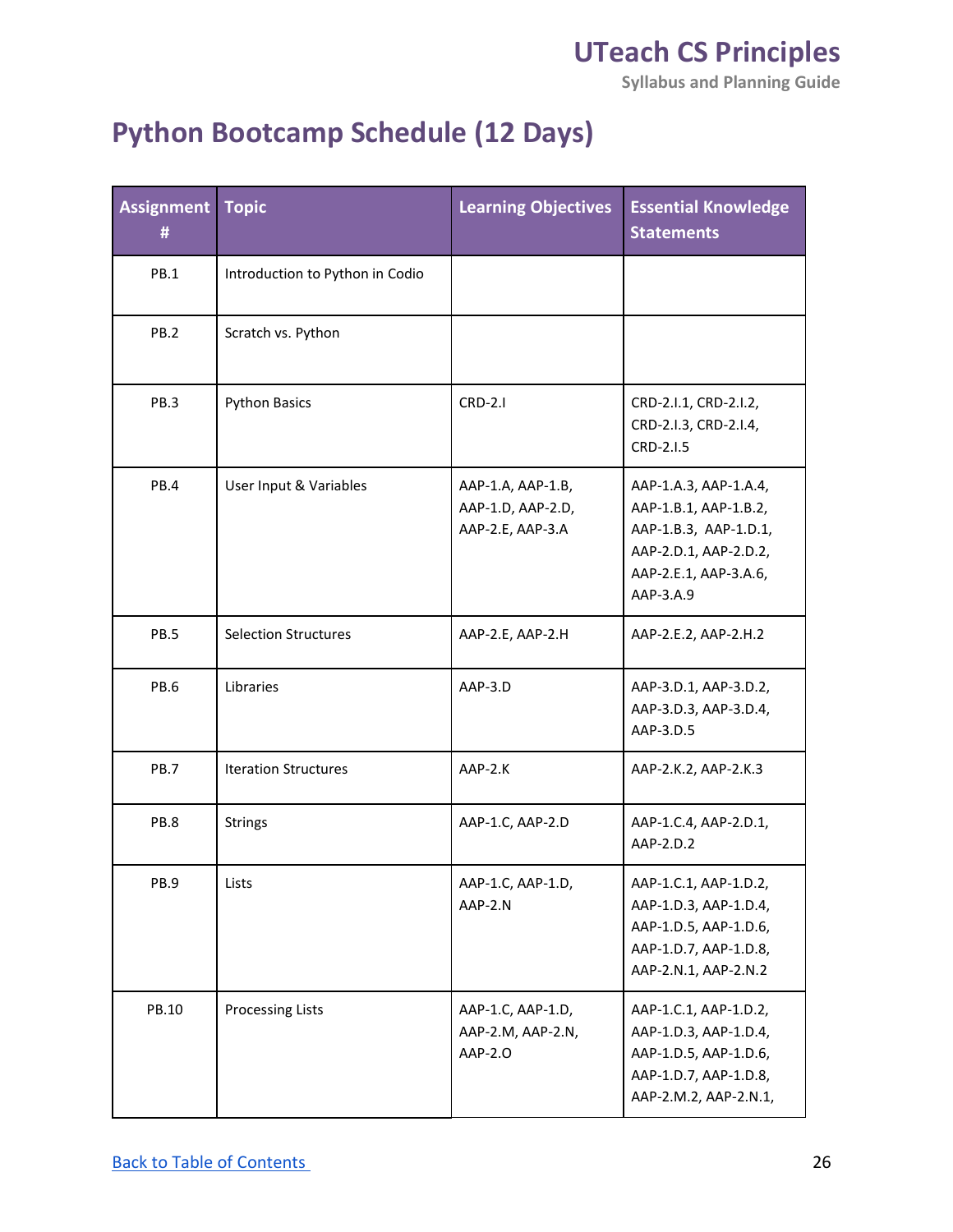|       |                                |                                       | AAP-2.N.2, AAP-2.0.1,<br>AAP-2.0.2, AAP-2.0.3,<br>AAP-2.0.4                                                                                                                                                       |
|-------|--------------------------------|---------------------------------------|-------------------------------------------------------------------------------------------------------------------------------------------------------------------------------------------------------------------|
| PB.11 | Functions                      | AAP-2.B, AAP-3.A,<br>AAP-3.B, AAP-3.C | AAP-2.B.7, AAP-3.A.1,<br>AAP-3.A.2, AAP-3.A.3,<br>AAP-3.A.4, AAP-3.A.5,<br>AAP-3.A.7, AAP-3.A.8,<br>AAP-3.B.1, AAP-3.B.2,<br>AAP-3.B.3, AAP-3.B.4,<br>AAP-3.B.5, AAP-3.B.6,<br>AAP-3.B.7, AAP-3.C.1,<br>AAP-3.C.2 |
| PB.12 | Parameters                     | AAP-2.B, AAP-3.A,<br>AAP-3.B, AAP-3.C | AAP-2.B.7, AAP-3.A.1,<br>AAP-3.A.2, AAP-3.A.3,<br>AAP-3.A.4, AAP-3.A.5,<br>AAP-3.A.7, AAP-3.A.8,<br>AAP-3.B.1, AAP-3.B.2,<br>AAP-3.B.3, AAP-3.B.4,<br>AAP-3.B.5, AAP-3.B.6,<br>AAP-3.B.7, AAP-3.C.1,<br>AAP-3.C.2 |
| PB.13 | Coding Skills: Mastermind Game | CRD-2.F, AAP-2.B,<br>$AAP-2.C.$       |                                                                                                                                                                                                                   |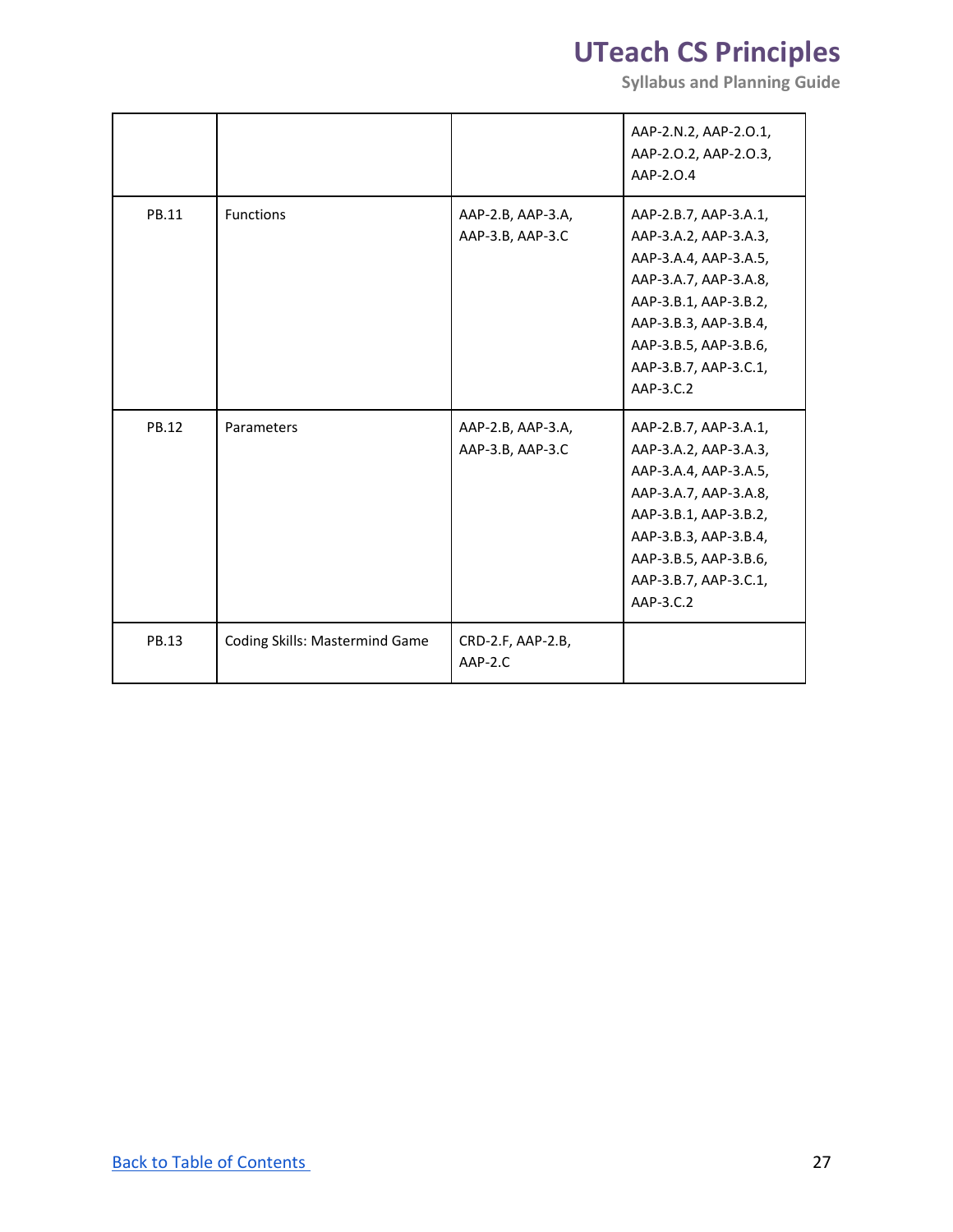#### **Unit 4: Digital Media Processing**

 Students will explore how digital media such as images and audio files are simply a series of bits that can be manipulated mathematically. Students will explore the characteristics of the RGB color model and its use in encoding digital images. For the unit project, they will apply these concepts toward the implementation of a series of algorithmic filters for digitally modifying images to achieve various visual effects. Finally, students will also investigate the methods of representing and modifying digital audio, including Auto-Tune and audio compression.

 The Big Ideas of Creative Development, Data, Algorithms and Programming, and Impact of Computing are all covered in Unit 4. These are the Enduring Understandings covered in this unit:

- • CRD-1: Incorporating multiple perspectives through collaboration improves computing innovations as they are developed.
- • CRD-2: Developers create and innovate using an iterative design process that is user- focused, that incorporates implementation/feedback cycles, and that leaves ample room for experimentation and risk-taking.
- • DAT-1: The way a computer represents data internally is different from the way data are interpreted and displayed for the user. Programs are used to translate data into a representation more easily understood by people.
- • AAP-1: To find specific solutions to generalizable problems, programmers represent and organize data in multiple ways.
- • AAP-2: The way statements are sequenced and combined in a program determines the computed result. Programs incorporate iteration and selection constructs to represent repetition and make decisions to handle varied input values.
- • IOC-1: While computing innovations are typically designed to achieve a specific purpose, they may have unintended consequences.

These are the Computational Thinking Skills addressed:

- 3.C Explain how abstraction manages complexity.
- 5.E Evaluate the use of computing based on legal and ethical factors.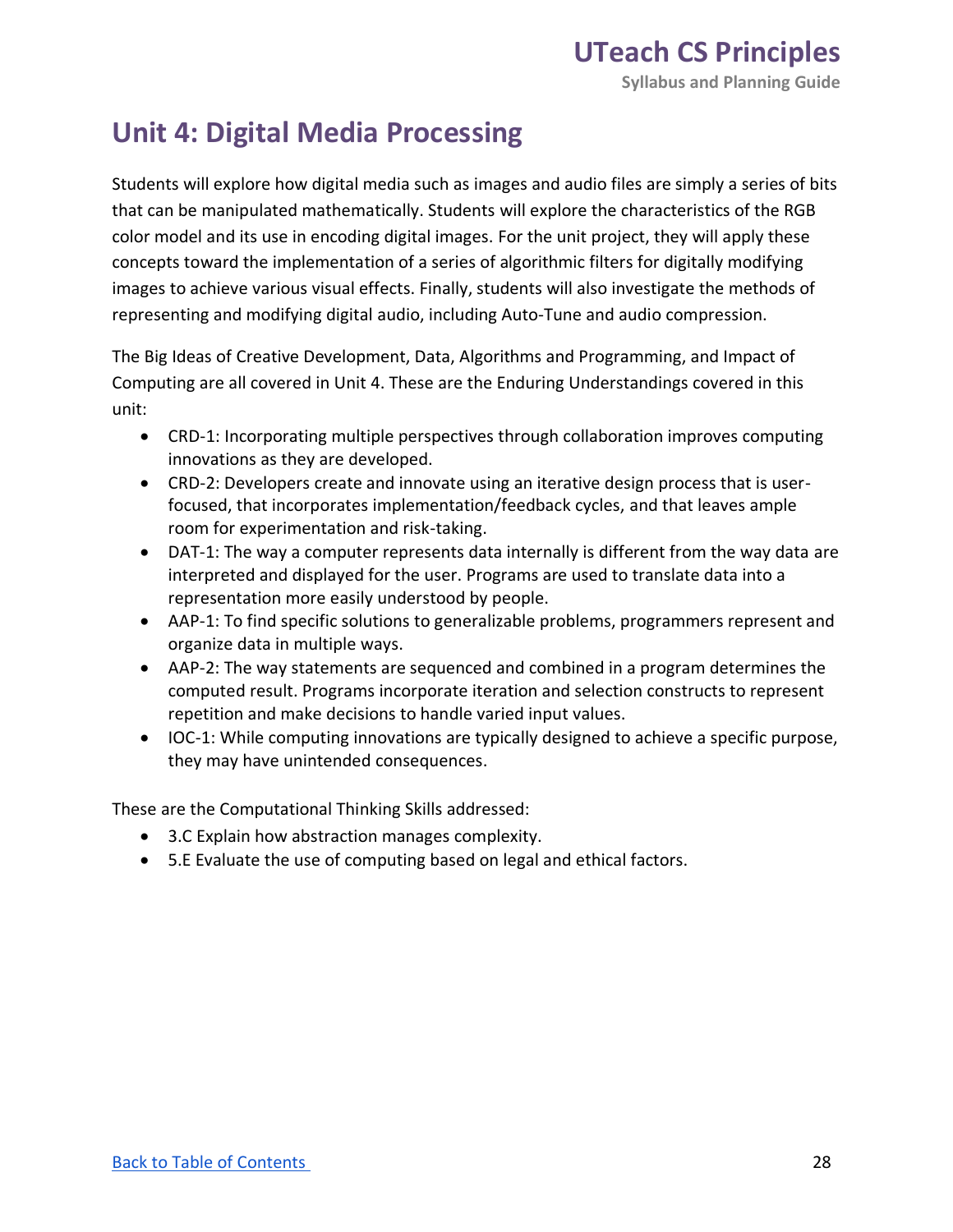#### **Unit 4 Topics**

 Over the course of this unit and the unit project, the following topics will be covered, and teachers may use these in the AP Classroom to filter questions for formative and summative assessments:

- 1.1 Collaboration
- 2.1 Binary Numbers
- 2.2 Data Compression
- 3.1 Variables and Assignment
- 3.2 Data Abstraction
- 3.6 Conditionals
- 3.8 Iteration
- 3.10 Lists
- 5.5 Legal and Ethical Concerns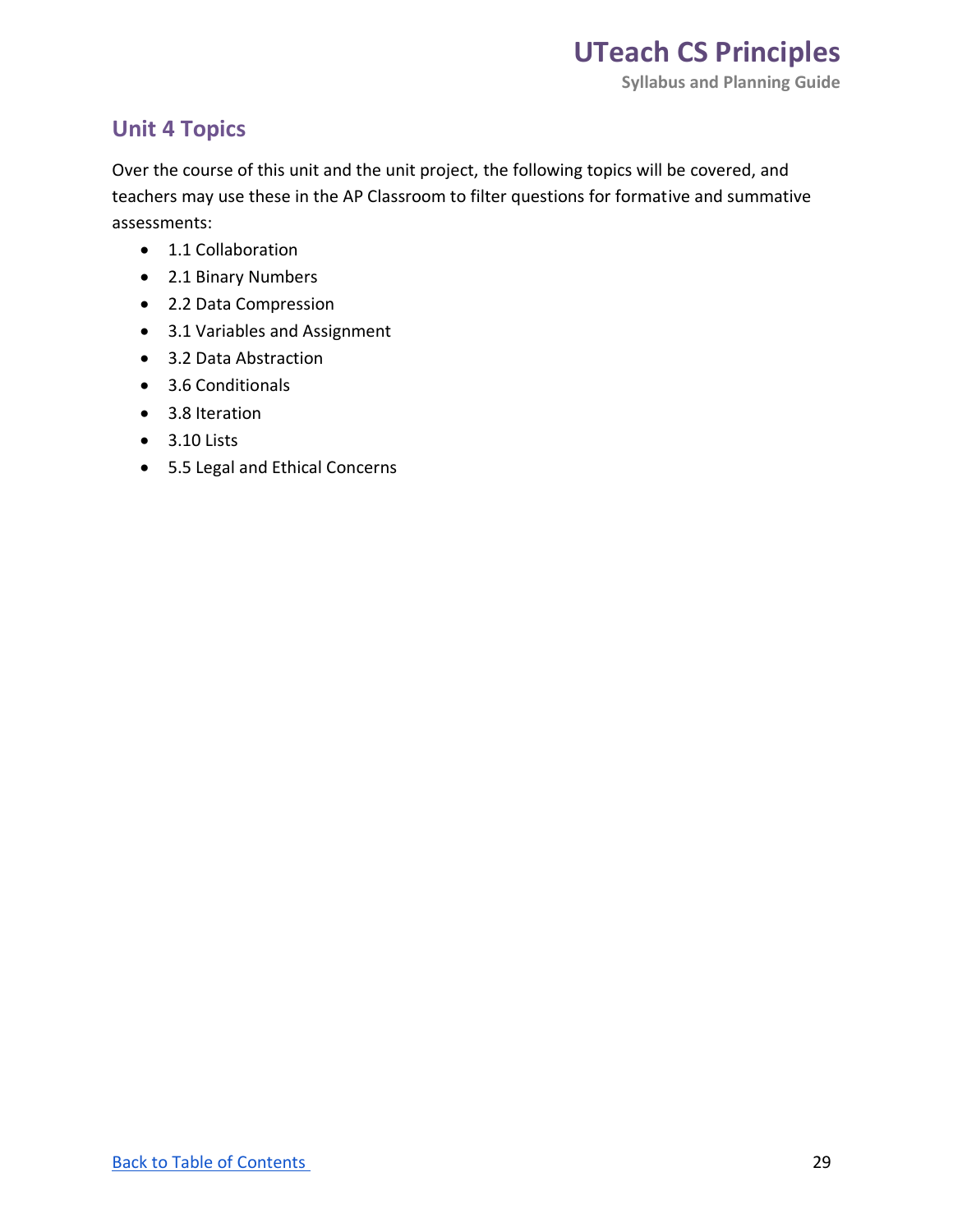**Syllabus and Planning Guide** 

### **Unit 4 Schedule (14 Days)**

| <b>Assignment</b><br>Ħ | <b>Topic</b>                                   | <b>Learning Objectives</b>                                 | <b>Essential Knowledge</b><br><b>Statements</b>                                                 |
|------------------------|------------------------------------------------|------------------------------------------------------------|-------------------------------------------------------------------------------------------------|
| 4.1                    | Image Filter Project (1 of 5)                  | CRD-1.C, AAP-1.C,<br>AAP-1.D, AAP-2.H,<br>AAP-2.K, AAP-2.O |                                                                                                 |
| 4.2                    | <b>RGB Color</b>                               | DAT-1.A                                                    | DAT-1.A.6, DAT-1.A.7                                                                            |
| 4.3                    | Raster Image Manipulation                      | DAT-1.A, AAP-1.C                                           | DAT-1.A.6, DAT-1.A.7<br>AAP-1.C.1                                                               |
| 4.1                    | Image Filter Project (2 of 5)                  | CRD-1.C, AAP-1.C,<br>AAP-1.D, AAP-2.H,<br>AAP-2.K, AAP-2.O |                                                                                                 |
| 4.4                    | Digitizing Audio                               | DAT-1.A                                                    | DAT-1.A.8, DAT-1.A.10                                                                           |
| 4.5                    | <b>Audio Manipulation</b>                      | DAT-1.A                                                    | DAT-1.A.8, DAT-1.A.10                                                                           |
| 4.1                    | Image Filter Project (3 of 5)                  | CRD-1.C, AAP-1.C,<br>AAP-1.D, AAP-2.H,<br>AAP-2.K, AAP-2.O |                                                                                                 |
| 4.6                    | Audio Compression                              | DAT-1.D                                                    | DAT-1.D.1, DAT-1.D.2,<br>DAT-1.D.3, DAT-1.D.4,<br>DAT-1.D.5, DAT-1.D.6,<br>DAT-1.D.7, DAT-1.D.8 |
| 4.7                    | Big Picture: Ethics of Digital<br>Manipulation | <b>IOC-1.F</b>                                             | IOC-1.F.1, IOC-1.F.2,<br>IOC-1.F.3, IOC-1.F.5,<br>IOC-1.F.7, IOC-1.F.8                          |
| 4.8                    | <b>Creative Commons</b>                        | $IOC-1.F$                                                  | IOC-1.F.1, IOC-1.F.2,<br>IOC-1.F.3, IOC-1.F.5,<br>IOC-1.F.7, IOC-1.F.8                          |
| 4.1                    | Image Filter Project (4 of 5)                  | CRD-1.C, AAP-1.C,<br>AAP-1.D, AAP-2.H,<br>AAP-2.K, AAP-2.O |                                                                                                 |
| 4.9                    | Unit 4 Review                                  | None                                                       | None                                                                                            |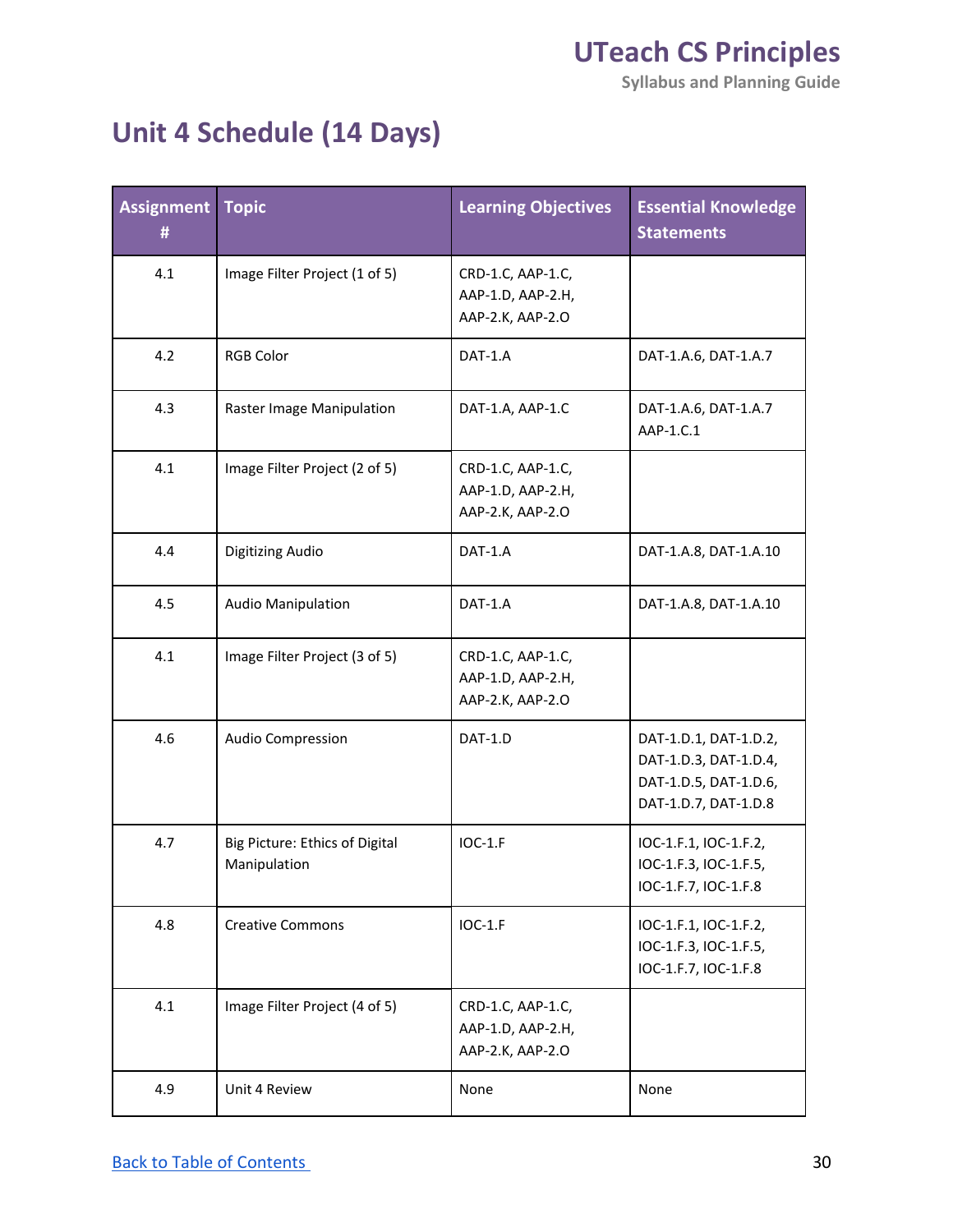| 4.10 | Unit 4 Exam                    | None | None |
|------|--------------------------------|------|------|
| 4.1  | Project Presentations (5 of 5) | None | None |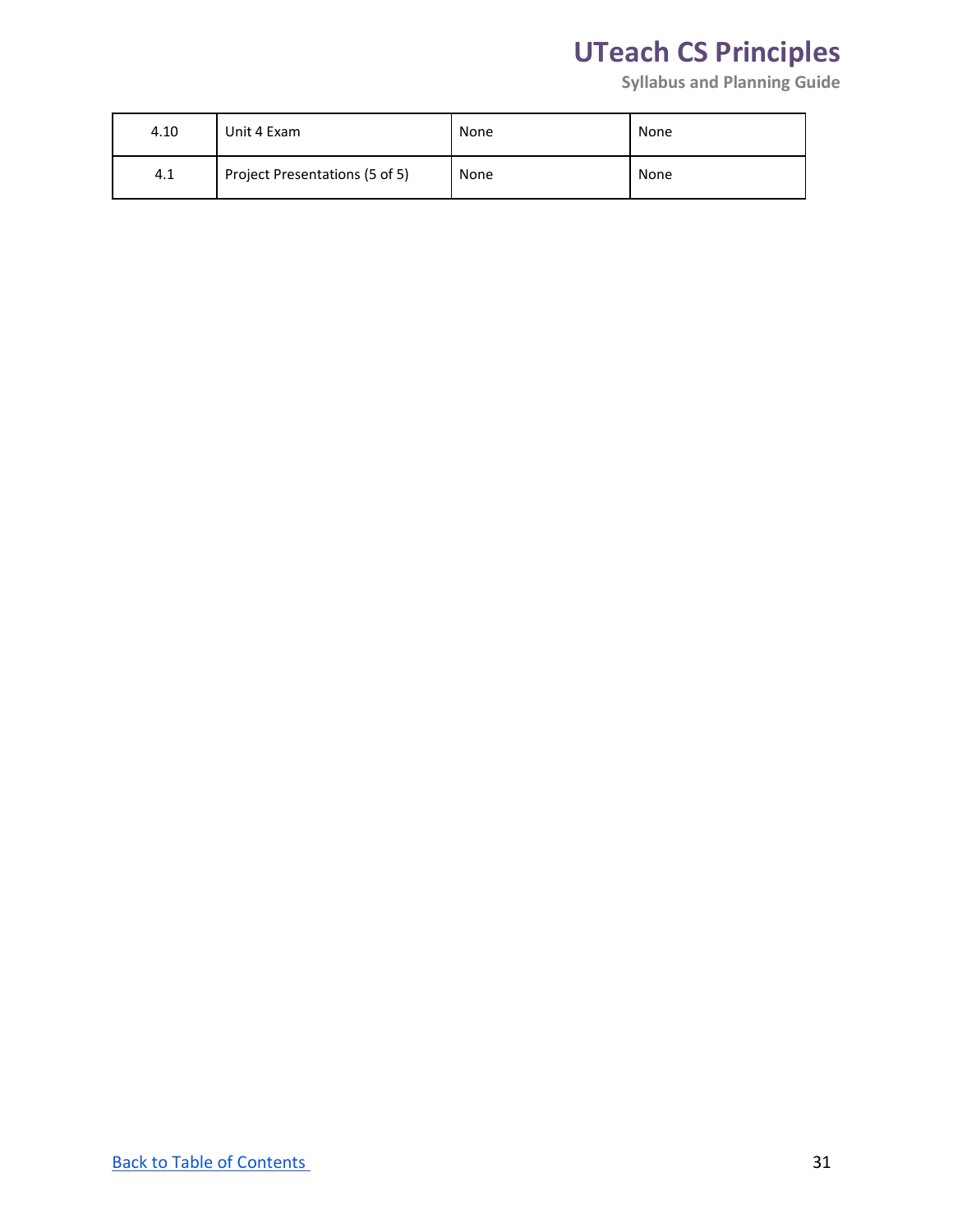#### **Unit 5: Big Data**

 One of the most powerful applications of computational thinking relates to the creation and analysis of large data sets. In this unit, students will explore the complete set of processes and techniques that are involved in collecting large volumes of raw data and extracting new and useful information. Students will look at a variety of ways that data scientists use data-mining themselves, students will perform their own analysis on a sample data set to discover new insights, which they will share with the class through a formal, TED-style presentation. techniques to construct and visualize new knowledge. And finally, using these techniques

 The Big Ideas of Data and Impact of Computing are all covered in Unit 5. These are the Enduring Understandings covered in this unit:

- • DAT-2: Programs can be used to process data, which allows users to discover information and create new knowledge.
- • AAP-3: Programmers break down problems into smaller and more manageable pieces. By creating procedures and leveraging parameters, programmers generalize processes that can be reused. Procedures allow programmers to draw upon existing code that has already been tested, allowing them to write programs more quickly and with more confidence.
- • IOC-1: While computing innovations are typically designed to achieve a specific purpose, they may have unintended consequences.
- • IOC-2: The use of computing innovations may involve risks to personal safety and identity.

These are the Computational Thinking Skills addressed:

- 1.A Investigate the situation, context or task.
- 1.C Explain how collaboration affects the development of a solution.
- 1.D Evaluate solution options.
- 2.B Implement and apply an algorithm.
- 5.B Explain how knowledge can be generated from data.
- 5.D Describe the impact of a gathering data.
- 5.E Evaluate the use of computing based on legal and ethical factors.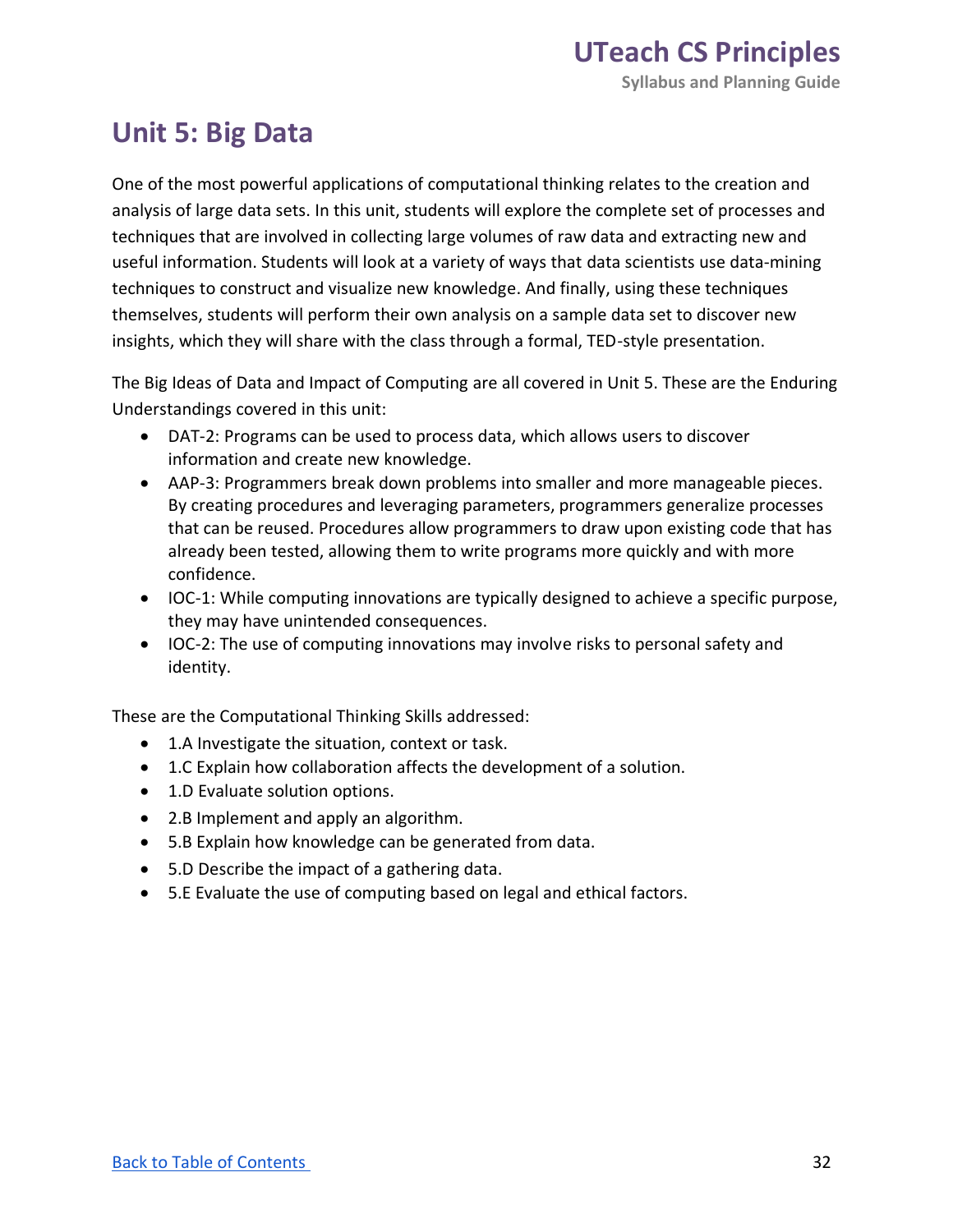#### **Unit 5 Topics**

 Over the course of this unit and the unit project, the following topics will be covered, and teachers may use these in the AP Classroom to filter questions for formative and summative assessments:

- 2.3 Extracting Information from Data
- 2.4 Using Programs with Data
- 5.4 Crowdsourcing
- 5.5 Legal and Ethical Concerns
- 5.6 Safe Computing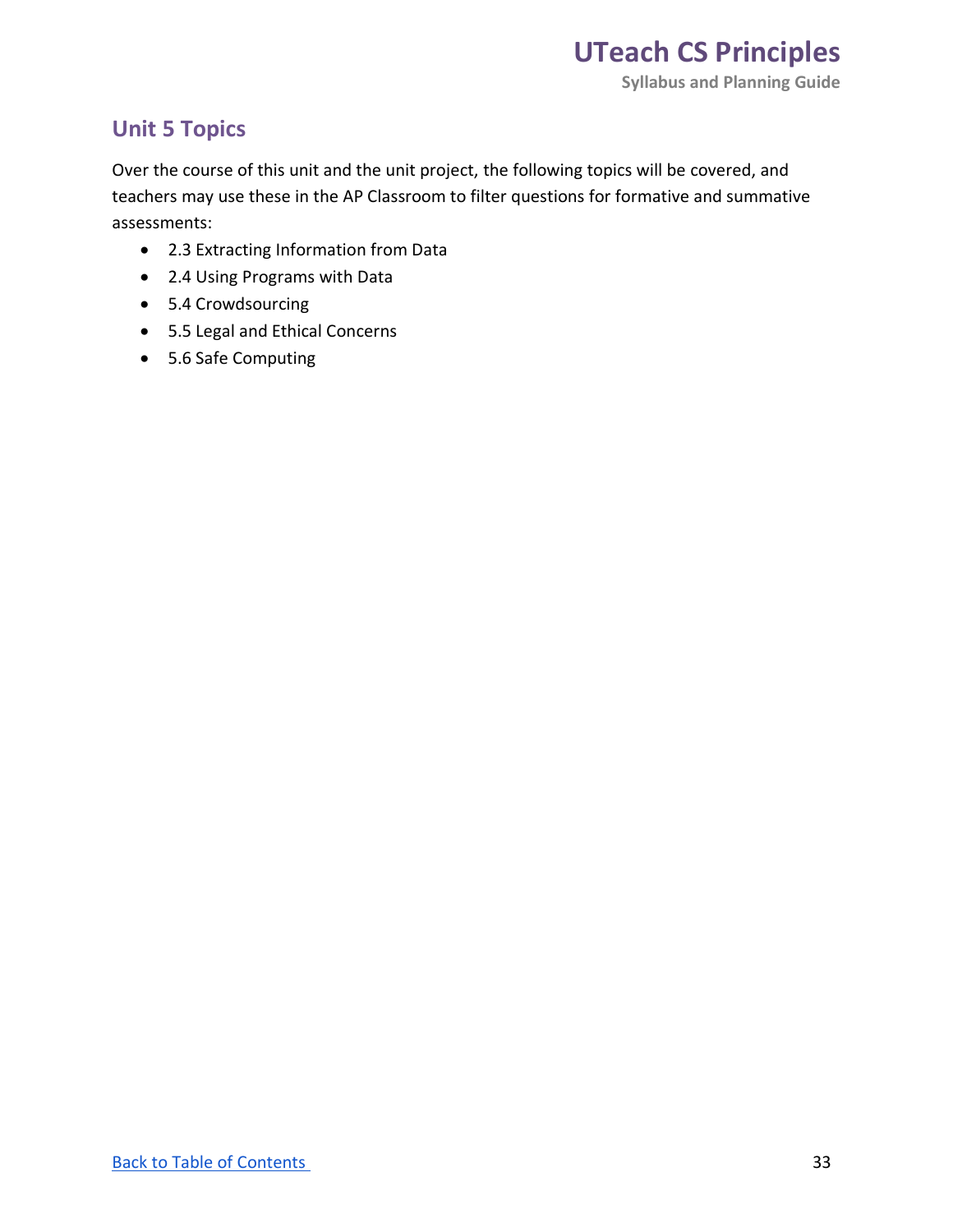**Syllabus and Planning Guide** 

### **Unit 5 Schedule (20 Days)**

| <b>Assignment</b><br>Ħ | <b>Topic</b>                                              | <b>Learning Objectives</b>                     | <b>Essential Knowledge</b><br><b>Statements</b>                                                                                                   |
|------------------------|-----------------------------------------------------------|------------------------------------------------|---------------------------------------------------------------------------------------------------------------------------------------------------|
| 5.1                    | TEDxKinda Project (1 of 5)                                | CRD-1.C, DAT-2.A,<br>DAT-2.D, DAT-2.E, IOC-1.F | CRD-1.C.1, DAT-2.A.1,<br>DAT-2.A.2, IOC-1.F.11                                                                                                    |
| 5.2                    | <b>Exploring Big Data</b>                                 | DAT-2.E                                        | DAT-2.E.1, DAT-2.E.2,<br>DAT-2.E.3                                                                                                                |
| 5.1                    | TEDxKinda Project (2 of 5)                                | CRD-1.C, DAT-2.A,<br>DAT-2.D, DAT-2.E, IOC-1.F | CRD-1.C.1, DAT-2.A.1,<br>DAT-2.A.2, IOC-1.F.11                                                                                                    |
| 5.3                    | <b>Big Data Collection</b>                                | DAT-2.A, DAT-2.C,<br>DAT-2.D                   | DAT-2.A.1, DAT-2.C.1,<br>DAT-2.C.2, DAT-2.C.3,<br>DAT-2.C.4, DAT-2.C.5,<br>DAT-2.C.6, DAT-2.C.7,<br>DAT-2.C.8, DAT-2.D.1,<br>DAT-2.D.4, DAT-2.D.6 |
| 5.4                    | <b>Digitizing Business Cards</b>                          | DAT-2.A, DAT-2.C                               | DAT-2.A.1, DAT-2.C.1,<br>DAT-2.C.2, DAT-2.C.3,<br>DAT-2.C.4, DAT-2.C.5,<br>DAT-2.C.6, DAT-2.C.7,<br>DAT-2.C.8                                     |
| 5.5                    | <b>Big Data Assessment</b>                                |                                                |                                                                                                                                                   |
| 5.6                    | Spiderbots, Data Persistence, and Data<br><b>Breaches</b> | DAT-2.D, IOC-2.A                               | DAT-2.D.1, IOC-2.A.2,<br>IOC-2.A.3, IOC-2.A.4,<br>IOC-2.A.6, IOC-2.A.14                                                                           |
| 5.7                    | Big Picture: Privacy vs. Utility                          | <b>IOC-2.A</b>                                 | IOC-2.A.2, IOC-2.A.3,<br>IOC-2.A.4, IOC-2.A.6,<br>IOC-2.A.14                                                                                      |
| 5.8                    | Data Mining                                               | DAT-2.E                                        | DAT-2.E.1, DAT-2.E.2,<br>DAT-2.E.3, DAT-2.E.4,<br>DAT-2.E.5                                                                                       |
| 5.9                    | <b>Association Rule Mining</b>                            | DAT-2.A, DAT-2.D                               | DAT-2.A.3, DAT-2.A.4,<br>DAT-2.D.5                                                                                                                |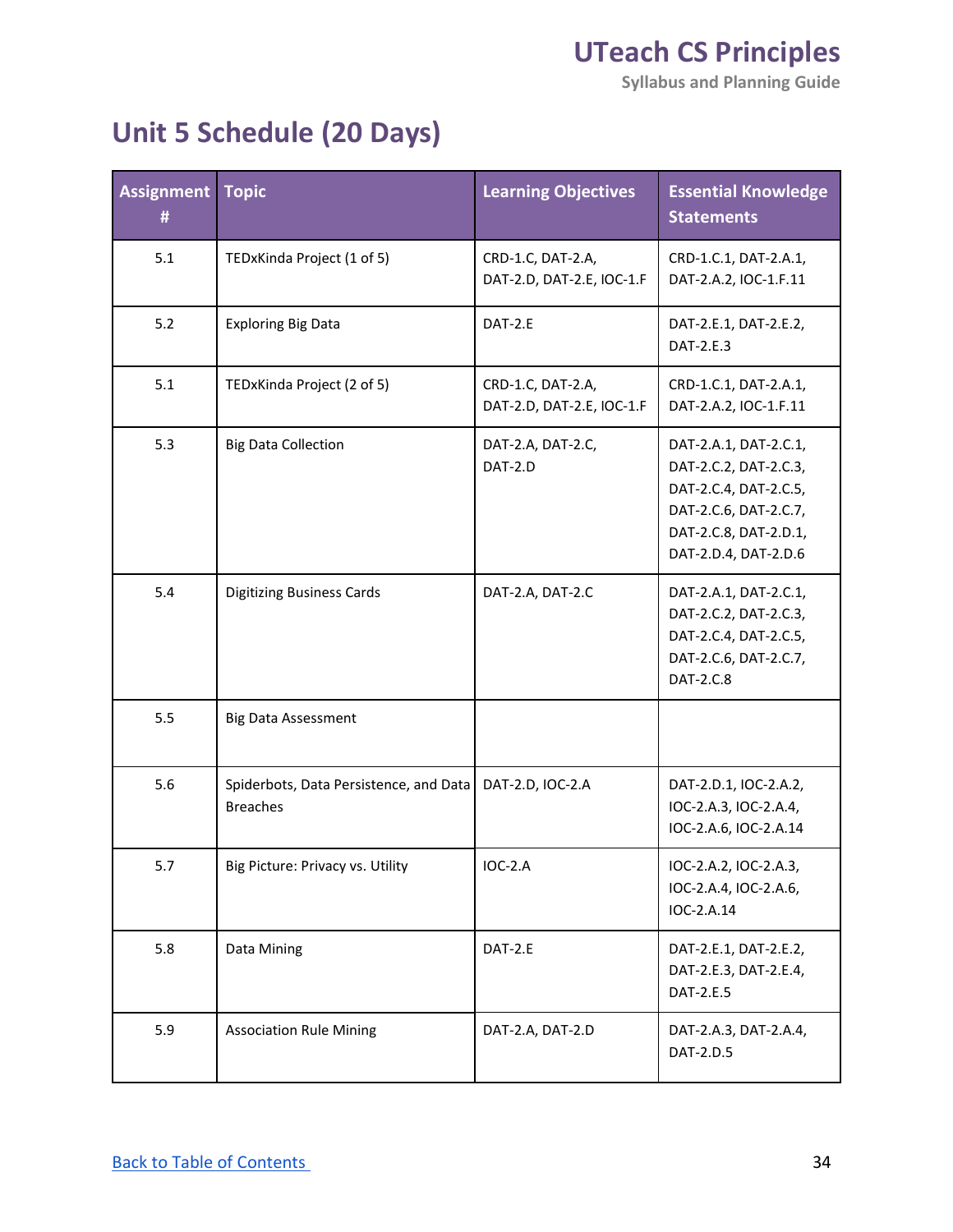| 5.10 | Data Science with Python       | DAT-2.D                                        | DAT-2.D.1, DAT-2.D.2                                                                            |
|------|--------------------------------|------------------------------------------------|-------------------------------------------------------------------------------------------------|
| 5.1  | TEDxKinda Project (3 of 5)     | CRD-1.C, DAT-2.A,<br>DAT-2.D, DAT-2.E, IOC-1.F | CRD-1.C.1, DAT-2.A.1,<br>DAT-2.A.2, IOC-1.F.11                                                  |
| 5.11 | <b>Big Data Reflection</b>     | DAT-2.D, IOC-1.E                               | DAT-2.D.2, IOC-1.E.1,<br>IOC-1.E.2, IOC-1.E.3,<br>IOC-1.E.4, IOC-1.E.5,<br>IOC-1.E.6            |
| 5.12 | <b>Models and Simulation</b>   | AAP-3.F                                        | AAP-3.F.1, AAP-3.F.2,<br>AAP-3.F.3, AAP-3.F.4,<br>AAP-3.F.5, AAP-3.F.6,<br>AAP-3.F.7, AAP-3.F.8 |
| 5.1  | TEDxKinda Project (4 of 5)     | CRD-1.C, DAT-2.A,<br>DAT-2.D, DAT-2.E, IOC-1.F | CRD-1.C.1, DAT-2.A.1,<br>DAT-2.A.2, IOC-1.F.11                                                  |
| 5.13 | Unit 5 Review                  | None                                           | None                                                                                            |
| 5.14 | Unit 5 Exam                    | None                                           | None                                                                                            |
| 5.1  | Project Presentations (5 of 5) | None                                           | None                                                                                            |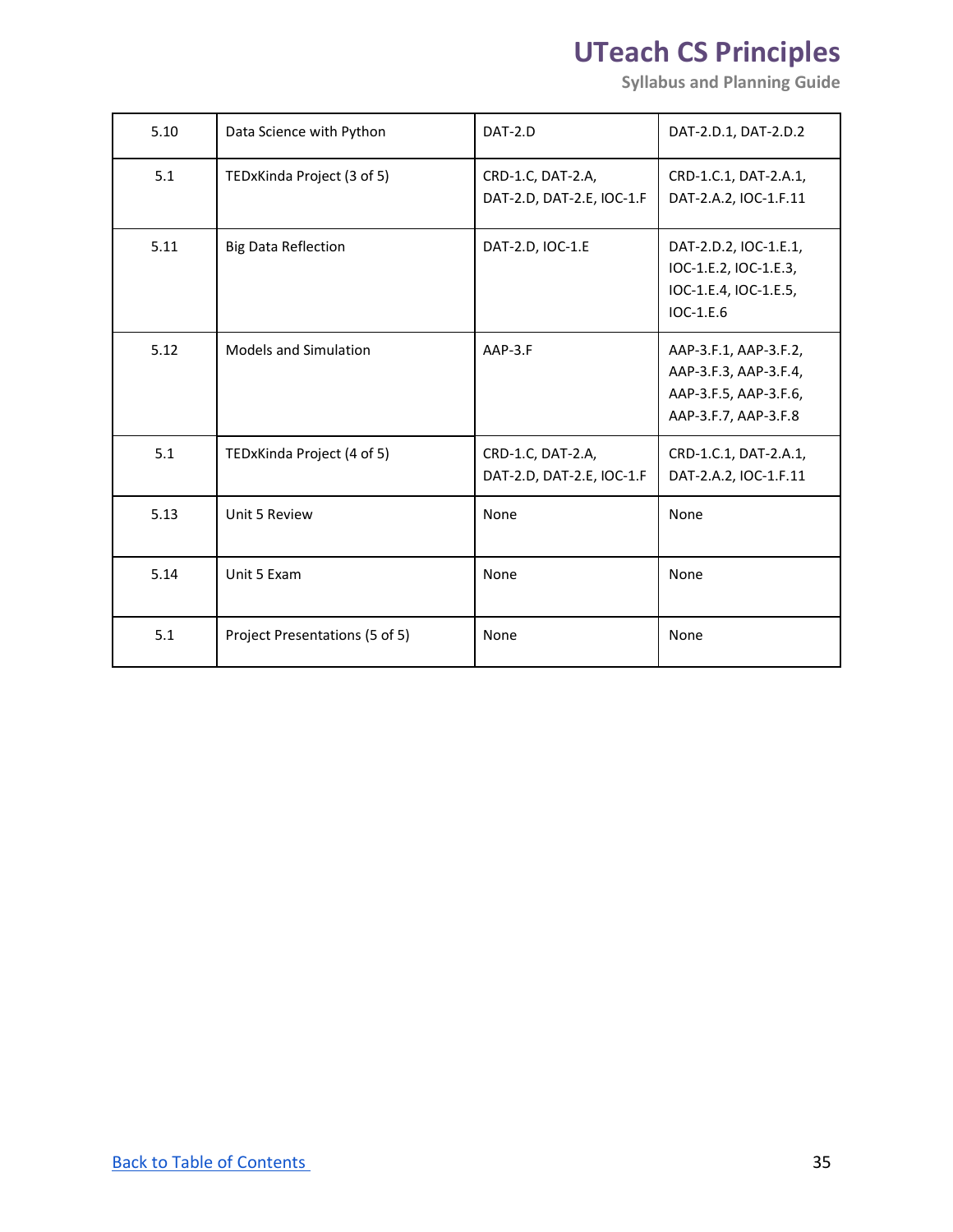#### **Unit 6: Innovative Technologies**

 As a way of further expanding upon the applications of computer science in the advancement of computational technologies, this unit aims to broaden students' awareness of the computing tools they use and rely on every day and to encourage them to start thinking about the decisions and processes that go into the creation of these technologies.

 Students will begin by exploring computing innovations by completing the Explore Curricular Requirement using the College Board activities. Students will then dive into the many key roles that technology plays in their lives, including social networking, search, cloud computing, and individuals and societies in recent years. With so many of these technologies relying on the internet to connect users and data across varied and remote locations, the students will then "take a peek under the hood" to examine the systems and protocols that make up the global infrastructure of the internet. Finally, students will turn their attention to the past, present, and future of computing to begin imagining the technology that might exist in their future and the role that they might play in bringing it about. the Digital Divide, and examine the ways these ever-evolving technologies have impacted

 The Big Ideas of Creative Development, Data, Algorithms and Programming, Computing Systems and Networks, and Impact of Computing are all covered in Unit 6. These are the Enduring Understandings covered in this unit:

- • CRD-1: Incorporating multiple perspectives through collaboration improves computing innovations as they are developed.
- • CRD-2: Developers create and innovate using an iterative design process that is user- focused, that incorporates implementation/feedback cycles, and that leaves ample room for experimentation and risk-taking.
- • DAT-2: Programs can be used to process data, which allows users to discover information and create new knowledge.
- • AAP-1: To find specific solutions to generalizable problems, programmers represent and organize data in multiple ways.
- CSN-1: Computer Systems and networks facilitate the transfer of data.
- • CSN-2: Parallel and distributed computing leverage multiple computers to more quickly solve complex problems or process large data sets.
- • IOC-1: While computing innovations are typically designed to achieve a specific purpose, they may have unintended consequences.
- • IOC-2: The use of computing innovations may involve risks to personal safety and identity.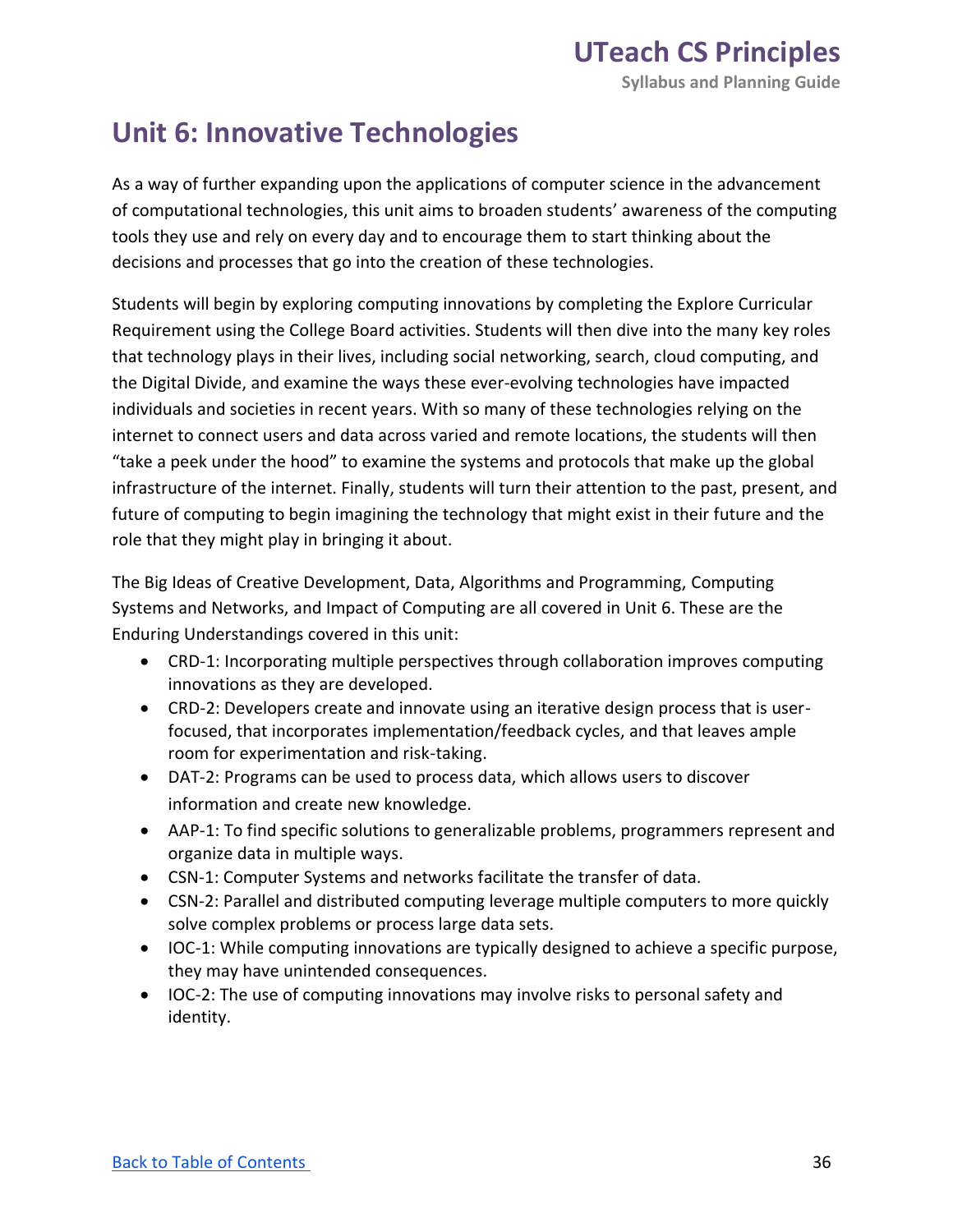**Syllabus and Planning Guide** 

These are the Computational Thinking Skills addressed:

- 1.A Investigate the situation, context or task.
- 1.C Explain how collaboration affects the development of a solution.
- 1.D Evaluate solution options.
- 2.B Implement and apply an algorithm.
- 3.A Generalize data sources through variables.
- 4.B Determine the result of code segments.
- 5.A Explain how computing systems work.
- 5.B Explain how knowledge can be generated from data.
- 5.C Describe the impact of a computing innovation.
- 5.D Describe the impact of a gathering data.
- 5.E Evaluate the use of computing based on legal and ethical factors.

#### **Unit 6 Topics**

 Over the course of this unit and the unit project, the following topics will be covered, and teachers may use these in the AP Classroom to filter questions for formative and summative assessments:

- 1.1 Collaboration
- 1.2 Program Function and Purpose
- 2.3 Extracting Information from Data
- 2.4 Using Programs with Data
- 3.1 Variables and Assignment
- 4.1 The Internet
- 4.2 Fault Tolerance
- 4.3 Parallel and Distributed Computing
- 5.1 Beneficial and Harmful Effects
- 5.2 Digital Divide
- 5.5 Legal and Ethical Concerns
- 5.6 Safe Computing

#### **Explore Curricular Requirement [CR-10]**

 For assignments 6.2, 6.3, and 6.4, students complete the three activities outlined in the College Board's AP Computer Science Principles Explore Curricular Requirements Teacher Resources:

- Selecting Computing Innovations
- Analyzing Data for Computing Innovations
- Analyzing Impact of Computing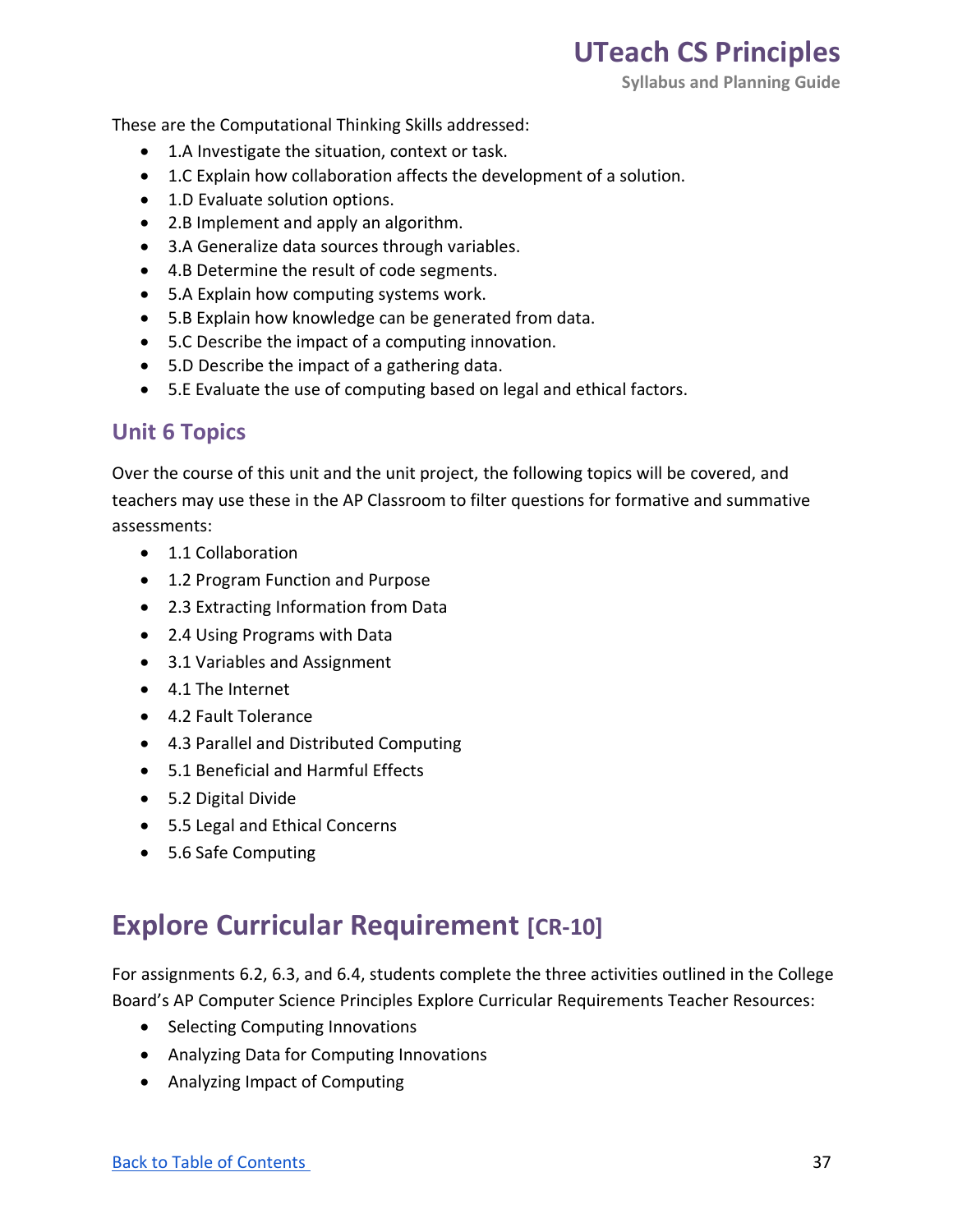**Syllabus and Planning Guide** 

### **Unit 6 Schedule (23 Days)**

| <b>Assignment Topic</b><br># |                                         | <b>Learning Objectives</b>            | <b>Essential Knowledge</b><br><b>Statements</b>                                                                                                                                          |
|------------------------------|-----------------------------------------|---------------------------------------|------------------------------------------------------------------------------------------------------------------------------------------------------------------------------------------|
| 6.1                          | Prototyping the Future Project (1 of 5) | CRD-1.A, CRD-1.C,<br>$CRD-2.A$        | CRD-1.C.1                                                                                                                                                                                |
| $6.2$                        | <b>Explore Curricular Activity 1</b>    | CRD-1.A, CRD-2.A                      | CRD-A.1.A, CRD-1.A.2,<br>CRD-2.A.1, CRD-2.A.2                                                                                                                                            |
| 6.3                          | <b>Explore Curricular Activity 2</b>    | AAP-1.A, CRD-2.C,<br>CRD-2.D, IOC-2.A | AAP-1.A.3, CRD-2.C.1,<br>CRD-2.C.4, CRD-2.C.6,<br>CRD-2.D.1, IOC-2.A.1,<br>IOC-2.A.5, IOC-2.A.7,<br>IOC-2.A.8, IOC-2.A.9,<br>IOC-2.A.10, IOC-2.A.11,<br>IOC-2.A.12                       |
| 6.4                          | <b>Explore Curricular Activity 3</b>    | CRD-1.A, CRD-1.B,<br>IOC-1.A, IOC-1.B | CRD-1.A.3, CRD-1.A.5,<br>CRD-1.A.6, CRD-1.B.1,<br>IOC-1.A.1, IOC-1.A.2,<br>IOC-1.A.3, IOC-1.A.4,<br>IOC-1.A.5, IOC-1.B.1,<br>IOC-1.B.2, IOC-1.B.3,<br>IOC-1.B.4, IOC-1.B.5,<br>IOC-1-B.6 |
| 6.1                          | Prototyping the Future Project (2 of 5) | CRD-1.A, CRD-1.C,<br>CRD-2.A          | CRD-1.C.1, CRD-1.C.1                                                                                                                                                                     |
| 6.5                          | Impact of Computing                     | DAT-2.B, DAT-2.D,<br>IOC-1.C, IOC-1.F | DAT-2.B.1, DAT-2.B.2,<br>DAT-2.B.3, DAT-2.B.4,<br>DAT-2.B.5, DAT-2.D.3,<br>IOC-1.C.1, IOC-1.C.2,<br>IOC-1.C.3, IOC-1.C.4,<br>IOC-1.C.5, IOC-1.F.10                                       |
| 6.6                          | The Internet                            | CSN-1.A, CSN-1.B,<br>CSN-1.C, CSN-1.E | CSN-1.A.1, CSN-1.A.2,<br>CSN-1.A.3, CSN-1.A.4,<br>CSN-1.A.5, CSN-1.A.6,<br>CSN-1.A.7, CSN-1.A.8,<br>CSN-1.B.1, CSN-1.B.2,<br>CSN-1.B.3, CSN-1.B.4,                                       |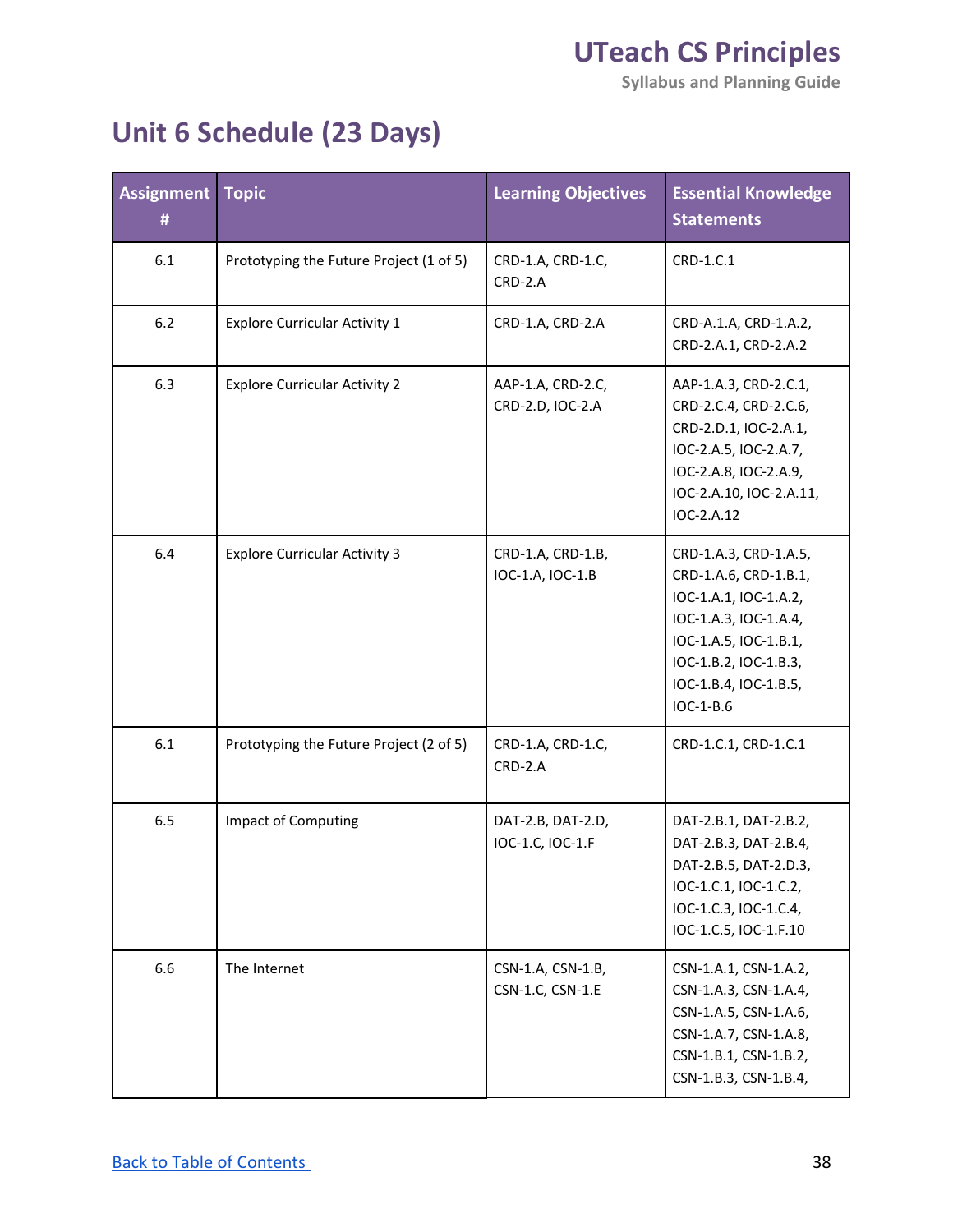|      |                                                    |                                | CSN-1.B.5, CSN-1.B.6,<br>CSN-1.B.7, CSN-1.E.1,<br>CSN-1.E.2, CSN-1.E.3,<br>CSN-1.E.4, CSN-1.E.5,<br>CSN-1.E.6, CSN-1.E.7                                                                                            |
|------|----------------------------------------------------|--------------------------------|---------------------------------------------------------------------------------------------------------------------------------------------------------------------------------------------------------------------|
| 6.7  | <b>Internet Protocols</b>                          | CSN-1.A, CSN-1.B,<br>$CSN-1.C$ | CSN-1.A.5, CSN-1.A.6,<br>CSN-1.B.1, CSN-1.B.2,<br>CSN-1.B.3, CSN-1.B.4,<br>CSN-1.B.5, CSN-1.B.6,<br>CSN-1.B.7, CSN-1.C.1,<br>CSN-1.C.2, CSN-1.C.3,<br>CSN-1.C.4                                                     |
| 6.8  | World Wide Web                                     | $CSN-1.D$                      | CSN-1.D.1, CSN-1.D.2,<br>CSN-1.D.3                                                                                                                                                                                  |
| 6.9  | <b>Ethics and Technology</b>                       | <b>IOC-1.F</b>                 | IOC-1.F.8, IOC-1.F.9                                                                                                                                                                                                |
| 6.1  | Prototyping the Future Project (3 of 5)            | CRD-1.A, CRD-1.C,<br>CRD-2.A   | CRD-1.C.1                                                                                                                                                                                                           |
| 6.10 | Sequential, Distributed, and Parallel<br>Computing | CSN-2.A, CSN-2.B,<br>DAT-2.C   | CSN-2.A.1, CSN-2.A.2,<br>CSN-2.A.3, CSN-2.A.4,<br>CSN-2.A.5, CSN-2.A.6,<br>CSN-2.A.7, CSN-2.B.1,<br>CSN-2.B.2, CSN-2.B.3,<br>CSN-2.B.4, CSN-2.B.5,<br>DAT-2.C.7                                                     |
| 6.11 | Cybersecurity                                      | IOC-2.B, IOC-2.C               | IOC-2.B.1, IOC-2.B.3,<br>IOC-2.B.4, IOC-2.B.5,<br>IOC-2.B.6, IOC-2.B.7,<br>IOC-2.B.8, IOC-2.B.9,<br>IOC-2.B.10, IOC-2.B.11,<br>IOC-2.C.1, IOC-2.C.2,<br>IOC-2.C.3, IOC-2.C.4,<br>IOC-2.C.5, IOC-2.C.6,<br>IOC-2.C.7 |
| 6.1  | Prototyping the Future Project (4 of 5)            | CRD-1.A, CRD-1.C,<br>CRD-2.A   | CRD-1.C.1                                                                                                                                                                                                           |
| 6.12 | Unit 6 Review                                      | None                           | None                                                                                                                                                                                                                |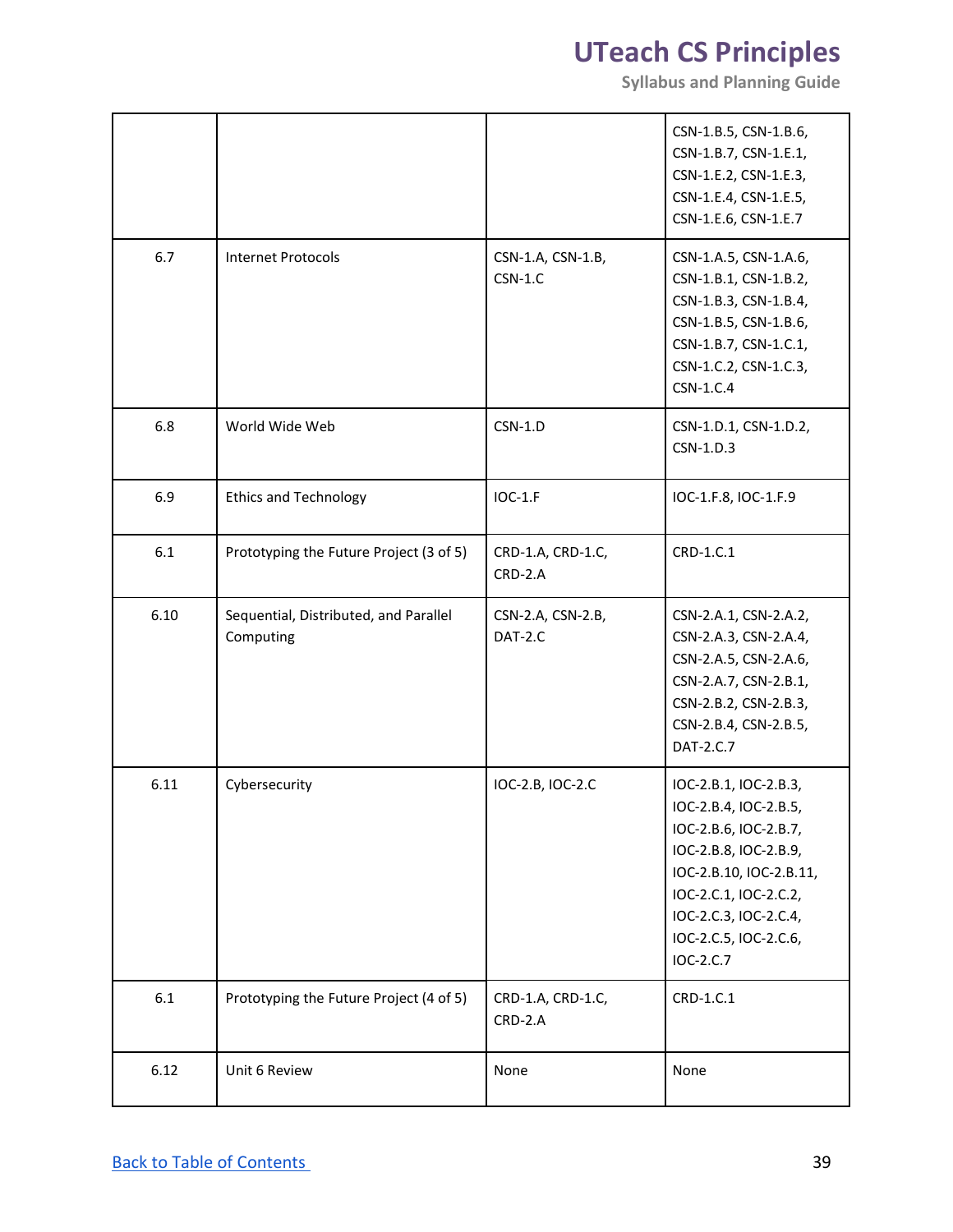| 6.13 | Unit 6 Exam                    | None | None |
|------|--------------------------------|------|------|
| 6.1  | Project Presentations (5 of 5) | None | None |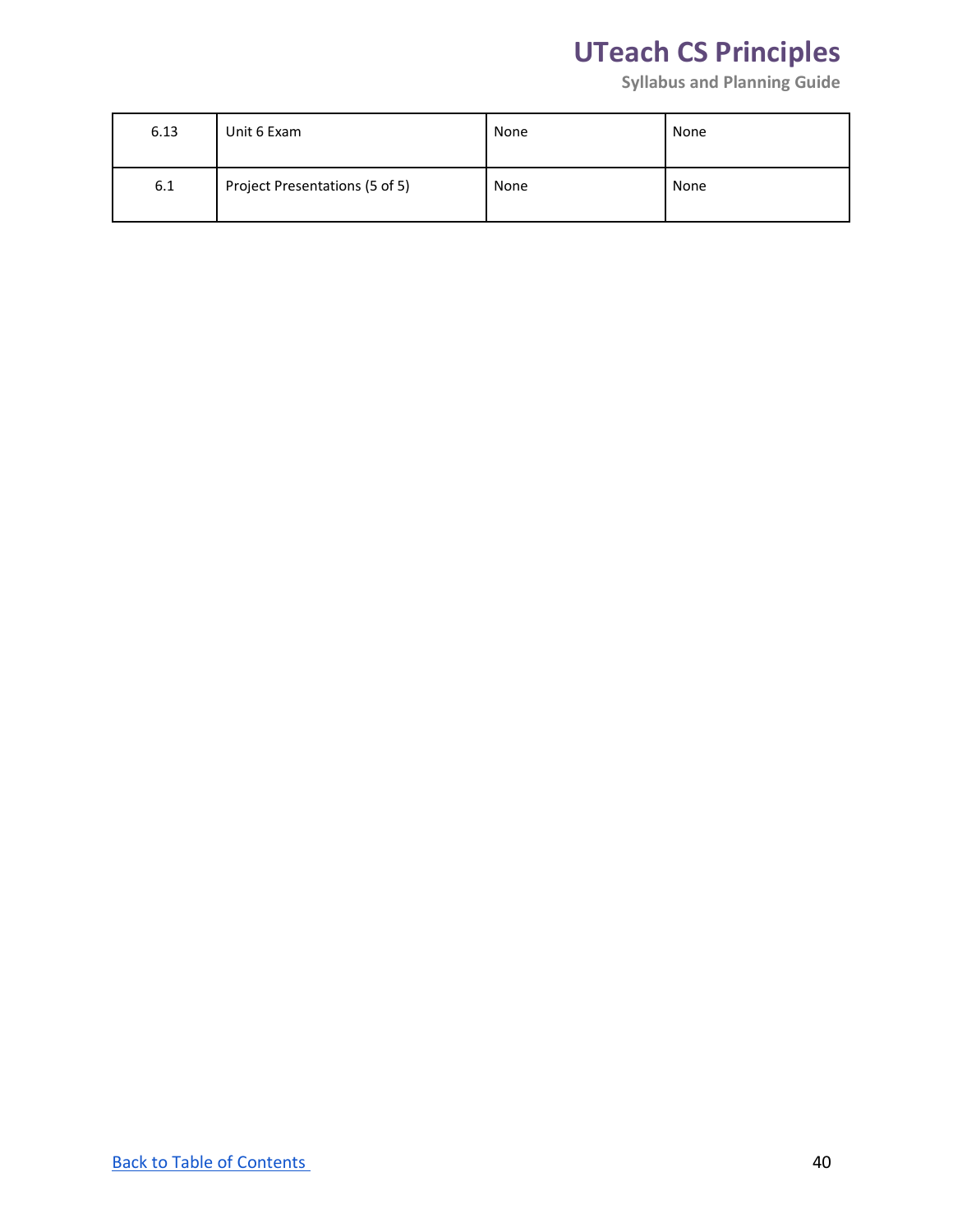#### **Create Performance Task [CR-11]**

 This section serves to fulfill the Create Performance Task requirements of the AP Computer Science Principles exam. This externally moderated assessment will account for 30% of the student's AP exam score. As such, the work produced in this unit should reflect the sole work of the student and performed in-class with minimal involvement from the classroom teacher. The student may receive collaborative support from a fellow student, but the work submitted should the individual student's own work.

 UTeach recommends completing the Create Task after Unit 5. By this point in the curriculum, all of the projects, exercises, and classroom discussions from the previous five units will have provided students with extensive, hands-on experience with the exploration, use, and creation learned two different programming languages, Scratch and Python, either of which are acceptable to use for the Create Task. Ultimately, it is up to the teacher as to when to of developing programs using the iterative and incremental design process. Students will have administer the Create Task.

 The Create Task Pacing Guide provides more than the 12 hours required of class time with detailed teacher instructions and planning handouts to help teachers guide students through the completion of the Create Task including submission to the Digital Portfolio.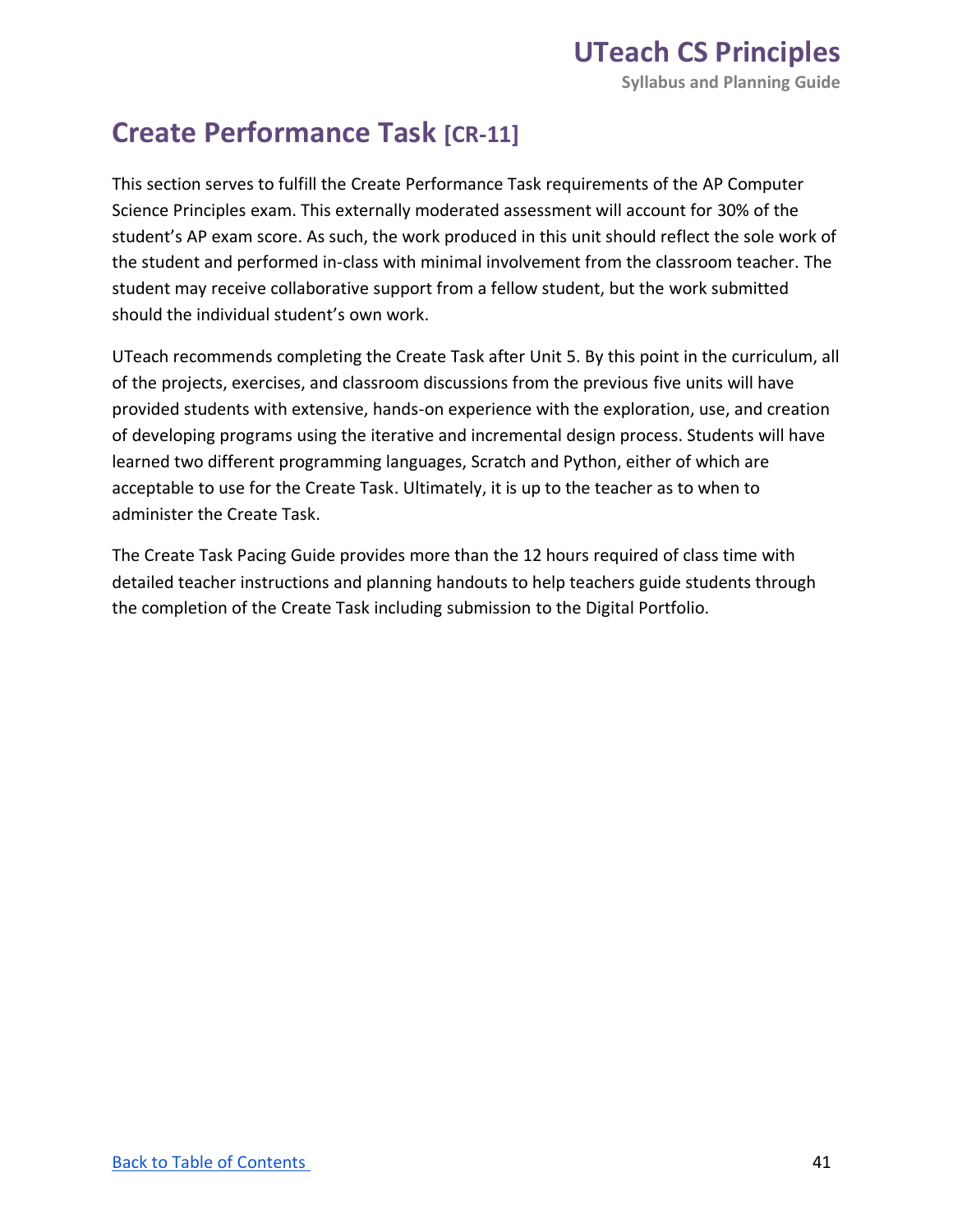**Syllabus and Planning Guide** 

### **Create Task Schedule (18 days)**

| <b>Assignment #</b> | <b>Topic</b>                                                                           | <b>Lessons</b>                                                                                                                                                                                |
|---------------------|----------------------------------------------------------------------------------------|-----------------------------------------------------------------------------------------------------------------------------------------------------------------------------------------------|
| CT.1                | <b>Create Performance Task:</b><br>Introduction<br>12+ hours (approximately 3-4 weeks) | Review instructions and scoring guidelines                                                                                                                                                    |
| CT.2                | Review samples                                                                         | Mock grading of sample student responses                                                                                                                                                      |
| CT.3                | Planning                                                                               | Identify project ideas                                                                                                                                                                        |
| CT.4                | Develop Scratch program for Create Task                                                | Develop, implement, and test program<br>٠<br>Create PDF of program code<br>$\bullet$<br>Create video of program<br>٠<br>Compile and upload written responses to the<br>٠<br>digital portfolio |
|                     | -OR------------                                                                        |                                                                                                                                                                                               |
| CT.4                | Develop Python program for Create Task                                                 | Develop, implement, and test program<br>٠<br>Create PDF of program code<br>٠<br>Create video of program<br>٠<br>Compile and upload written responses to the<br>٠<br>digital portfolio         |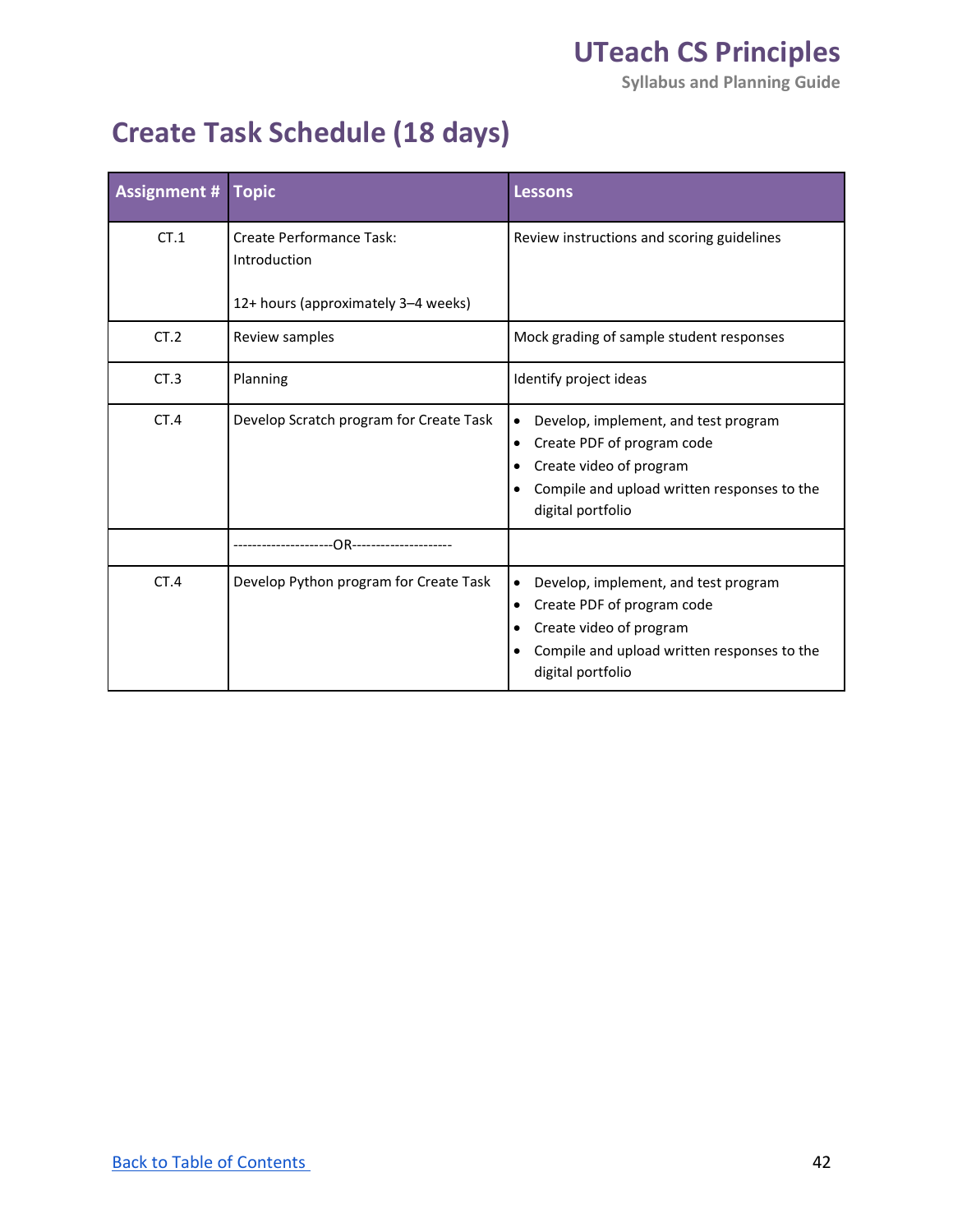### **Pedagogical Approaches**

 The UTeach CS Principles curriculum utilizes Project-Based Learning (PBL) and Culturally Responsive Education (CRE) in order to better engage students in the learning process. By encouraging students to use critical thinking skills and challenging them to solve authentic and meaningful problems, PBL helps students to develop a deeper and more profound understanding of the power of computation in our everyday lives. This project-based approach is particularly effective in engaging girls and other historically underrepresented groups as well as broadening participation in computing overall. Teachers who are unfamiliar with the goals, methods, and techniques of PBL can learn more at the **Buck Institute for Education** website. Likewise, more information about CRE can be found at the **Education Alliance** website.

 In teaching this curriculum, educators are encouraged to utilize the range of PBL and CRE techniques that have been incorporated into each unit, including *driving questions*, overarching *unit projects*, clear *rubrics*, regular *benchmarks*, *scaffolding activities*, *final products*, and *reflection*. Used together in a coherent, unified manner that actively engages students in the educational process, PBL and CRE strategies can help students improve their retention of learned experiences and develop stronger problem solving, critical thinking, and group communication skills.

#### **Instructional Sequencing**

 The year-long curriculum consists of six units (each approximately lasting four weeks) and a Python Bootcamp module that have been carefully structured to gently guide novice students through the study of computational technology by first establishing a *context* for the curriculum material, then teaching the *core* skills for creating and using computational tools, followed by demonstrating real-world *applications* of digital technology, and finally allowing the students to *exhibit* the skills they have developed. There is also a unit on the Create Performance Task and an optional unit on Artificial Intelligence.

#### **Driving Questions**

 Every unit is ultimately guided by one or more driving questions that serve to specify the unifying goal for student inquiry and learning. These questions, which ground each unit in an authentic, real-world context, will be introduced at the start of each unit and then later revisited and reiterated throughout the ensuing instructional modules. Through this regular repetition, teachers can ensure that students always have a clear sense of what they are trying to solve, what they still need to know, and where they stand in terms of achieving their goals for the unit.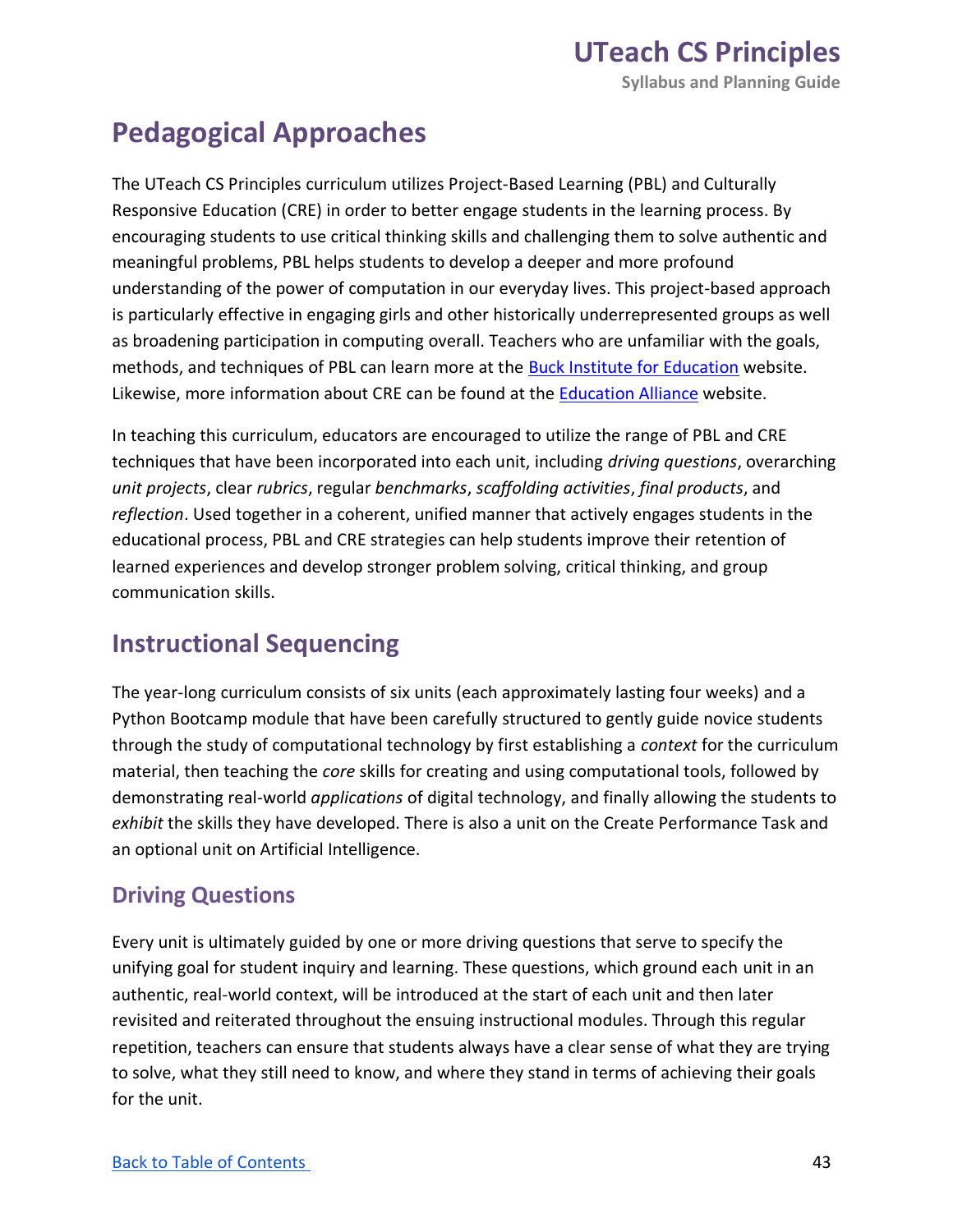#### **Unit Projects**

 The opening module of each unit also serves as a formal launch of the unit project, an overarching, product-oriented challenge for students to investigate, research, and solve over the course of the unit. The project launch starts with an anchor video that introduces the fundamental problem or challenge to be solved and is intended to spark the students' imaginations and inspire them to want to find a solution. Teachers should then use subsequent classroom discussions, lessons, and activities to help guide students in identifying ways they might approach the project and what they will need to study and learn in order to develop a complete solution to the stated challenge.

#### **Rubrics**

 Each unit project is accompanied by a clearly defined rubric that specifies the set of expectations for student work throughout the unit, including an exhaustive list of assessment criteria for the artifacts that students will produce and detailed descriptors for each performance level that a student might demonstrate. Teachers should provide students with the rubric at the start of the unit as part of the initial discussion immediately following the anchor video. Giving the students the rubric at the time of the project launch is critical for setting clear student expectations early in the research and learning process. Over the course of the unit, teachers should regularly refer back to the goals and criteria of the rubric in order to ensure that students remain focused and on pace for meeting the stated requirements.

#### **Benchmarks**

 Each unit provides the teacher with a number of benchmark activities, or subtasks, that feed into the larger unit project. Each of these subtasks contributes directly to the final product that the students will create. Teachers can use these benchmarks as intermediate, informal assessments to gauge the progress of each student and/or collaborative group in their mastery of the unit goals.

#### **Scaffolding Activities**

 The bulk of each unit consists of a series of individual topic lessons, activities, discussions, and hands-on applications that allow the teacher to provide instruction, guidance, and support to students and collaborative groups as they conduct research for the unit project. These scaffolding activities serve to introduce, explain, and encourage the use of the unit's core concepts and skills by providing students with structured opportunities and incentives to explore the material in greater depth. Specifically, *topic lessons* focus on extending existing knowledge of unit concepts through direct instruction and inquiry-based investigations.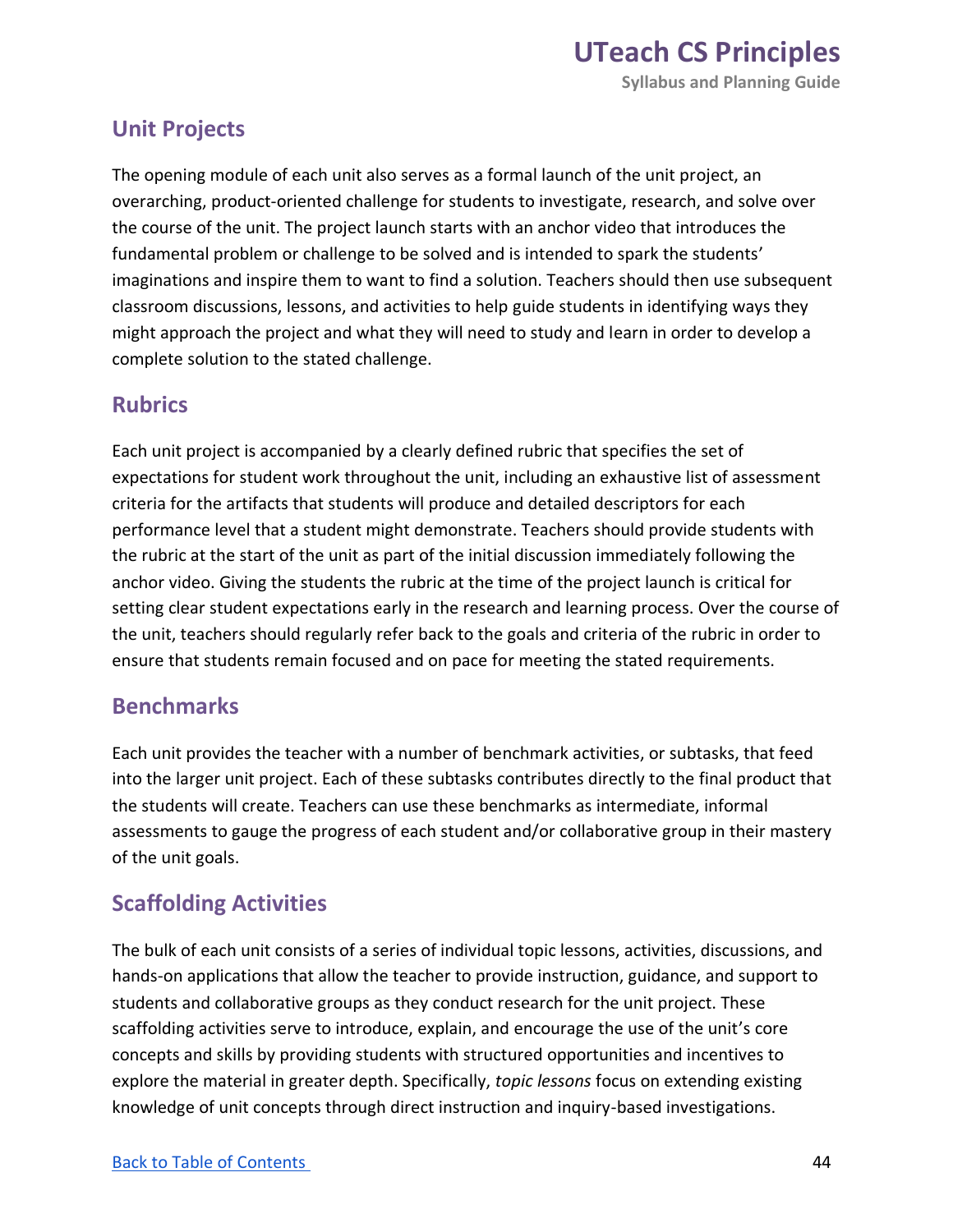**Syllabus and Planning Guide** 

 Meanwhile the *Unit Project*, *Coding Skills*, and *Big Picture* exercises create opportunities for student-centered, collaborative discussions and exercises that encourage students to explore unit topics from the broader perspectives of creativity, algorithms, and global impact.

#### **Assessments**

 In addition to informal, formative assessments throughout each unit, student learning and progress is also assessed at the end of each unit through a formal, summative assessment and evaluation of their independent and collaborative efforts on the unit project.

 Formal assessments are modeled after the single-select and multiple-select multiple-choice questions of the AP Computer Science Principles exam so that students can familiarize themselves with the scope and style of questions that they can expect to see on the AP exam in May.

 Likewise, as preparation for the Create Task that the students will submit to the College Board in May, each student will be required to maintain and document a portfolio of their independent and collaborative work throughout each unit. During the Create Task Unit students are encouraged to draw upon this body of work to produce their final submissions for the College Board.

#### **Final Products and Student Portfolio**

 At the culmination of each unit, students are expected to present a final product that represents the body of their work and research on the unit project. Through a combination of individual products and collaborative group products, students demonstrate their mastery of the core content and skills for the unit by exhibiting the authentic and purposeful artifacts that they have created. While the exact format of the final product may vary from unit to unit, a key component always includes a public presentation of each student's work before their peers as a way of providing motivation for each student and holding them accountable for their own learning.

 In addition, teachers should encourage students to add artifacts of their final product to an ongoing student portfolio that they maintain throughout the course. The contents of this portfolio can later be used as a point of inspiration for the Create Performance Task that the students will need to produce and submit to the College Board as part of the AP Computer Science Principles assessment.